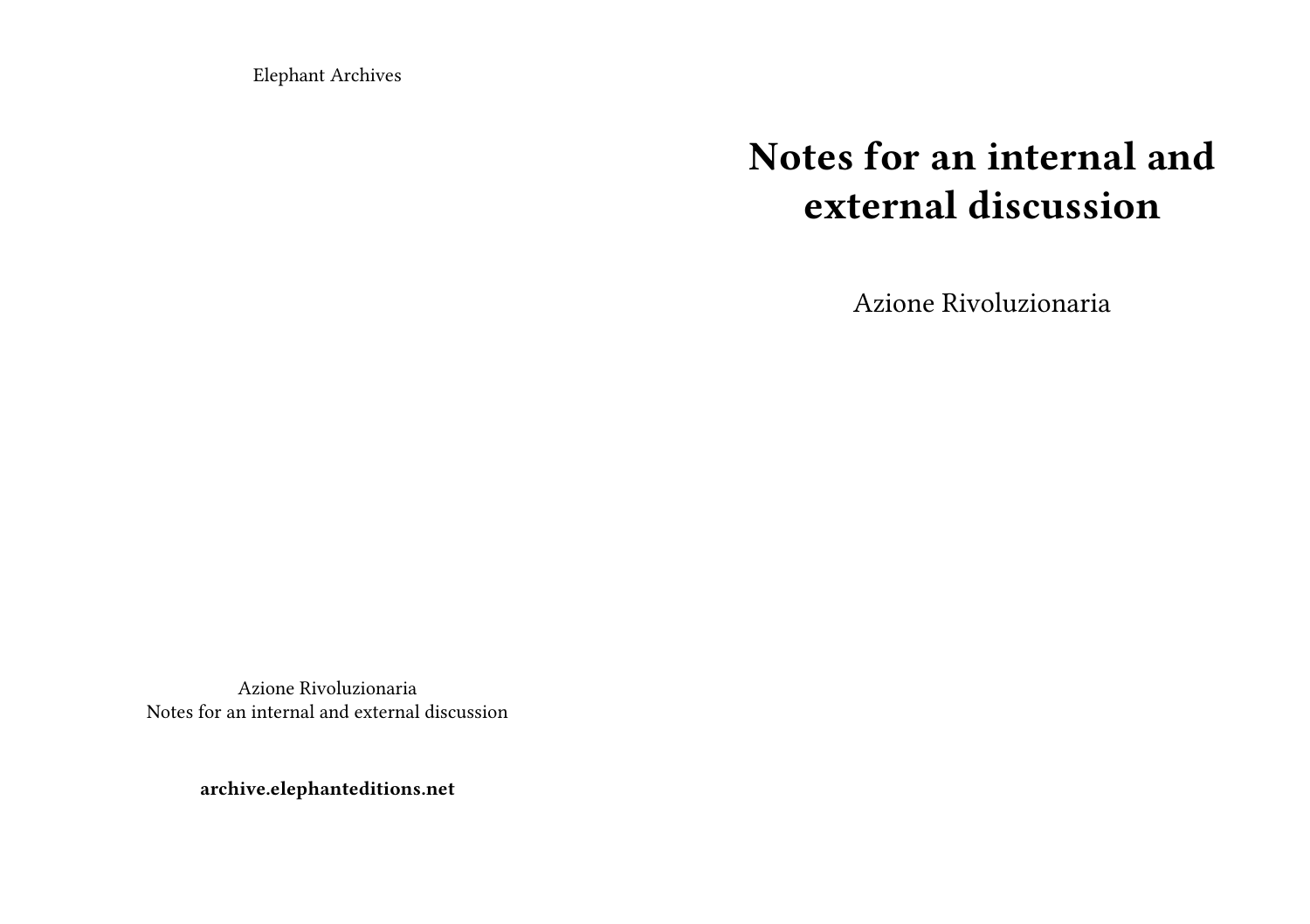does not even allow us to think of a different use. The same will go for police stations, courts, prefectures and in most cases for municipal and similar buildings. What prostitution could then exist with the disappearance of money, generalised gratuity and the liberation of human relationships and sexuality?

The priests will do well to flee the scene as quickly as possible; their reappearance would lead to "deplorable" excesses that no historian, no recuperator could record. So, far away the catholic centres and parishes cleared out or burnt according to the places or situations. The Milan Cathedral or the more modest but historically infamous Cathedral of Turin could take a great tumble. With regard to hospitals, communism tends towards health through the suppression of medicine. It is clear that right away it will be necessary to strengthen the means to heal the breakdowns caused by capital. The system of pavilions and wards or the division into hospitals and private clinics will no longer be tolerable. In spite of his positivism and evolutionism Jean Grave's remarks still have some validity: "Doctors have noticed that, during periods of tumult, diseases had far less effect on the aroused people: and this is true because the struggle, movement, enthusiasm develop the individual's vital forces and make them less vulnerable to the blows of disease. The long revolutionary period that humanity will have to go through, exalting in the individual all the passions that give it vitality, will contribute in great part to eliminating those morbid germs that drag humanity towards decadence. By bringing man back to his natural conditions of existence, the future society will emancipate him from disease and lead him back to the path of progress."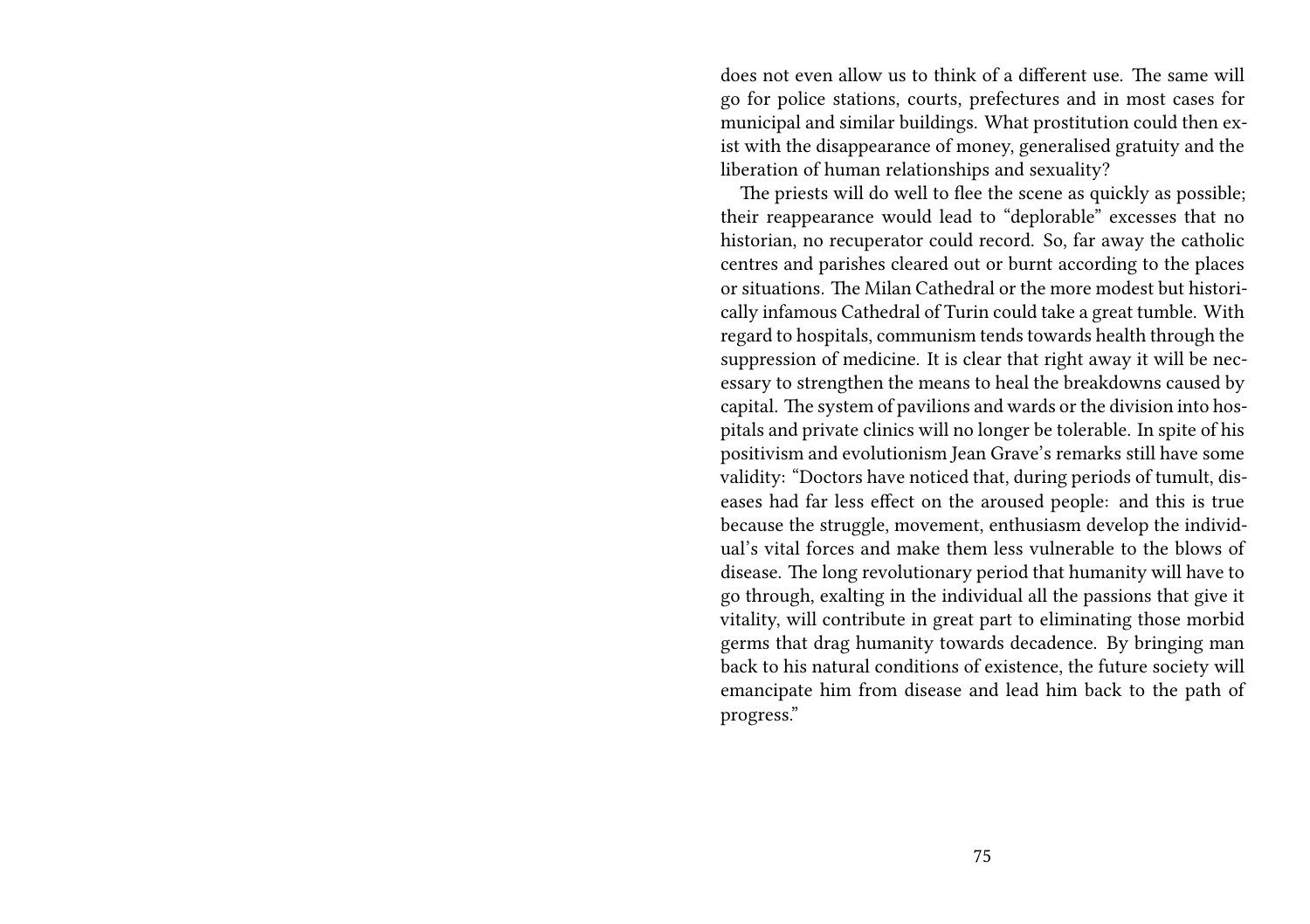the "mad" a sort of re-edition of the village idiot. During the civil war there might be necessities that could entail particular forms of constraint such as the temporary concentration of prisoners and hostages, a more drastic alternative will be provided for according to more drastic alternatives: elimination of the worst (usually officers of the forces of repression) and the most dangerous and ignoble representatives of the counter-revolution in the political, economic, and institutional field and immediate disarmament, dispersion of the middle cadres, simple soldiers, in this case sending them back to their places of origin or their progressive introduction into the structures that the communist revolution will come to give itself in the course of the struggle. Clearly all those elements, mechanisms such as money, commodity exchange, the pursuit of success, hierarchy of values, the desperate affirmation of identity in some role that leads to either so-called "crime", or the daily overwhelming race for power, and the real possibility for the counter-revolutionary forces to use their own forces against the revolutionary movement clearly disappear in declared communism. If you cannot sell or buy, if circulating capital has disappeared and lost all value, if material goods are freely available to all, if you do not know what to promise to whom, what person or group of people will be able to act against communism, relying on whom, with what military prospects (when the availability of arms will be returned to the community in a total way, under the provisional control of the communist fractions that will actually have put themselves against the old world)? What sense would there be then in maintaining even just one prison, albeit intended as self-defence? And even if this was recognized, it would be no less ignoble than the ancient shame. Every existing prison will be razed to the ground, both its symbolic status and its memory as a place of oppression, as almost always its architectural structure specifically aimed at the horror of punishment and imprisonment

### **Contents**

| The crisis and capital's plan $\ldots \ldots \ldots \ldots \ldots$ 4         |     |
|------------------------------------------------------------------------------|-----|
| "New fascism" in Italy and Europe                                            | 9   |
| The Party-State and the workers' opposition                                  | 16  |
|                                                                              | 22  |
| The guerrilla of everyday life $\ldots \ldots \ldots \ldots \ldots$          | -25 |
| Fictitious autonomy and real autonomy $\ldots \ldots \ldots$                 | 27  |
| The movement of '77 and the guerilla $\dots \dots \dots$                     | -30 |
| Towards a revolution without a model 34                                      |     |
| Socialism and communism 37                                                   |     |
| Guerrilla and/or insurrection                                                | 40  |
| Striking the heart of dominion: banks and State                              | 42  |
|                                                                              | 44  |
| Utopia e realtà $\ldots \ldots \ldots \ldots \ldots \ldots \ldots \ldots 57$ |     |
| Abolition of the economy 59                                                  |     |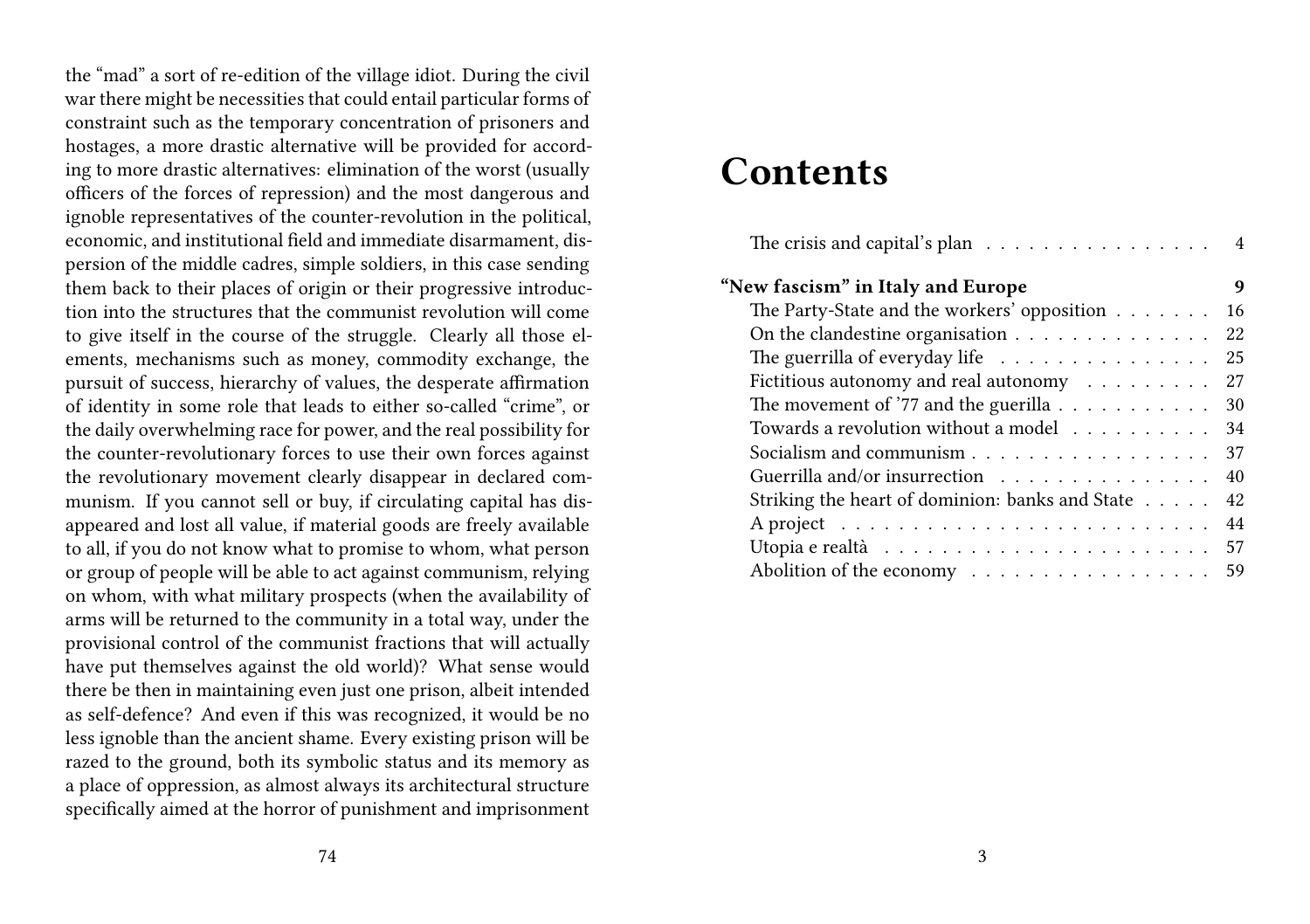#### **The crisis and capital's plan**

The crisis that has hit our country is part of a general crisis that is striking all the western economies. It would take the form of a general crisis of overproduction if capital were not extremely concentrated, therefore able to control production and the market. If this control prevents classical forms of overproduction, a surplus of goods which finding no market lose their value, it cannot however prevent this devaluation process from transferring itself from goods to the capital invested in their production, which is underutilized with respect to its capacities. Thanks to that control the higher costs of this underuse are offloaded on to prices, exacerbating the normal inflationary process.

The invested underutilized capital then goes through a devaluation process which in turn causes a lack of incentive to invest, with the result that capital in the form of money devalues in turn, because its ability to transform itself into raw materials, means of production and wages to produce profit undergoes an underutilization; invested capital being partially inoperant, the circulating capital also, money capital's rate of interest decreases in proportion to this inoperability. The crisis moves from the production system to the credit system. More mobile, money-capital devalues and reacts to this devaluation by giving rise to a series of speculative manoeuvres on the currency market, with the result of not being able to change the overall picture and also inducing the monetary crisis. The overall devaluation has a synthetic representation in the dollar crisis that constitutes the global currency reserve of capital.

At a social level this devaluation leads to a decrease in the active working population compared to the population as a whole: if, due to a series of institutional rigidities, they are not sacked, neither i gesti condizionati ma anche in ogni linguaggio che non è posto al servizio dei nostri piaceri.

"Il sistema mercantile impone le sue rappresentazioni, le sue immagini, il suo senso, il suo linguaggio ogni volta che si lavora per esso, cioè la maggior parte del tempo. Questo insieme di idee, di immagini, d'identificazioni, di condotte determinate dalla necessità di accumulazione e di rinnovamento della merce forma lo *spettacolo* in cui ciascuno gioca ciò che non vive realmente e vive falsamente ciò che non è. È per questo che il ruolo è una menzogna vivente e la sopravvivenza un malessere senza fine". (Ratgeb).

In communism there are neither kindergartens, nor schools, nor universities, because the continuous creation of one's own conditions of existence accompanies the learning of a non-separate and constantly changing reality. The mystification of the sciences will end up in the dustbin with all the ideological waste it has produced. Communism does not pose the problem of the education of children because the conduction along the road of generations is a path of inhuman perversion of which we will lose the traces. However (in the immediate) it is clear that children will be educated in a libertarian climate without any family or social oppression. They will belong only to themselves and their autonomy must be encouraged immediately.

Communism is the abolition of every kind of jail: prisons, mental hospitals, orphanages, convents, hospices, hospitals and any institution that judges and condemns: there must be no red courts or prisons; a rejection of the very concept of re-education of obvious pedagogical derivation linked to the vision of civil society. \*\*\*A danger that is restored with the modern anti-asylum and antiprison conception of the social custody of "minors" in territorial structures  $-$  (CDQ-CDZ)  $-$  or the invalid treated at the expense of the collectivity outside the hospice, the old medieval or pre-

capitalist figure of the tolerated marginalized and, in the case of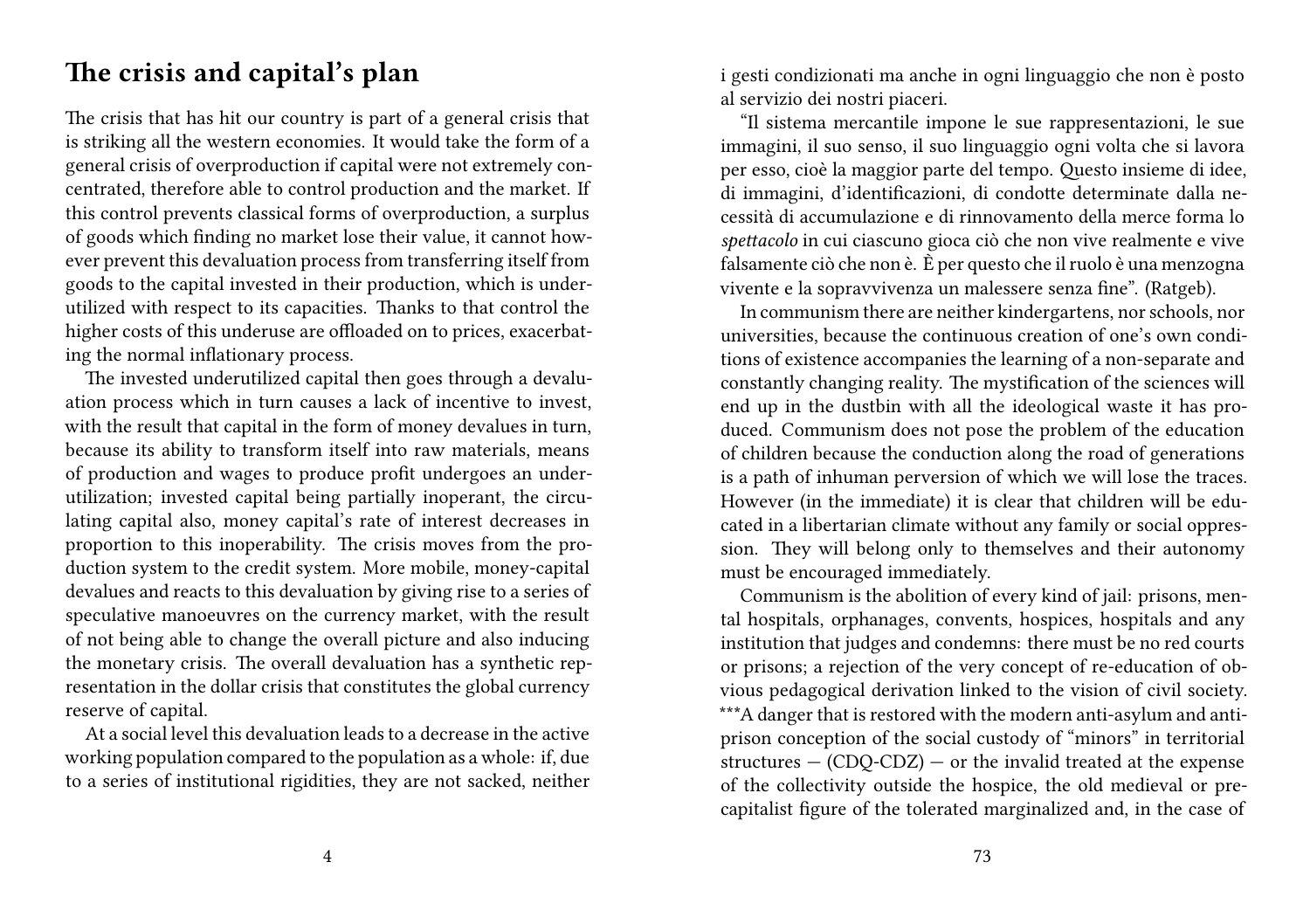nity presents itself to them. The return of vehicles such as bicycles and horses.

Communism being the realization of dreams and desires will not know what to make of the industry of dreams and desires (cinema, television, photo-novels), just as realizing the meaning that has been achieved up to now by artistic expression will make the repetition of the same meaningless, but whoever intends to realize this way, his fantasies will have all the necessary equipment.

#### Ratgeb

"Ciascuno ha il diritto di fare conoscere le proprie critiche, le proprie rivendicazioni, le proprie opinioni, creazioni, desideri, analisi, fantasie, problemi… allo scopo che la più grande varietà possa determinare le migliori possibilità di scontro, di accordi, di armonizzazione. Le tipografie, litografie, telex, radio, televisioni passeranno nelle mani delle assemblee e saranno messe a questo scopo, a disposizione di ogni individuo.

"Nessuno si batterà senza riserve se non apprenderà dapprima a vivere senza tempi morti.

"I giornali, la radio, la televisione sono i veicoli più grossolani della menzogna. Non solo essi allontanano ognuno dal vero problema – del 'come vivere meglio' che si pone concretamente ogni giorno – ma in più spingono ogni individuo in particolare ad identificarsi con delle immagini artefatte, a mettersi astrattamente al posto di un capo di Stato, di una vedette, di un assassino, di una vittima insomma a reagire come se fosse un'altra persona. Le immagini che ci dominano, sono il trionfo di ciò che non siamo e di ciò che ci scaccia da noi stessi, di ciò che ci trasforma in un oggetto da classificare, etichettare, gerarchizzare secondo il sistema della merce universalizzata.

"Esiste un linguaggio al servizio del potere gerarchizzato. Non solo nell'informazione, la pubblicità, le idee artefatte, le abitudini,

are they hired, and in fact the data agree that unemployment is a phenomenon that affects half the young.

The more or less drastic reductions in production that capital has been forced to make derive from various factors, some of which are traditional, such as competition from outside the western European countries; it is known, for example, that in a series of basic sectors, from steel to alimentary products, competition from this external band has been felt by imposing drastic reductions. Other factors are less traditional and inherent in the very model of capitalist development centred on the production of durable consumer "goods". Now, the expansion of the internal market has reached its limits and the great cycle of the car, refrigerator, etc. appears to be nearing the end, not only but this model is dangerously exposing capital to an ever tighter conditioning by "worker demand", that is, the mass of wages, that constitutes the market for those "goods". This conditioning risks making wages an "independent variable" from the trend of the cycle, in the sense that the upward wages trend to support the internal market cannot be interrupted at will and continues to advance on its own regardless of production conditions. The acrobatics that Lama [Luciano Lama, secretary of the CGIL, Italian General Confederation of Labour] is forced into to put a brake on this dynamic are well known.

Capital's plan to get out of this impasse, so-called restructuring, seems orientated on the one hand towards freeing itself increasingly from labour costs and "worker demands" in the western economies, and this objective can be achieved if the system no longer bases itself on the production of mass consumer "goods" but on the means of production and services, i.e. by operating a technological leap with a higher capital composition, i.e., having the new cycle run from the nuclear industry, war, electronics, telephone, etc.. On the other hand, relocating investments in tra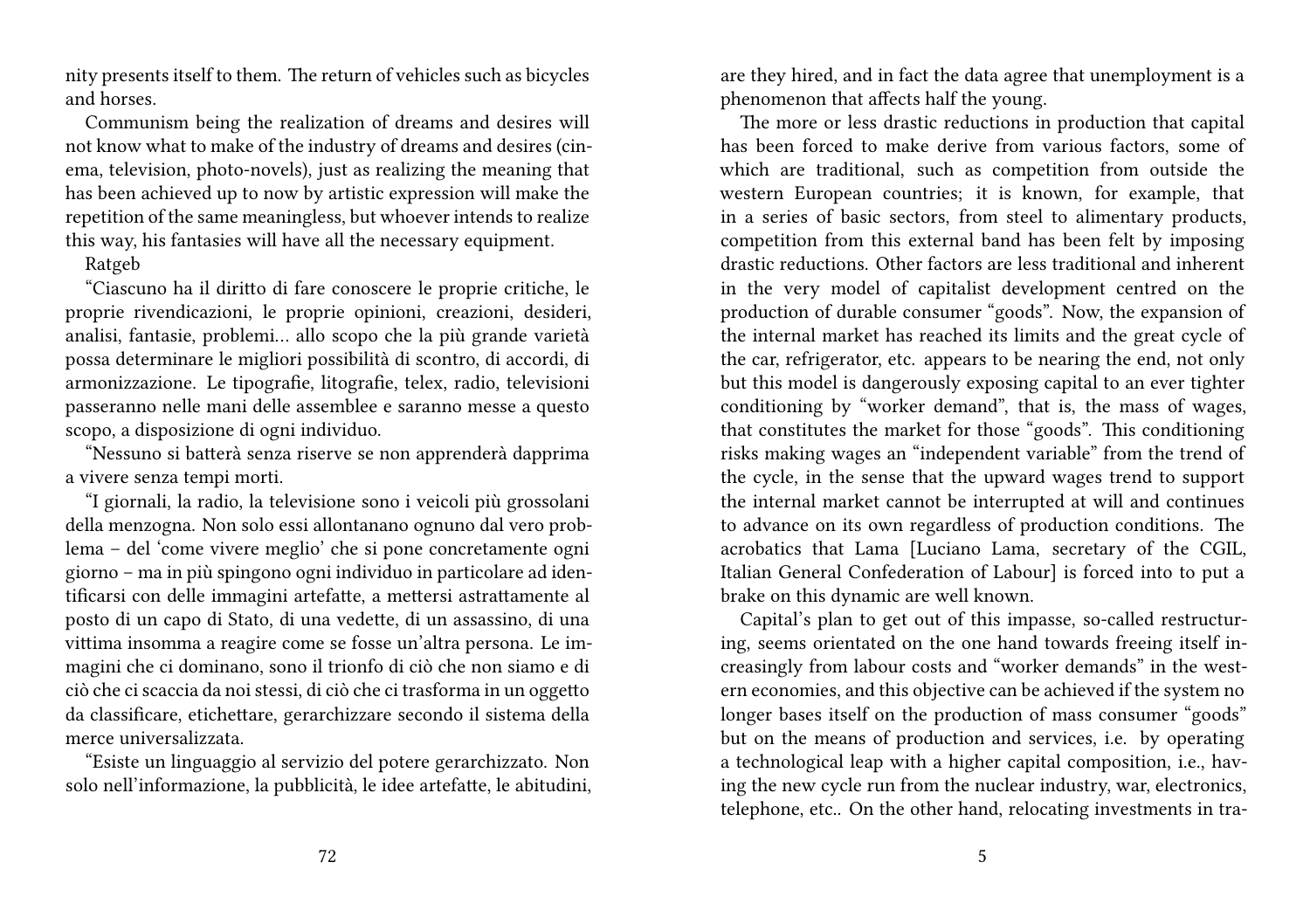ditional products to the outer band where labour costs are very low and there are still enormous possibilities of market expansion. Political concerns deriving from the concentration of large masses of workers whose control is becoming increasingly difficult, also play a part in this plan.

Capital's plan is bold and not without difficulties. First of all, investments in new sectors with a high level of capital are taking place on such a large scale that they are not within everyone's reach, in other words money capital in search of investment is abundant compared to investment opportunities in the traditional sectors, but not compared to the possibilities of investing in new sectors. Not only that, this new investment contains all the risks of innovation, and requires considerable scientific and technical experience but above all a safe market given the breadth of investments. Liquichimica [Liquochemical Biosynthesis, a group of industrial settlements built in the '70s in a program of industrial investments and practically never entered into operation, giving the territory the appearance of a small "industrial cemetery"] is not in the lead but gives an idea of the risks involved, especially as the market for new "goods" is rather uncertain. The war industry, also the Italian one (Agusta among others) has armed a hateful tyrant like the Shah with a powerful army, and there can be doubt that this will continue and a "safe" market like the Iranian one is turning out to be a swamp that will swallow up many illusions. The same goes for the nuclear industry: of course, once they are installed it will be impossible to dismantle the nuclear power plants, but what is happening everywhere, including in Austria lately, is the difficulty in installing them. In Italy, if the bureaucratized dunces of new capital, the PCists [Communist Party], were not insising the centres would probably be built by Ansaldo [Ansaldo STS, signalling and integrated transport systems] dunces, but not for the internal market.

whole complex of social existence did not require me not to give it to me? If everything is free, if you can be lazy, if you can go slow, if nothing cries "faster", those glimpses of life that escape, that lost knowledge will come back to being a real opportunity for relationships to be enriched. The alarm clocks no longer sound, there is nothing that crucifies freedom to set one's own time. In communism, time will be available for this reconquest of time. Places to work on the march. Will be slowed down and quiet, the fast surge will define a situation of real need, and for those who have assimilated as a permanent need to go fast there will be velodromes or large expanses reserved for the thrill of the race. Depletion of the public car with no preestablished directions and generalization of the driving, and optional supply with constant work of propaganda in favour of prototypes with universal opening and start-up keys so that everyone can use any means when and where they need it. Return of vehicles such as bicycles and horses.

In communism, time will all be available for this reconquest of time. The fake contraposition of privilege between public and private vehicles does not call into question the forced directions of the times and places on which to engage the march. In the transformed road network of the communist territory everything will proceed slowed down and quiet, the fast surge will define a situation of real need, and for those who have assimilated as a permanent need to go fast there will be velodromes or large expanses reserved for the thrill of the race. Depletion of the public service with the spread of small "buses" without preestablished directions and generalization of the driving practice, creation of the electric car (and gradual disappearance of those with petrol) and optional possession with constant work of propaganda in favour of prototypes with universal opening and start-up keys so that everyone can use any means when and where they need it and the opportu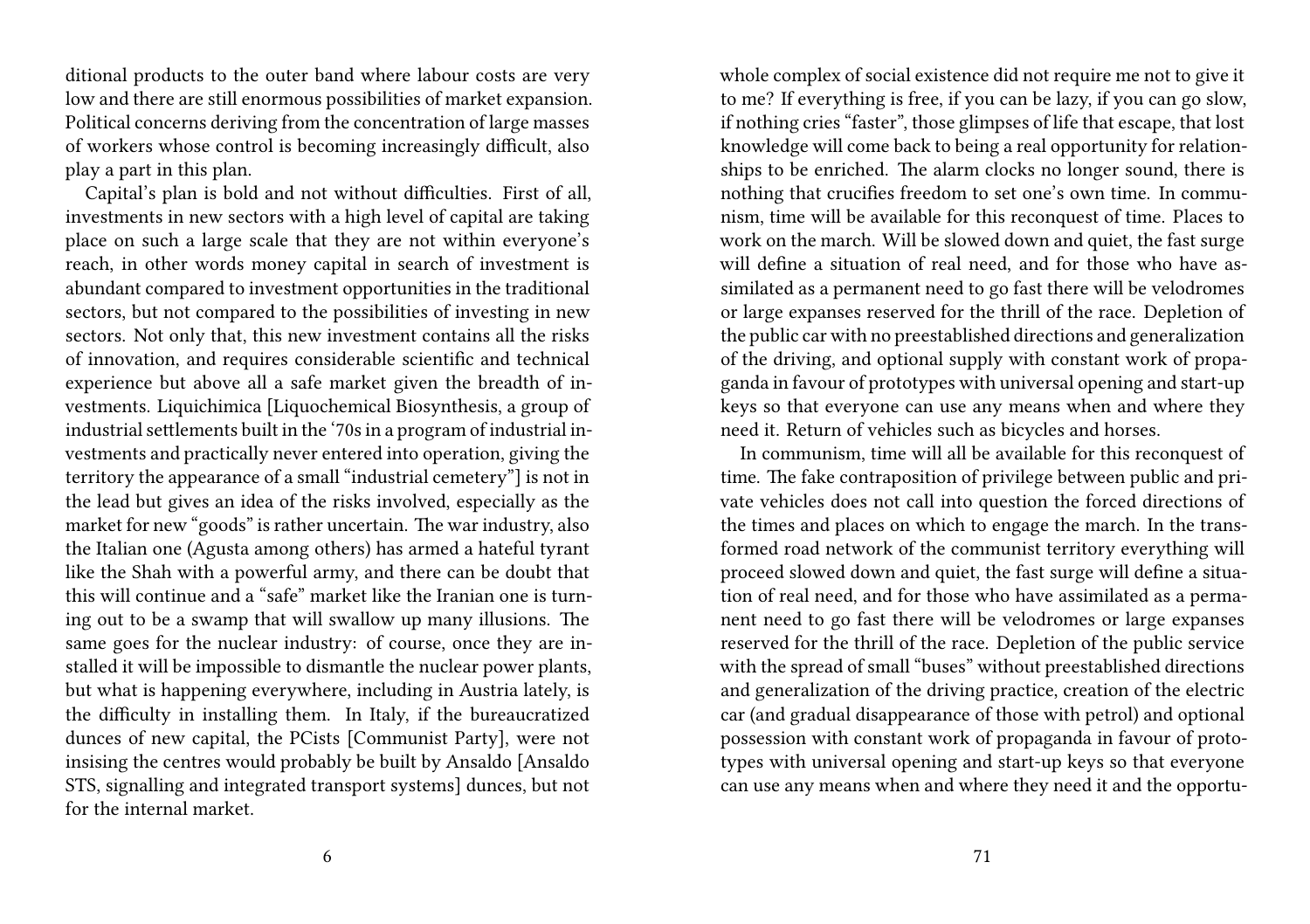dence that the myth of speed and dynamism, together with the glorification of mechanism, expresses a need for a reduction in the turnover time of capital. Capital inflates and deflates the circulatory flows in its metropolis according to its rhythms like an accordion; urban traffic, for example, is not a problem of the life of the cities, but a realization of capital, which succeeds in seeming what is one of the most obvious and monstrous manifestations of its existence as something normal, a problem for municipal councillors.

"Only the present can be total. It is a point of incredible density. We must learn how to slow time down. How to live the permanent passion for unmediated experience. A tennis champion has recalled how, during a very hard-fought match, when he had a difficult and critical return shot to make, he suddenly saw everything in slow motion  $-$  so slow that he had plenty of time to weigh up the situation, judge distances and make a brilliant return. In the space of creation, time dilates. In inauthenticity, it speeds up. Whoever possesses the poetry of the present will experience the same adventure as the little Chinese boy who loved the Queen of the sea. He went to look for her at the bottom of the ocean. When he returned to the land he met an old man cutting roses who said to him: "My grandfather told me of a young boy lost at sea who had just the same name as you." (Vaneigem, *Trattato*). Everyone suffers the absurd contradictions imposed by the dictatorship of the stopwatch every day: a hitch, a delay can raise anger and protestation, is a stretch of rope added to the punishment of the mind and body imposed by this invisible judge. The rhythms of dead time (appointments, commitments, deadlines, etc.) are such as to exacerbate exasperation, force us to suffer for the slightest inconvenience, make lack of friendship and love tragic. Trains, urban and extra-urban transport, nothing must prevent the anxiety of not arriving in time. But what would it matter to me if the

The huge amount of capital required, the most sophisticated technologies, new energy sources such as uranium, objectively give the USA the lead in this restructuring process and give the big American banks, to which the capital accumulated by most of the oil producing countries converges, a decisive position. A guide that nevertheless seems to be encountering resistance in the strongest national economies, such as Federal Germany and Japan, which, thanks to an integrated working class, are managing to export an incredible mass of products and create formidable credit in the balance of payments. The US is asking these countries to change their development model. The EEC area is linked to US hegemony on one side but is also strongly influenced by the stability and strength of the German economy, "the next period will decide whether by this type of tug of war we will emerge with the strengthening of the hegemony of the USA or with a more acute phase of contrasts". The situation is in full swing, as shown by the latest agreements on the monetary snake and the acceleration of the construction processes of the European State, unforeseen and underestimated phenomena that suggest a strengthening of the German influence and a not completely homogeneous system of the multinationals.

The other part of capital's plan, the dislocation of traditional production, appears the most compromised in the Leninist analysis. The limitations that Western capital would find in the area of "social-imperialism" and the decolonized countries would push it to find a way out in the war. The situation actually seems to be reversed following the latest developments in China: its forthcoming entry into the western area is greatly extending the boundaries of an intervention of western capital to the point of reversing relations between the two imperialist areas, putting in serious difficulty — and effectively likely to lead to nuclear catastrophe the Soviet Union, whose aggressiveness is accentuating more or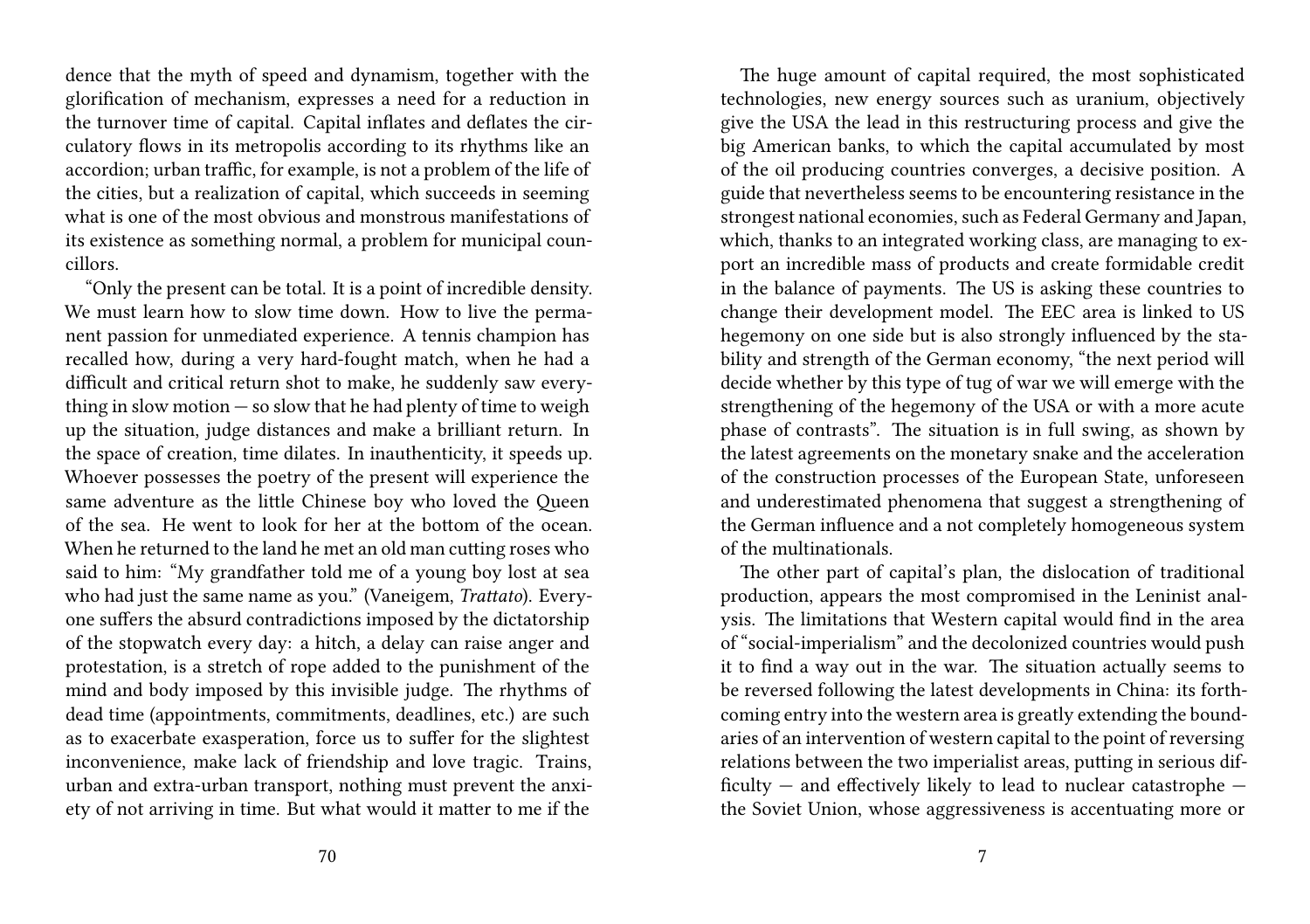less everywhere, the latest clamorous fact being support for Vietnam in the invasion of Cambodia, obviously presented, even by our own PCists, as the liberation of Cambodia!

If we add to this renewed encirclement of the USSR the absence of any internal opposition within that regime, the dangers of the use of nuclear war appear to come more from "socialimperialism" than from the western area, especially as appeals to the "labour movement" against the encirclement would not have the echo of the Leninian appeals of 50 years ago.

The fall of so many models of intelligibility and prediction must make us cautious when we venture on to the terrain of imperialist conflicts. To establish one's action on this swampy ground could be lethal for the revolutionary movement.

What can probably be expected is that restructuring will aggravate or leave unaltered the most explosive phenomenon induced by the crisis: mass unemployment, which, in Europe and the USA, has continued to grow with the consequence that the working class, once comprising the majority of the population, is now tending to shrink considerably as the number of those who, instead of producing, simply consume or, in the impossibility of doing so, expropriate in any way they can the owners of capital and income, so are in favour of generalized expropriation. It is evident that the phenomenon is not all positive for the revolutionary movement because on the other hand a sizeable sector of the working class is increasing its corporate tendencies, closing itself up in defence of its "privilege".

contract, the gymnasium of environments, associations, classes, school falansteri phalansies, factory, of office.

Communism will open these doors, open the windows, break down the partitions. The house as a nest of autonomy of passions, plurality of talents or emotional dispositions.

The big luminous house like the house of the gods that Marx claimed for the proletariat and against the "proletariat" (proletarian condition and its self-valorization), never followed on this path of freedom. Errors of youth! — And what kind of life will you establish? — The same for everyone. I will make the city one house, knocking down all the partitions so that they can move freely from one another. " — In besieged Münster, the doors of the houses were open night and day, by imposition the historians write, and there is no evidence to state the contrary, since the history of communist attempts was almost always written by its enemies and that in the specific case the extermination was almost total. So it has already happened that assertors of the abolition of "mine" and "yours", the subjects of the new-found community, the proletarians looking for a new life and not better working conditions or clippings of ownership in the social order, made of a city only one house. In almost all cases of proletarian and peasant communities not yet bent by capital, one's house was the home of all (and the signs are still there in the persistence of certain traditions). The communists will present this simple libertarian truth without slaves to lean on, without religious or secular ideologies with which to mutilate it.

Communism is reconquering time to a human dimension

Time is now the time of capital *Time is everything*, *man is nothing*: he is at the most *time's carcass*. "time is everything, man is nothing, man is only a carcass of time" (K. M.). The "large" motorways and railways, i.e. the shortening of travelling time, are a function of the cycle of the production of value. It is no coinci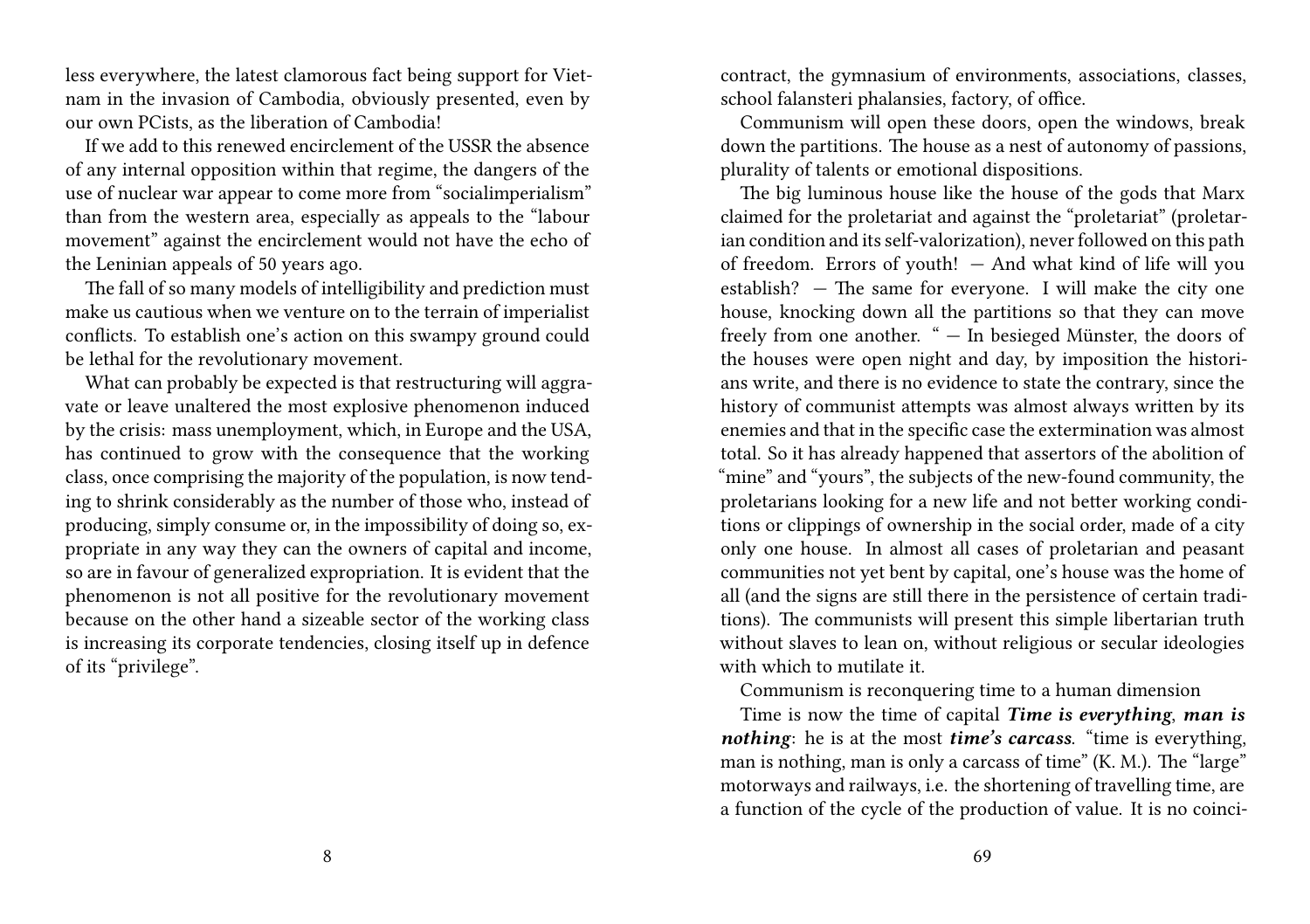to furnish the residences of the sansculottes will be taken from the homes of the rich ". The immediate occupation of the "best" buildings of the homeless, by young people who intend to abandon forced family cohabitation, groups who believe they want to experiment with community forms without the constraints previously imposed by capital, those who find themselves forced into dilapidated or otherwise oppressive houses, those who for any reason intend to move from their previous residences, will be made possible by the obvious abolition of all real estate and land ownership and by the complete suppression of any opposition in this regard. The requisition of the files and the counter-information of the area will provide the basis for the realization of this basic need, which at the procurement level will have to weigh in large part on the expropriation of the landowners in grand style. The choice will be free but seals should be put on the doors of the unlicensed "popular" appartments and the population invited to move. Institutions such as the IACP will be erased as a disgrace of the past like the concept of "social housing". The business centre will be razed to the ground immediately. When most of the inhabitants have left the ghetto houses, their destruction will begin. The provisional nature of the same occupation-reappropriation movement must be clear from the start. The logic of the "neighbourhood" and particularly of the workers' district must be fought tirelessly. It configures a reactionary and mystified view of the space of the movement of revolutionary struggle and sanctions the perpetuation of the current territorial structure, product of a development that communism precisely wants to break.

It would seem impossible that behind the thousands of black holes and dimly lit windows, doors and miles of walls, something other than a ghost can live. Thousands of existences imprisoned in their anguished sleep, in their separate stories, without the possibility of meeting that is not the great blackmail of the social

# **"New fascism" in Italy and Europe**

The Italian situation, substantially homogeneous to that of other Western countries, has a few characteristics that make it particularly explosive. First of all, Italian industrial capitalism, always strongly subjected to financial capital with the progressive statisation of banks, found itself in the fortunate situation of having massive capital to invest without exposing itself to serious risk or control given its solid links with the political class that has invaded the State. The type of entrepreneur that has emerged in this situation is characterized mainly by the ease with which they operate speculative manoeuvres, promoting bankruptcy operations in production, sure of being able to count on compliant bailouts from their State friends with the inevitable endorsement of the opposition interested in "saving" jobs. The hundreds of trillions burned by these entrepreneurs can no longer be counted, as are the companies to be "saved", from Montedison to Liquichimica. The ease with which these public and private figures dissipate public money with absolute impunity says everything about the "constitutional" political forces, those who fill their mouths with the rule of law. The State, as equilibrator of the internal situation, has become the element of major disequilibrium, not to mention the effects, not strictly economic but also of economic importance, such as the generalized corruption that has gone as far as to involve proletarian layers and constitutes the political-patronage prop, the mass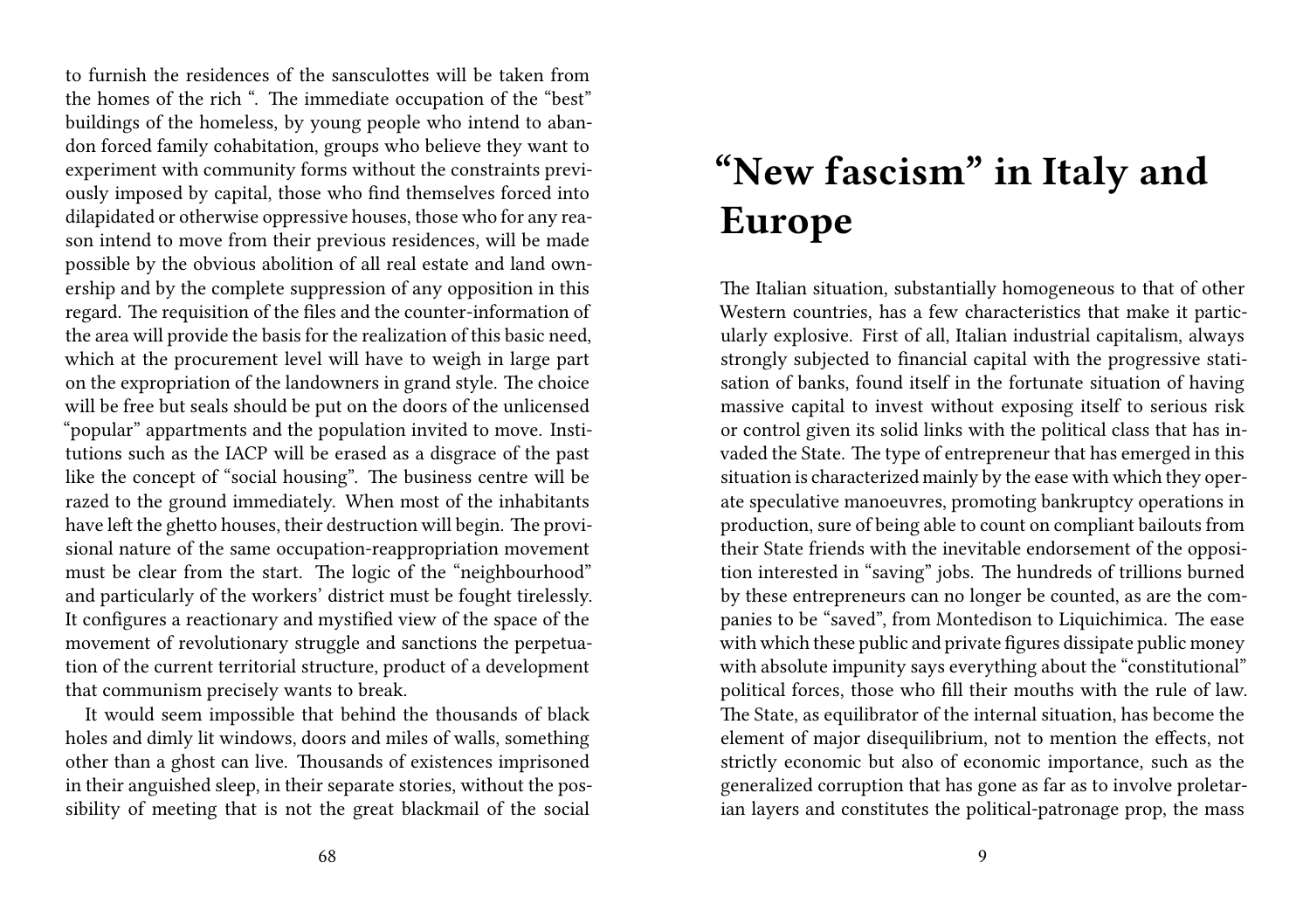base of the Christian Democratic regime. Of course, the situation has reached the point of rupture and its failure to collapse, feared by the hacks of the regime, is flaunted by them as proof of the solidity of the regime. If, in spite of everything and everyone, we have not reached collapse, we owe it partly to the international structures that support Italian capitalism and partly to the reactivation of the forms of exploitation of the last century, real black labour, especially in the South, that has allowed part of capital to survive and grow on mass unemployment, partly to the permanence of medium-small productive structures in which probably the best of Italian capitalist production is to be found.

The Moro-inspired operation of the association of the PCists with the majority [ground-breaking alliance between the Christian Democrat Party and the Italian Communist Party] as well as the new parliamentary power relations was most likely dictated by the need to counterbalance in some way the more strictly clientelar internal Christian Democrat forces by putting a halt to the process of dissipation, involve a substantial part of the working class controlled by the PCI in the operation of restoring entrepreneurial business criteria in the large State-owned enterprises, impose on the Christian Democratic staff that it keep a minimum of control, and finally give power to the executive to adapt political choices to the present requirements of restructuring, its dynamism, in the face of which the political world has the figure of the pachyderm. As soon as they became associated with power, the PCists, after ideologizing the centrality of parliament, did everything possible to undo it, giving their decisive contribution to the political life that was taking place at the level of government, commissions, decree-laws, bodies separated from the direct dependence of the executive. What passed, one wonders, between the sclerotic parliamentary debate on nuclear power plants and the speed with which the ministry of industry

terrorist resonance: "I am the Lord your God, you will have no other god beyond me". But it is the city as a whole directly that recites, in the conformation assumed starting from the bourgeois assumption of the management of its development, the verb of submission and dehumanisation. Cities are therefore to be destroyed radically, not as a possibility of socialisation of human relations, but as a total denial of this possibility. And that capital has long since gia destroyed the countryside, both in terms of the dissolution of the peasant communities and as erosion and contamination of a propriamenteproperly natural area, is a truth acquired a long time ago. Communism will therefore be the re-humanisation of the territory, its remodelling on the needs and desires of the realized human community, not the simple integration of irreversibly colonized entities. There will be no more cities or countryside but a distribution spread throughout the territory whose scanning into urban areas or freer expanses will be determined by the free choices of the community and individuals without any planning, but according to a harmonious reunion between base and derivedrift, through the intelligence of a reconstruction of their conditions of existence based on creative passion, technical resources, the humanisation of nature.

Communism will turn the present reality of the capitalized territory inside out like a glove. Expropriation will proceed in the immediate.

The insurrectional manifestos prepared by Babeuf during the conspiracy of equals were of a "frightful practicality": "The Insurrectionary Directory, considering that the people were always flattered with vain promises and that it is time to provide for their happiness, decrees as follows: Art. 1. When the insurrection is over, the poor citizens who are currently poorly accommodated will not return to their homes, but will be immediately installed in those of public enemies. Art. 2. All the furniture necessary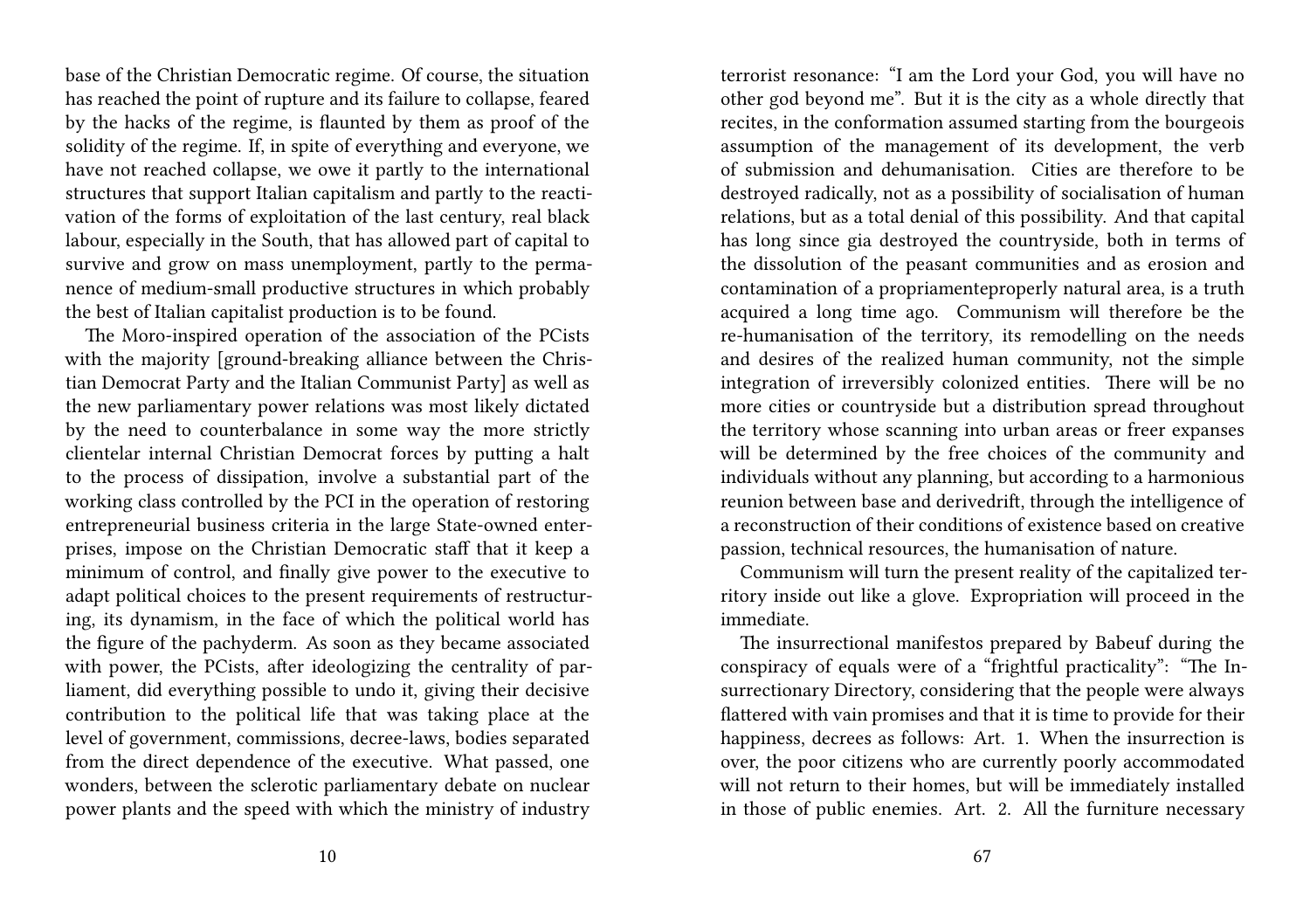no less dehumanizing of assembly line work in the factory or of their daily riscontro nell'ambito familiare response in the family, can limit themselves to "occupying" these places as if there were something in them to be saved, reconverted, managed "autonomously". If May had the merit of breaking the myth of blue overalls with the extension of the occupation movement to the "tertiary" workers, it also demonstrated that the unification of the working proletariat had settled on a line of common but insufficient will to participation and power within the company but not to put in question its role as employees, work, its content.

\*\*\*\*Modern metropolises are the expression of a hyperdevelopment, the capital in its urban concentration, the centres of consumption and business, agglomeration of skyscrapers (headquarters of business centres, banks, insurance, etc.) of supermarkets, luxury shops, fashionable meeting places, can well be considered centres of mercantile consumption, not only by virtue of the transformations intervened in the modalities of domination, but above all for how these citadels impose with their progressive extension the seal of an ostentatious and irreversible power, of an evil magnetism that it conveys in different times and with different functions a socially diversified mass but united in a forced presence that is passive consensus (the active one unfortunately is not lacking but less total and mined with contradictions), inertial confluence in a "forum" where the ghosts of the community of capital si sfiorano touch with dismay without being able to know each other or pretend to meet in a collective recitaplay la whose only mediation is goods. The grandeur the ('height' if we want) of these megabuildings is not only a function of greater exploitation, higher profits. It is a threatening message, a constant invitation to surrender that the daily experience of permanence and passage in these centres of command of the capital allows you to listen in all its

completed the agreement with the Canadian State on behalf of the Italian nuclear companies; what is happening between the Fiat-Algeria agreement for the construction of a large car plant in an exceptional market such as the North African one and the State's decision on financing the operation? Relations between State bodies and public and private multinationals are becoming increasingly direct, a simple passing of decisions for the notary ratification of parliament.

This process of executivisation has already been studied in the process that led to the advent of fascism. Poulantzas writes: "While the democratic parliamentary form of the State initially still seemed intact, with the beginnings of the process of fascistization relations between the ruling class and the other classes on one side and the State apparatus on the other, no longer pass through the political parties but acquire a more and more direct character …", which results in the reinforcement of the role of the real State organs: police, administration, justice and the executive. These State organs are becoming increasingly independent. In this way the constitutional legal order system is being overturned. Power is moving from parliament, which the parties still turn to, to the State organs themselves.

The processes of transformation of the Italian State cannot be seen in isolation from the international context, both for the strong commercial and financial dependence of Italian capitalism, and the ever closer relations that its State organs are forging with the other European bodies, both for effective military integration at the NATO level, right to the concrete perspective of the European State.

The RAF comrades predicted that the decisive phase of fascistization in Europe would probably not take place before this had become a precise political tendency in the USA: "In the USA we can already see the beginnings of this development every day …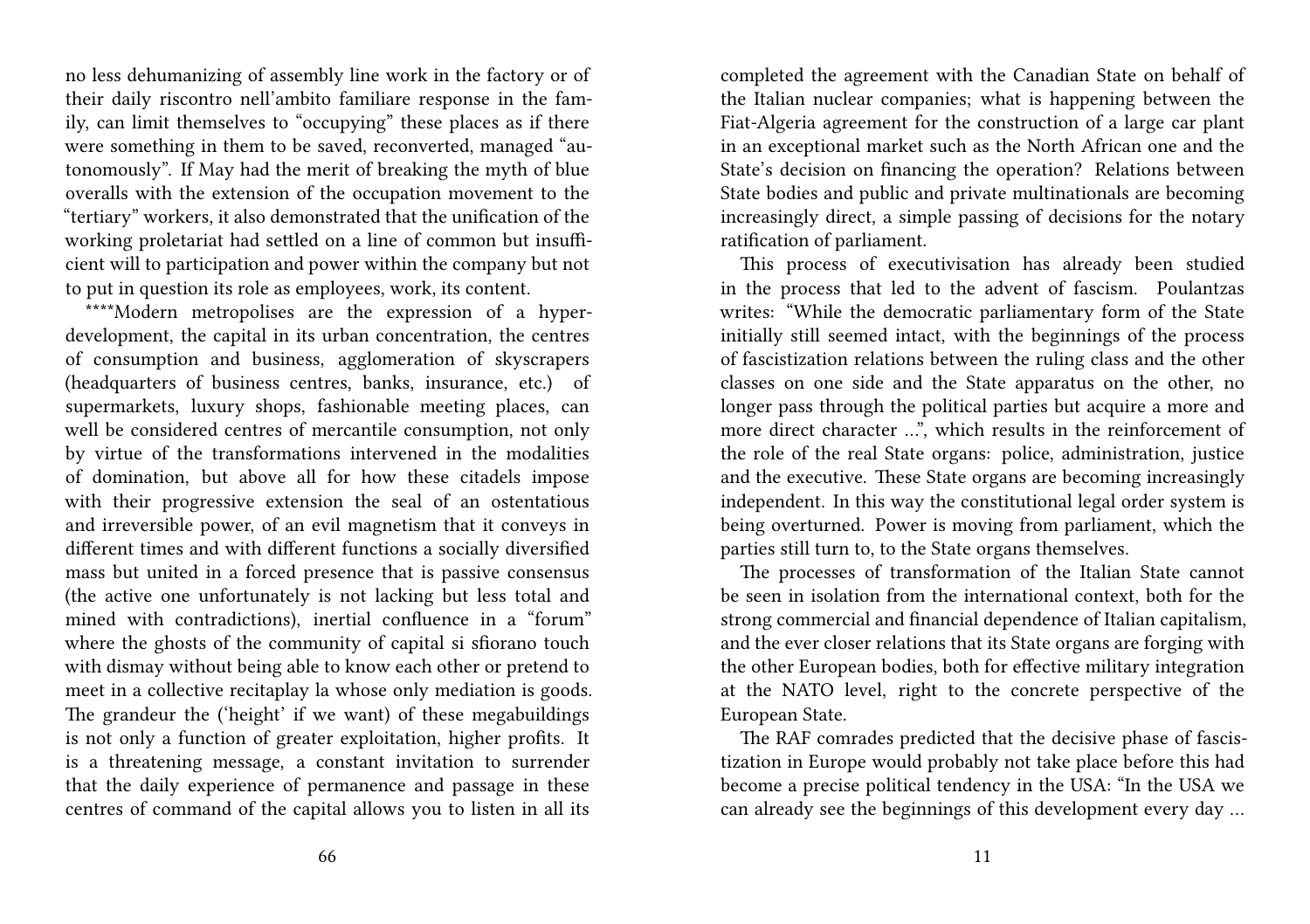As for us, there is not much time left!". In the perspective of the establishment of the European State, due to the hegemonic influence of Federal Germany the transformations in the German State are decisive and in all probability the new European State will be a product of Germanization with a constitution that will be the synthesis of the "special" constitutions that have accumulated on the bodies of the original ones.

Hence the importance of following the transformations of the German State after the '8. Croissant defines the product of these transformations "new fascism", a regime in which the use of force, going beyond limits previously considered legal, the abandonment of the bases of the rule of law are being *directed and prepared centrally*: "characteristic is the fact that the apparatus of State repression no longer only has recourse to simple violations of the law … or that it is augmenting the use of violence … but that the classification of each individual citizen is scientifically designed, prepared and implemented with force … The means of this strategy is psychological warfare with the use of mass media".

The French May insurrection led, in negative, this whole process of transformation of States, which had undoubtedly been taken by surprise. How many of those proposing insurrection as the product of a long period of cultural revolution simply forget that the exceptional laws and the start of the psychological war were launched in the aftermath of '68 against that cultural, antiinstitutional revolution, not against guerrilla formations. "The transitional period is still far from over: it could only be cut short now by the massive and brutal use of all the means of repression". Who wrote these words, R. Dutschke, deluding himself that it would not come about, was also its first "illustrious" victim. If in Germany the psychological war extends to legalizing and covering torture and murder, in Italy, the counter-insurrection

cial from the grip of death, of the inorganic forms, we can divert all this enormous mass of means, materials and work from the dominion that they exercise on the social and turn them to the social liberation from work. This is a perfectly immanent possibility in the ongoing processes; certainly at the beginning only some processes will be automated, for others it will be necessary to proceed with a reconversion of the production process; its deconcentration allows a series of advantages, as well as allowing the use of clean, local energy forms, it allows a drastic reduction of working hours and a collective involvement in it. Thinking, for example, of drastically reducing working hours in a large-scale company it is unimaginable, say, for example, that you work two-hour shifts and everyone should be involved in mass production to prevent the "pleasures" of this production always falling on the shoulders of a part, thinking of a change every two hours is absolutely ridiculous, the dislocation of masses of people every two hours would cause a paralysis in the factory while the city would fall into total chaos and the means of transport of these people would soon become a general damnation. All that is inconceivable at the level of great urban concentration becomes perfectly possible at the level of medium-small concentrations of village, country, small city or section of the big city. People live near the factory and a two-hour shift is perfectly conceivable. Collective involvement will be the decisive spring in the automation of these units because it will be the community that wants to free itself from the slavery of work, not just one part.

The contradictions of a classical self-management perspective show themselves well in the contrast between the unbearable fictitious that permeates the tasks related to the increasingly integrated sphere of circulation and production of capital and the idea that in these contabili accountants, these manovali della cifra numerical manoeuvres, forced to repetitiveness of senseless gestures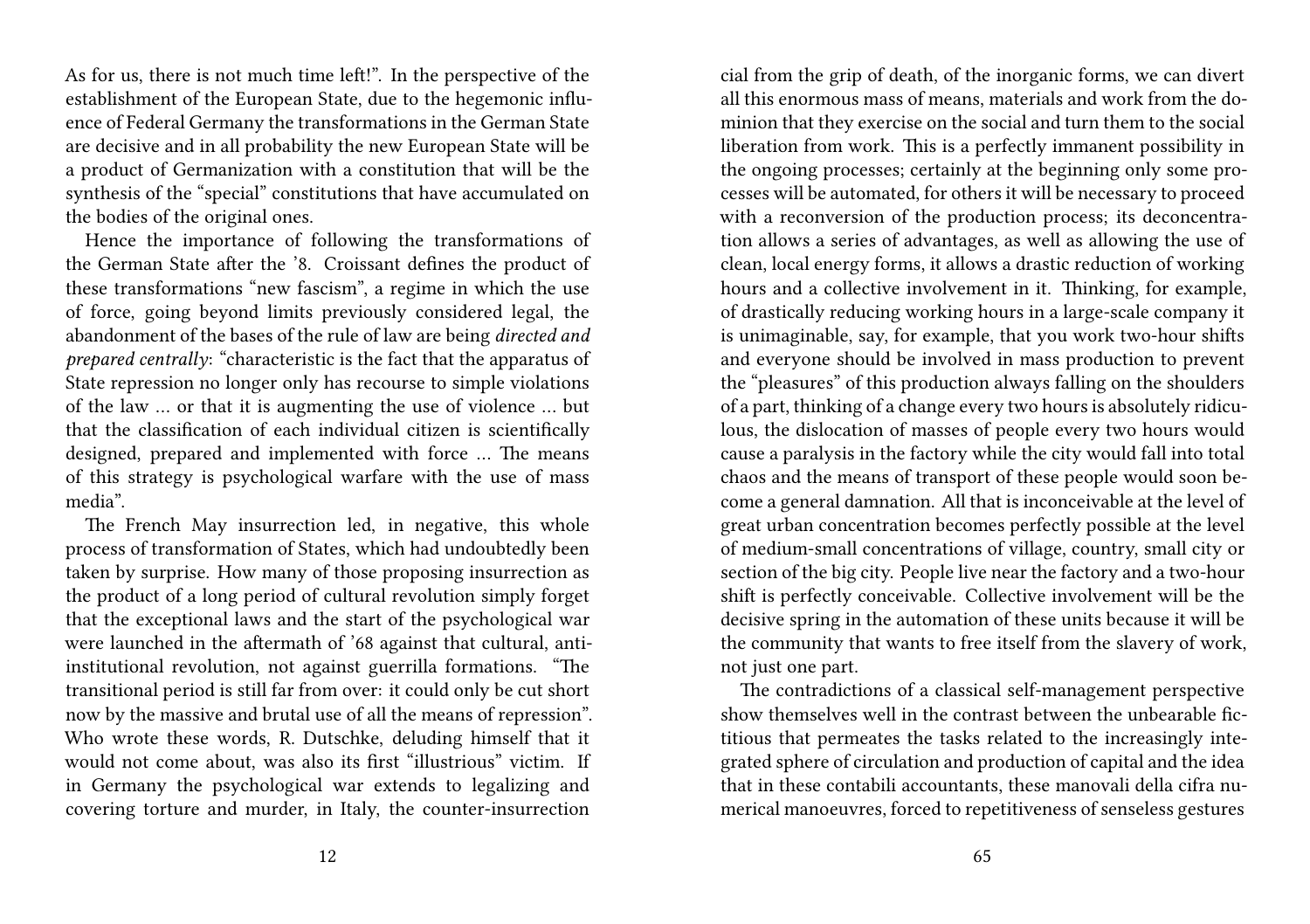ties to the bone, both as materials and as means of production, we will also here have good autonomy here that would allow us to resist.

Obligatory work produces only commodities. Every commodity is inseparable from the lie which it stands for. So, obligatory work churns out lies, produces a world of lying representations, a topsy-turvy world where the image takes the place of reality. In this spectacular, commodity system, obligatory work produces two important lies concerning itself:

— the first lie is that work is useful and necessary and that it is in everyone's interest to do so;

— the second lie is the make believe story that workers are incapable of shrugging off wage slavery and work, and that they cannot build a radically new society, one based on attractive, collective creativity and universal selfmanagement. (Ratgeb)

Communism is finally the abolition of work. But this will only be partially possible at the beginning of the revolution. The obstacles that capitalism already faces in the automation of entire production processes are not of a technical or economic nature, but rather of a social nature, should free up masses of workers and, in order not to be overwhelmed by their protest, should assist them but in this way it would spread such disaffection to work throughout the social fabric that could be lethal to it, in addition to the fact that those still forced to work in semiautomatic production would all ask to be assisted; in short, an unsustainable situation would be created. Capitalism practices the abolition of labour only as a controlled increase in unemployment; the enormous capital accumulated in mass production rather than being invested in the abolition of labour wander in search of the most absurd investments, penetrate all the interstices of the social and the private in order to make a profit. If this domain is broken at a point these useless productions disappear, besides freeing the soproject was started by the State apparatus with the Piazza Fontana massacre, the attempt to make responsibility fall on "dissent" and thus forcibly get the population to identify with the State through terror and disorientation. The State apparatus, of a strong fascist composition, could only resort to their traditional models, the military coup, the old fascism, and had the opposite effect, that of encouraging the development of counter-violence throughout the national territory. The new fascism, in Croissant's meaning, has taken the place of the old and is working with a certain virulence with the "perfect two-party system" DC-PCI and with the levelling-implementation enforcement of all the various productive apparatuses of opinion, the press, radio, television: "The repressive apparatus of the State is seeking, through the levelling of the mass media to make people believe in the population's consensus, their roots in it and in the expression of their power". What they have not been able to do with fascist violence, the State apparatuses are now trying to plant in the midst of the people, relying on the mobilization of the PC apparatus, on whose shoulders falls the unleashing of the psychological war today.

The process of the transformation of the State in the direction of the new fascism has not only found the PCI consenting, but is now being pushed to its extreme consequences; all the institutions of the much-proclaimed "participation", from the neighbourhood to the factory councils, were (being fictitious) easily distorted to the new aims of social, political, repressive control. From the unions to the institutional councils, everything has become the transmission belt of the orders of the central apparatuses. The tennants' leaders, an institution Croissant fears, are among the objectives of the committee for republican order promoted by the PCists in Bologna, while waiting for the neighbourhood policeman its functions are being carried out by the territorial sections of the PCI. We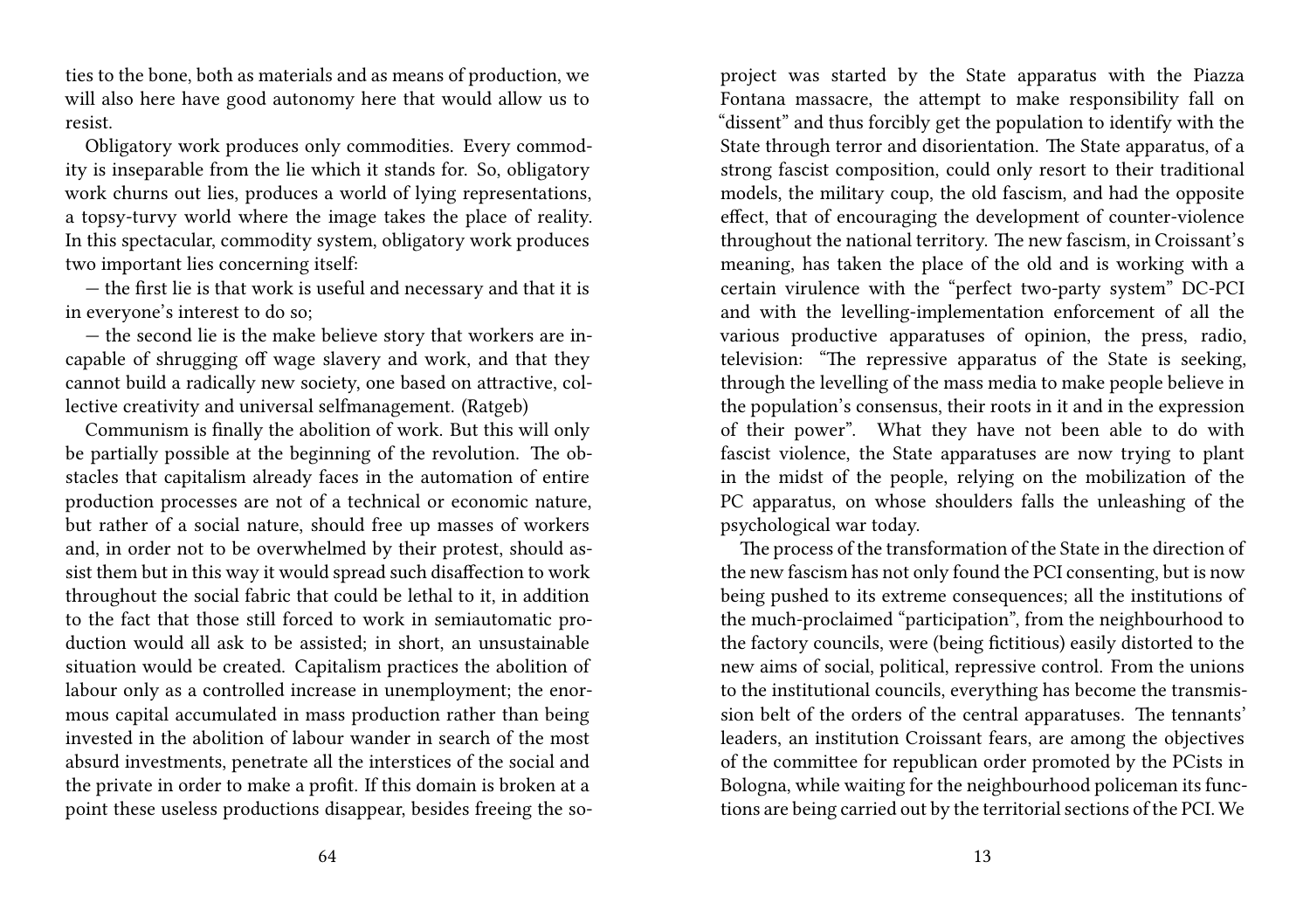investigate, we read … The same Christian Democrat renewal, the Hiltonians, \*\*\*\*\*a direct expression of the private multinationals, were surprised and displaced by this invasion of the State and its roles by the PC apparatus, with embarrassment rejected the advances to form voluntary supervisory militias in factories, neighbourhoods … Faced with the development operated by the PCI, the Hiltonians have rediscovered the value of liberalism! Mazzotta writes: "In my opinion, the PCI is tending to become a new regime" with a triple role: "A role of force of order against an explosive situation … A role of repression against social tensions … Finally a role of guardian, for a return to protectionist conceptions and closure towards free relations with the rest of the world". After thirty years of Christian Democrat regime, the Hiltonians are rediscovering the values of parliamentary dialectics in the face of the invasion of the PCist hordes! Mazzola, DC expert on State problems, fears that a political alliance with the PCI "would essentially lead to a regime aimed at closing rather than widening the spaces of freedom and inexorably criminalizing dissent: a regime that would then be dominated by the PCI and would become a sort of consecrated democracy". The goal of the Hiltonians is transparent: to return to the democratic dialectic, pushing the PCI back into the opposition, after overcoming the overall crisis in the country. The objective of the PCI is exactly the opposite: to establish the new regime of historic compromise by using the overall crisis of the country as the "objective enemy" against which the political alliance should be asserted as indispensable.

The transformations taking place at State level are objectively playing in favour of the PCist strategy of a strong State apparatus, efficient, programmer in which to insert a compact staff respectful of the leadership, with a statist ideology.

Beyond the advantage of a party strongly dominated at the top through its apparatus, in a phase of restructuring the PCI has the

tion will not be cut short by the famine, it could quickly be damaged by the lack of energy. The revolutionary movement is rightly opposed to nuclear projects to avoid the definitive contamination of the biosphere and its complete militarization as the fulfilment of the rationally and monstrously totalitarian project of capital. A fortiori, nuclear energy is inconceivable in communism. Italy has become the dustbin of Europe, an enormous amount of oil is transformed into finished products, at the beginning the revolution can use these enormous reserves, if it has good relations with some Arab countries that are relatively independent of American imperialism or Soviet it can also be supplied for a certain period, is certain but if it does not inherit structures that exploit other forms of clean energy, it must immediately turn towards their creation, especially the wind and the sun, as clean as inherently communist and of which fortunately we abound, as well of course as hydroelectric power, of which we also abound, which will eventually lead to a regulation of the whole territory of the water regime, devastated by capitalism with the known consequences of water scarcity accompanied by its opposite, floods at will.

Even if this barrier is overcome, another one is immediately placed, our industry is largely a transformation industry, but what will we transform if we are to lose our raw materials? Here it will be necessary to dare davvero fondo really fund all our resources; for iron minerals we depend on the third world, we must maintain good relations with these countries if we do not want to stop our production shortly, unless we reactivate a whole series of mining activities that capitalism has abandoned not because unproductive but only unproductive of profit, especially in Sardinia, Tuscany, Valle D'Aosta, not to mention the whole South of which capitalism has stripped only the arms but hides treasures in its subsoil. By reactivating this part of the mining industry and eliminating the enormous waste and using the dismantled production facili-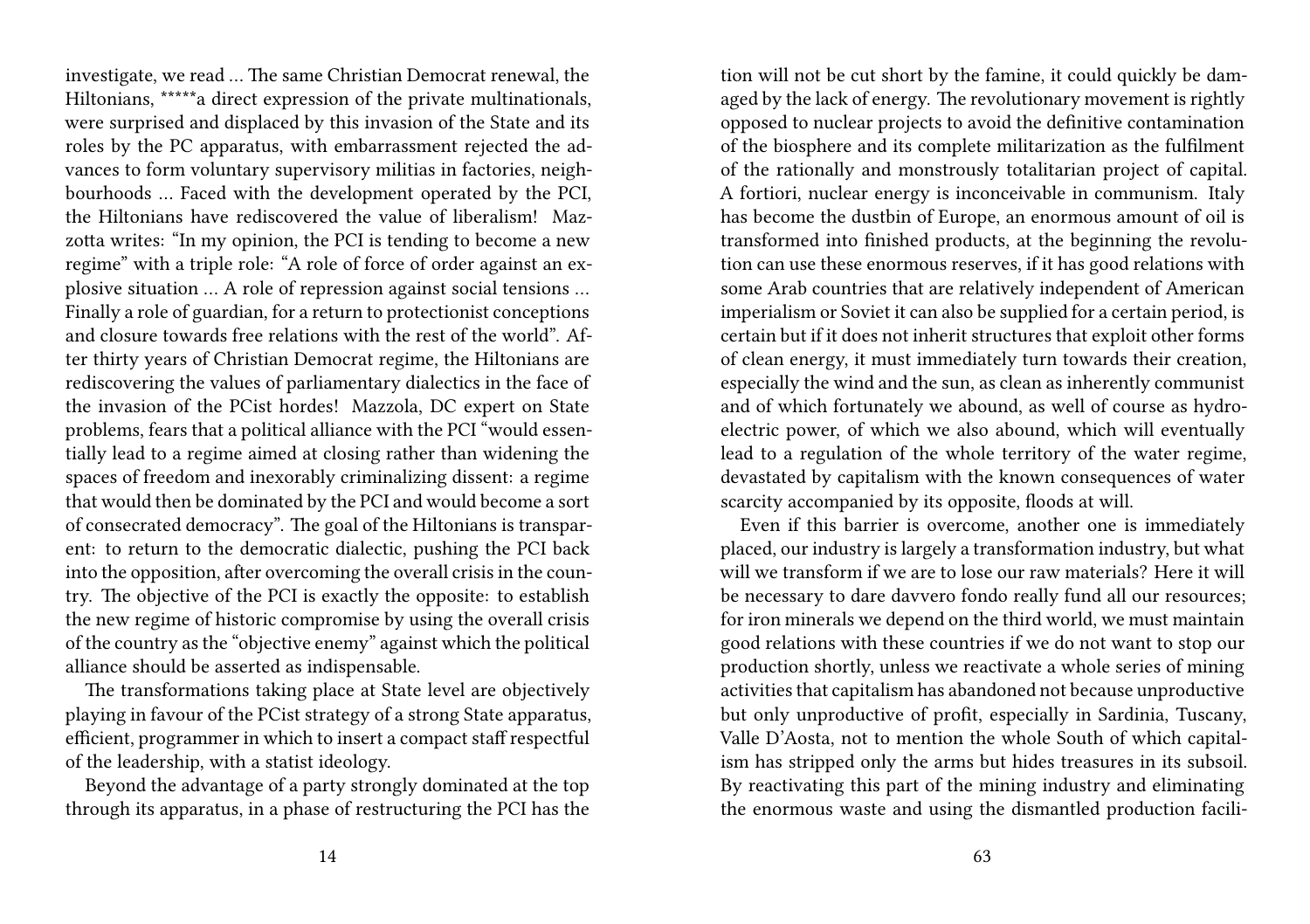However, we would have to wait for a not very favourable reaction of the middle owners who will have to be replaced at the head of their farms but it will not probably be possible to survive without a great migratory movement towards the countryside, which coincides with the process, also essential, of re-humanization-communization of the territory. This movement, already existing today especially among young people and variously impeded, will find some structures already ready, using what the middle class has built on the liquidation of the countryside, we are refer to the "second houses" empty for almost the whole year, in addition to older structures, mostly abandoned but still habitable. A good part of the countryside will therefore be re-inhabited within a short time and could be revived by a movement that, being largely citizens, will be in serious difficulty if they have not acquired the basic notions of agricultural technique and transformation. Notions that together with those of alternative nutrition are spreading moreover.

In the probable case that this migratory movement does not unfold at the necessary pace, a gold reserve, provided that some countries are willing to not hinder the revolution, could be of great use in the first phase, especially to ensure that famine does not kill the revolution.

But once this first barrier has been overcome, others will immediately replace it. Mass production, concentrated, requires enormous amounts of energy. It is true that capitalism itself is tending to deconcentrate and constitute medium-sized units, it is true that much socially harmful production will cease, it is true that the motorway waste of energy will cease, but the productive structures that will need to be converted or automated, even if medium and distributed throughout the territory, and therefore in the possibility of using all the energy resources of the territory, will in any case always need an enormous amount of energy. If the revoludecisive advantage of controlling a substantial part of the working class, that worker aristocracy that is the pivot of restructuring; not only that, but the control is now also lapping up the band of middle managers of State enterprises in the name of which the PCI is demanding respect for the criteria of professionalism and entrepreneurship against the middle-high State bourgeoisie of uncertain professional origins, haphazard, but certainly thieving. It is on this block of forces at the level of the large State enterprises that the PCI aims to relaunch Italian capitalism in the international context and thus constitute the essential prop of the new regime. It is obvious that the entrepreneurial card of the return to profit is also considered decisive to limit the strong dependence on American and German capital, with its inevitable (in the immediate) political counterparts of the Straussian kind (which the right-wing DC is particularly sensitive to) and with the aim of relaunching, along with the Italian economy, its political presence in Europe and role of mediation with the "socialist" countries, something not seen negatively by German social democracy. The Hiltonian accusation of protectionism is probably out of place, it is shown by the "critical" adherence (which is still adherence) to the monetary snake. It is true that the PCI, which is playing its trump card in the capitalist revival of Italy, are more concerned with the economic counterparts of adhesion to the SME [small and medium enterprises] than the political ones, which the DC seem more sensitive to, which after looting everything possible, is more modestly hoping for a political-repressive anchorage to the new European State and increase, if possible, dependence on the stronger western economies.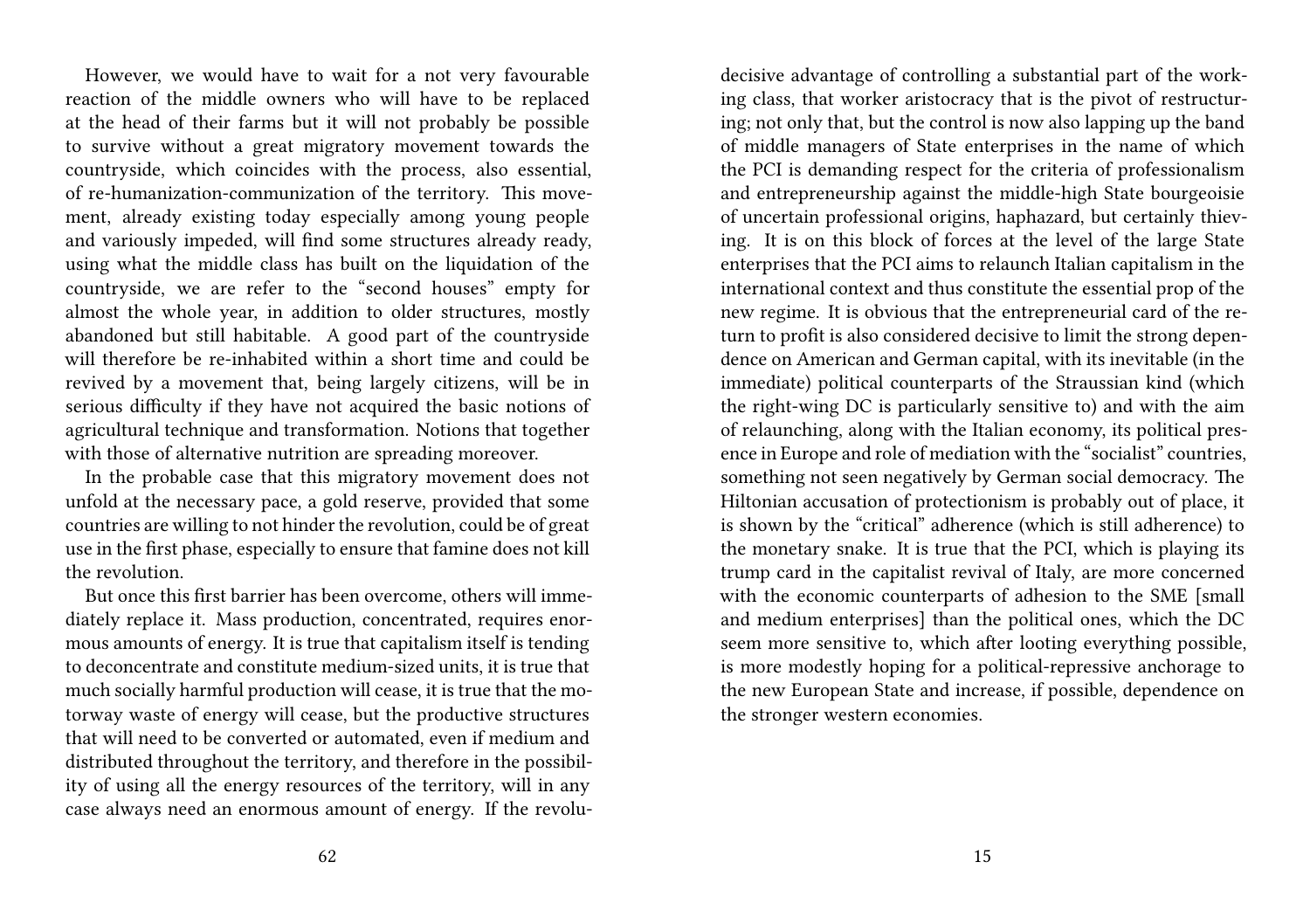### **The Party-State and the workers' opposition**

Both the processes of State restructuring (reinforcement of the executive, independence of the State organs from parliament, establishment of the psychological war) and the processes of economic restructuring see in the PCI a promotional force that is not secondary to the Christian Democrat one, especially in the factories, where the role of the PC bureaucracy in favouring collaboration and control of the police is fundamental. The comrades of the BR who theorize the centrality of the DC in this process are likely to be displaced by the role of "Berlinguerians" that stands out in their own factory agenda. It would be wrong in this phase of implementation to assess the strength of a party by electoral criteria, the role of the PCI is central and will become the relationship of parliamentary strength, on pain of the collapse of the State and the economy.

The strongly ideological management of power, made necessary by the crisis, is moving in the same direction. It is clear that only a "left" ideology can play this role among the mass of workers: "austerity", "sacrifice" in the name of the national interest are false values that only the "left" can impose, "if once the worker lived a life of hardship to buy the car, the refrigerator, he continues to live a life of hardship to buy his role within a structure (the party) that tells him to make sacrifices for the 'progressive construction of socialism' ". If there is a project on which imperialism can support the "fascist" mobilization of the masses at this stage, this is the Berlinguerian project of austerity, sacrifice, the sense of the State, of the class that becomes State, etc. The "Party-State" with its myriad of union and party bureaucrats, its factory councillors, neighbourhood, regional councillors is already a working reality

lent reaction, it will have overcome the first barrier. On the other hand, let's ask ourselves: what alternative exists? Alternatively there is only the control of the banks and the whole economic apparatus to "guarantee the final victory of the revolution". But we know that this defines the birth of a State, the beginning of the compromise, a dynamic that starts from the taking of the Winter Palace and reaches the prestigious games of the Nep, the commercial treaties with the "capitalist" States and everything else. On the other hand, the revolution will bring with it such a devaluation of the currency that its possession will mean very little ben poco al pari della sua distruzione like its destruction, different is the situation for the gold reserve and precious currency, why destroy these? They do not suffer the same devaluation and constitute a point of strength of a revolution that does not have, say, European dimensions. Certainly it must be kept so that it can be quickly destroyed in case of defeat. Our economy is very dependent on others in some basic sectors, the food sector above all that in the revolutionary process is decisive. In order to guarantee the victory of the insurrection, the control of agricultural sources of supply is fundamental: in the whole central-northern area the social political organization of agricultural producers (from farms to small owners) is functional to the existing system and interested in its maintenance. The production-distribution integration of agricultural cooperatives can favour the revolution if it does not abandon itself to boomerang acts, Ratgeb rightly notes: In the absence of an appreciation of universal selfmanagement, pilfering is, at best, an incoherent method of distribution. It constitutes an act divorced from revolutionary conditions in which the group that creates the goods distributes them directly to its members. Thus there is the risk that, by fostering shortages and scarcity of useful products, it may sow confusion in people's minds and bring about a reversion to the mechanics of commodity distribution.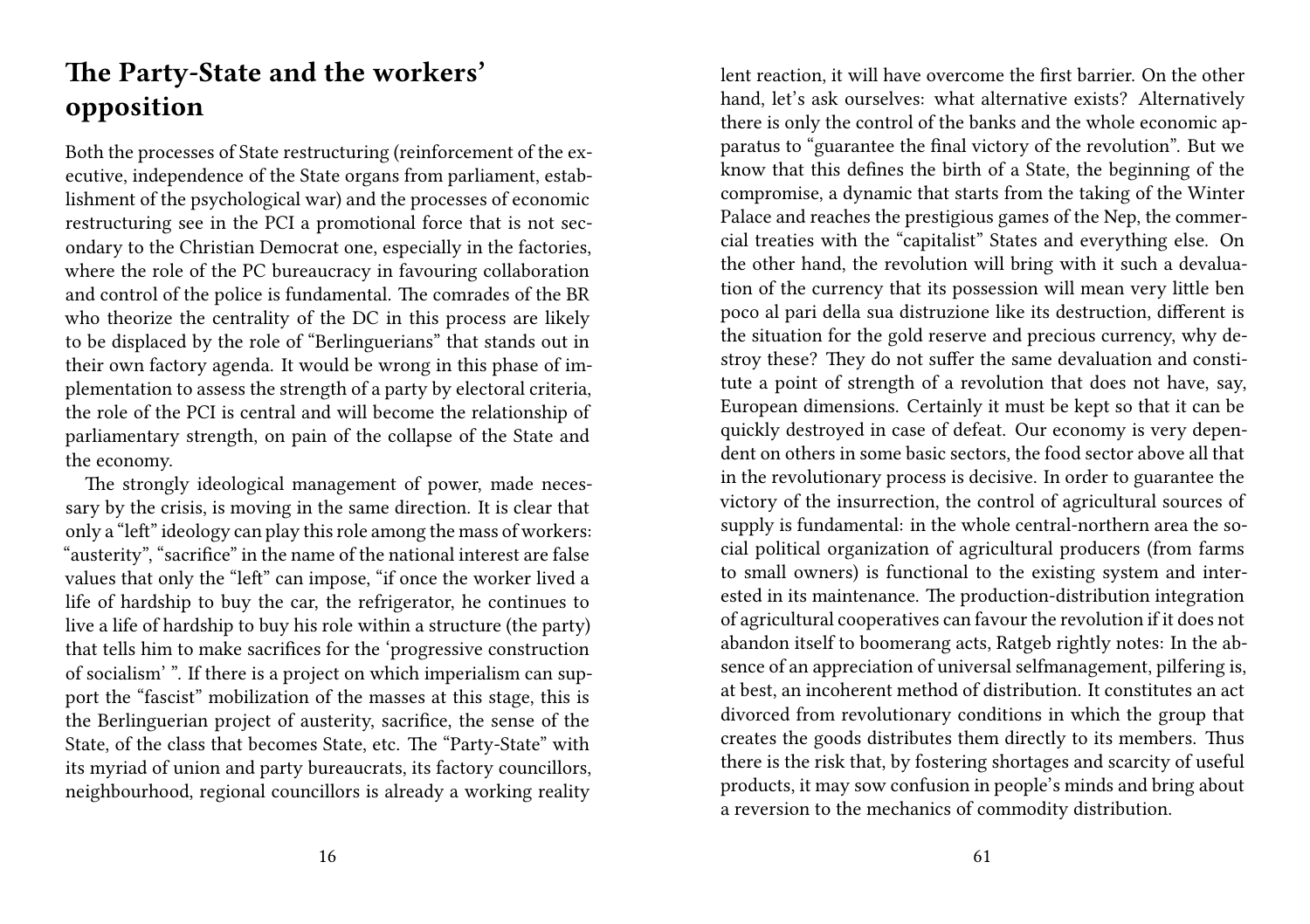of historical revolutionary subject and to re-establish the myth of the general strike the May experience revealed in its inadequacy. There is much however that unites us to Ratgeb and to all those who try to see in order to change. The minimum condition is the acceptance of the war, la discriminante di fondo the verification of its communist content.

The end of commodity will usher in the era of GIFT in every form. Thus the assemblies for generalised self-management will see to the organisation of production and to the distribution of priority goods. They will keep tally of offers to create and produce on the one hand and of the requirements of individuals on the other. Records kept scrupulously up to date will enable every person to have an insight into available stocks, the number and allocation of orders and the whereabouts and movements of the productive forces. … Factories will be reconverted and automated, or, in the case of parasitic sectors, destroyed. Almost, everywhere, small workshops for free creative labour will be at the disposal of everyone who wants to use them…Parasitic buildings (offices, schools, barracks, churches…) will, on the decision of the selfmanaging assemblies, generally be destroyed or, should they prefer, turned into collective granaries or warehouses or temporary dwellings or playgrounds… Supermarkets and department stores will be turned into outlets for free distribution and a study will be made in each area into the convenience of stepping up the number of small distribution outlets.

Therefore abolition of the economy, in Ratgeb's project, the destruction of the banks and gold reserves. Immediate destruction of the power that is based on money and gold, we must expect a violent reaction of the middle class who has put all this power in the safes and safes of the banks, the proletarians on the contrary can only look favourably these measures, they usually go to the banks to pay bills to the middle class. If the revolution resists this vio-

and the struggle against the "Party-State" is already underway a little everywhere.

The new State that is being installed in the midst of the proletarian masses is the internal enemy of the revolutionary movement that must be swept away before it fully consolidates and carries out its counter-revolutionary function, and this is particularly urgent in the factory where it forms the last trench of the ideological protection of capital. If it is true, in fact, that capital has gradually lost the bridgeheads that it had placed in the family, school, etc. it still has them, and firmly, in the very heart of its genesis. In recent years everything has been put in question, dominion has been flushed out even from the most hidden folds of consciousness, but the root of all these alienations, the production of goods, has remained practically outside. There are sensational and dangerous examples, such as that conference of all the factory councils of the armaments industry called in '76 to discuss the proposal of "parliamentary control of war production" and was deserted because the factory councils, on admission of a CGIL trade unionist, feared that renewed control could lead to some decrease in production, then and now in great ascent. The worker's interest is almost exclusively addressed to working conditions because they affect him directly, while the consequences of what he produces are shared over the whole of society, as general impoverishment of resources, pollution and of course profit, that is, the possibility of an extension of the infernal cycle. But working conditions are the trough in which pigs, reformists, sociologists, psychiatrists wallow. It is the terrain of mediation par excellence, of compromise, claiming, bestism, it has improved but always within given conditions, which are never questioned. What bosses and reformists fear is not the vindictive maximalism of the "new left" but opposition without mediation, absolute non-collaboration: we do not accept the conditions given, or guards at the gates, or boundary walls, or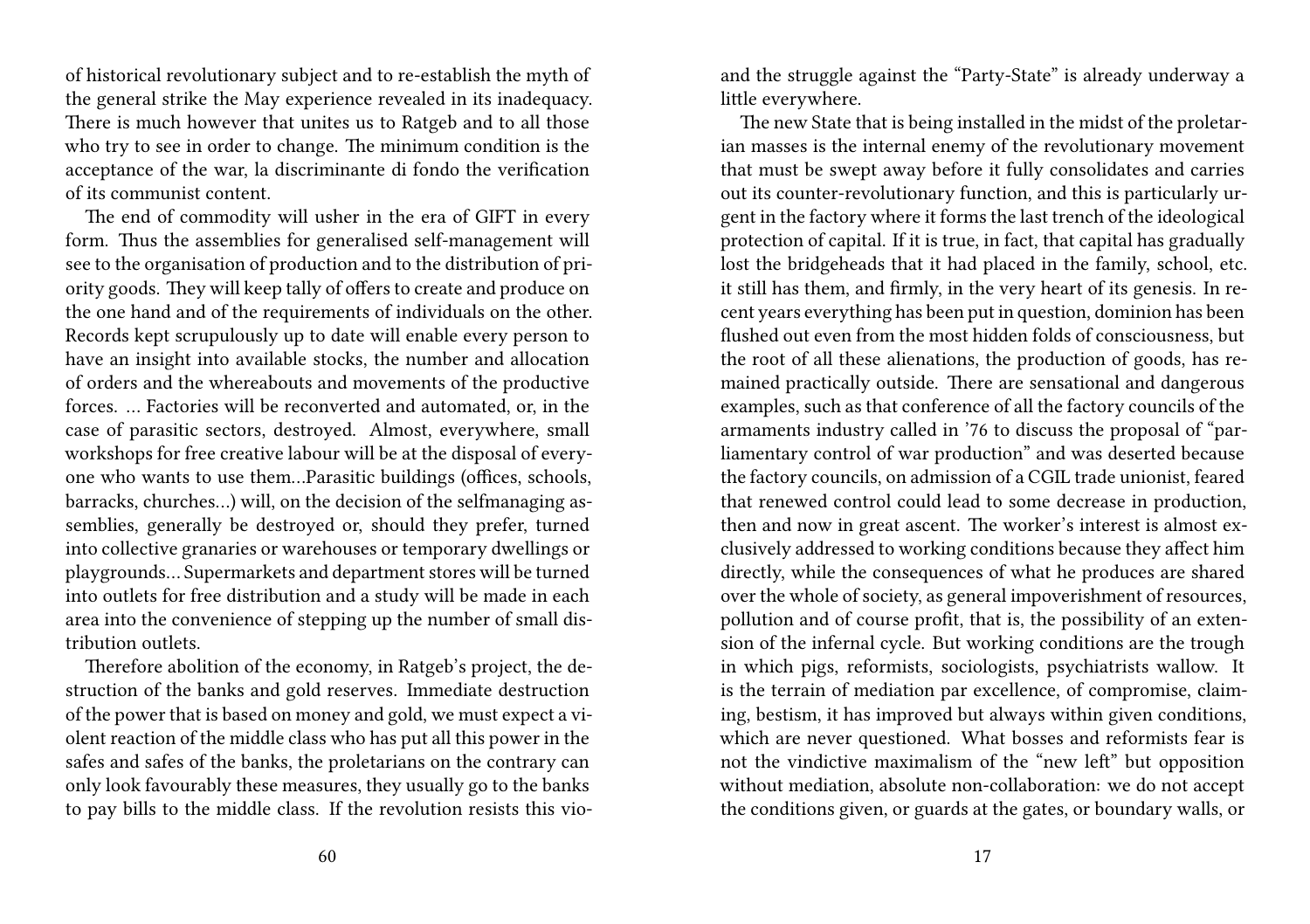cards being stamped, or timekeepers observing and so on, we do not want the conditions of forced labour or its results, useless and socially harmful objects.

The great discovery made by Nanterre in '68 is that protest yields when it is done directly and immediately in the places where bourgeois power is exercised. The revolutionisation of school, the family, medicine, prisons, the relationship between the sexes is not postponed to the aftermath of the economic and political revolution. The model according to which the revolution must first subvert property, after which everything will come as a consequence, is dead and buried just like the "democratic" model of political action as indirect deferred action, action that now dwells only in the PCI and its factions. It is a whole series of movements that are imposing and spreading a new sensibility that Duverger calls more subversive than revolutionary "insofar as the revolution implies the coherent project of a new society". Subversive because it goes to the root of things and recognizes the different institutional alienations as specific forms of that same structure of alienation that is exploitation. "If capitalism can survive one, two of these protests, it can only die with their multiplication because this multiplying converges in its dynamics towards and against the roots of capital. To believe that it will survive means that the link between profit and the institutions is not necessary and rigorous."

We believe that it will survive if protest does not cross the threshold of the factory, here the new subversive sensitivity is spreading but slowly, precisely because the young people, in which it is particularly alive, either reject factory work or if they embrace it they soon become virtuosos of absenteeism. And absenteeism must also be assessed for what it indicates negatively, i.e. the absence of a community of struggle in which

a line of unequal development of the class war. The guerrilla must accelerate the times of its internationalization if it does not want to succumb to the "laws" of uneven development.

The new European State will accentuate that unilateralization and at the same time the repression of the rebellious "provinces", they must break the isolation by propagating the guerrilla so that the times of the European State are also the times of its subversion.

#### **Abolition of the economy**

Ratgeb (Vaneigem) bases its project on the general selfmanagement by the assemblies of the revolutionary workers who will occupy the factories during a general wild strike destined to spread to the entire capitalized territory and become insurrection. This is not a pure re-edition of the old council consiliari projects because Ratgeb does not entrust decision-making to the self-organized class but to the subjectively revolutionary workers and does not theorize the self-management of mercantile production. He means by general self-management the radical reorganization of society in the anti-commercial and libertarian sense. It is clear at this point what divides us from him: first of all his is an all-French optic that does not consider the specificity of the ongoing conflict in Italy characterized by a creeping civil war and a very high level of State repression that imposes a different strategy on the revolutionary movement: secondly he is completely extraneous to those analyses which, even from different angles, have repudiated the factory as a pole of aggregation of social insubordination and a place of organization of the forces of revolt; thirdly, he refuses to such an extent the idea of worker integration in the logic of capital and that of the perversion of the productive forces to attribute to the factory producer the role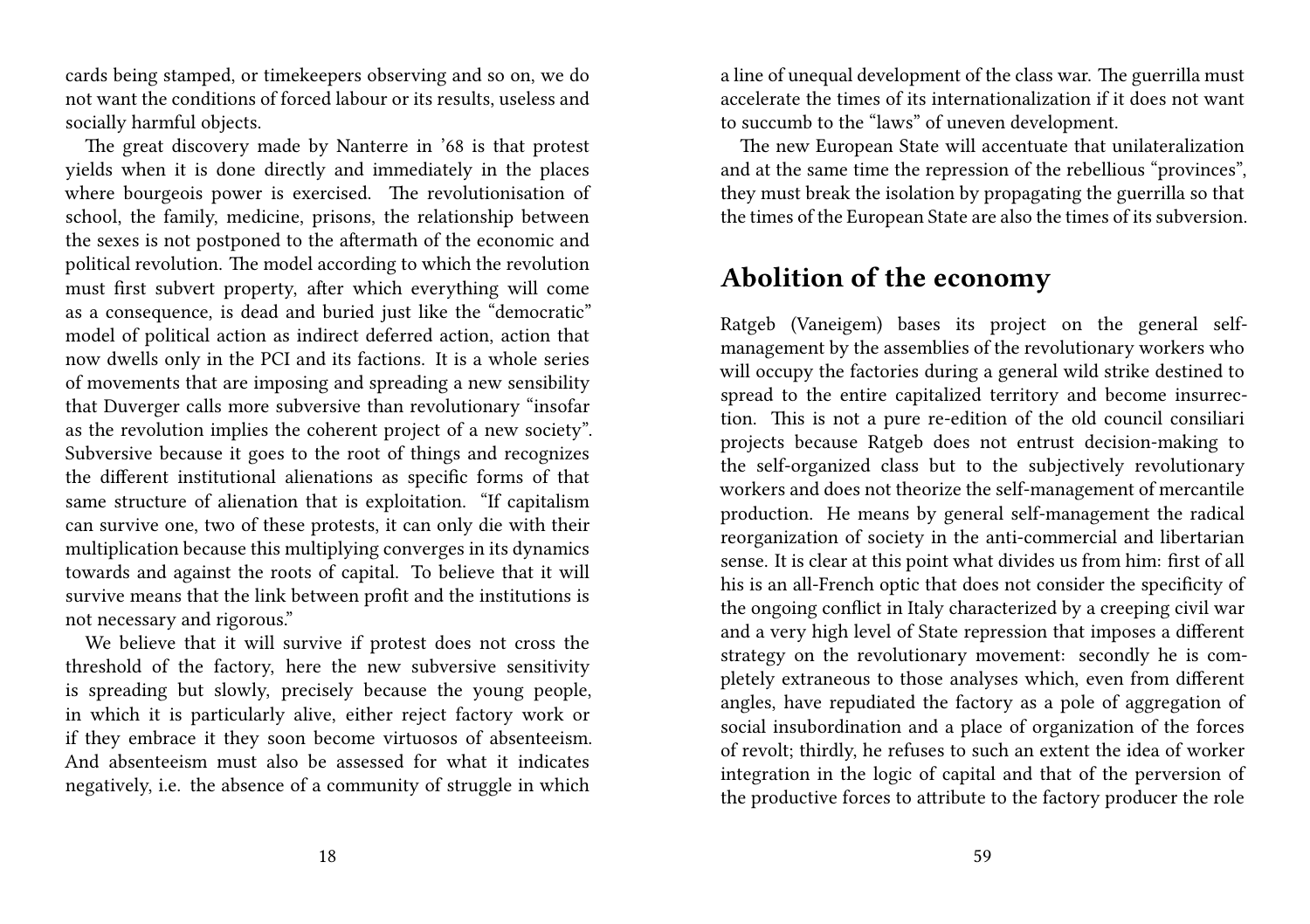State, its central structures of repression, control and administration of men will warn the revolution of the immense dangers of its survival and will push tomorrow to the rapid decapitation of this monstrous apparatus both to prevent a possible reorganization of the counterrevolution and to prevent any authoritarian temptation . The struggle against democracy will feel the revolution of its immense capacity for "recovery", it will warn it that even before, with more determination and the absence of democratic scruples, the vital elements of the social organization will be eradicated, much less the problem will arise of an authority that regulates, directs, arbitrarily reorganizes. The resolute action of the revolutionaries, their unilateral initiative is the only one that can allow the self-organization of wider strata of proletarians and then of the population as a whole. Of course we must deal with the conditions of hierarchy that the habits of slavery, the contempt of oneself and the anchorage to inhibition, the taste of sacrifice lead to its destruction and destruction of all the progress of concrete freedom. That is why it is and will be useful from the beginning to neutralize the enemies of the interior and the enemies of the outside. The struggle against merchandise will finally free the revolution from the transition, from the anchorage to the laws of its reproduction.

The more the negation is and will be radical, the stronger the internal and international reaction, we will touch the world unity of the capitalist mode of production. The barriers that were mentioned to be overcome require time and the revolution, at any point on the capital planet, unless you moderate your radicalism, will have to face at best an economic boycott that could make many regret the good times of the dominion of merchandise. Capital leaves us in eredità the unilateralized world of the division of labour, the revolution will have to immediately spread to the indispensable area of its survival and development, and this implies

to recognize oneself and which makes the factory interesting as a place of protest.

In the 1960s the sudden interruptions, the wild cat strikes, created a certain ungovernability; the union on the verge of bankruptcy after years of giving in easily managed to ride the sixty-eight ebollution and revive the trade union model, with its bureaucracy, verticism and delegates. If all that caused many workerist myths to fall, this does not mean that the factory is a single body with its Party-State and various transmission belts. The contradictions that have entered the trade union world of the new easy-going soviet-style syndicalism of Lama are plain to see but the immediate appearance of trade union maximalism (which the supporters of the USI resurrection also adhere to) shows once again how difficult it is to abandon the terrain of claiming and in the end the trade union model.

If one can speak of worker opposition, this has been revealed in sabotage. The phenomenon was developing at Fiat as sabotage to the plants but is present in the north and the south in attacks on Italian and foreign multinationals, on the finished product, on computers, causing colossal damage to the plants. The detractors of armed struggle underestimate the phenomenon because it would not be the work of the producers but of the armed groups, as if these should necessarily be external to the factory! Instead it is the most important "terrorist" phenomenon in recent years, even if it is the most "underestimated". Why? We think that this undervaluation by power is desired and hides its extreme apprehension and fear that it will spread. We cannot explain otherwise, at mass-media level, the different treatment that power uses in cases of internal and external attacks on production, in the first case it minimizes the fact until it is spent by the length of the investigations, in the second it airs the trumpets of the terrorist hunt. But there are also reasons attributable to the ideology of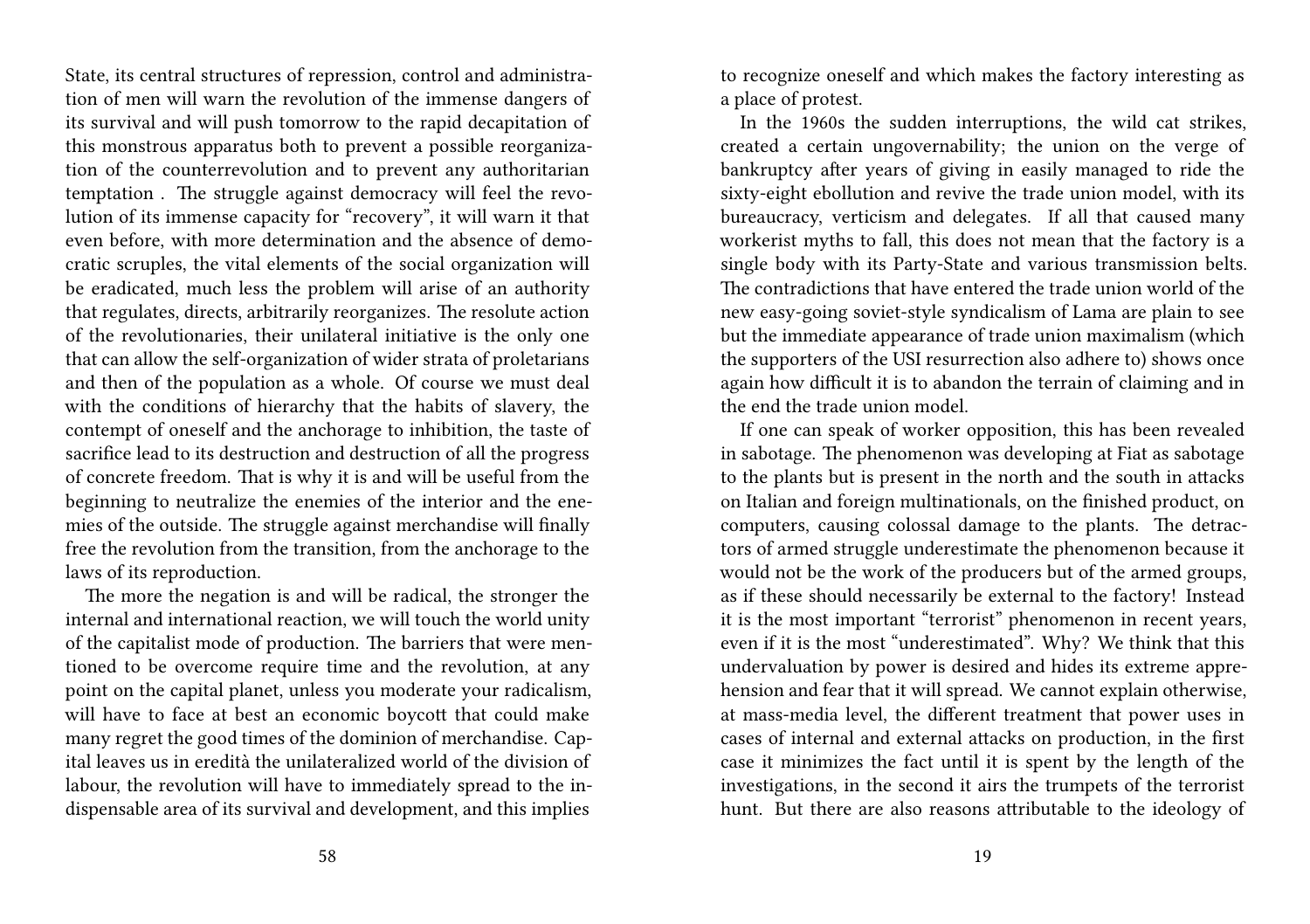comrades who limit their scope and meaning. This is the case of sabotage to the finished product that coincides with the threat of layoffs: the company has difficulty in disposing of accumulated production and threatens to lay off the workers, the accumulated product is set on fire and the threat recedes. That concomitance gives a purely defensive character to the message coming from this action: to guarantee the continuity of the occupation we can resort to any means, even the destruction of capital, in the same way that the capitalist, when he sees his profit threatened, uses the destruction of goods so as not to lower the price. Instead of enriching itself with the meaning that it objectively has, the action is impoverished by the concept that the continuity of the labourcapital exchange relationship must be maintained at any cost, with recourse to destruction on one side or the other if profit or wages come into it. On the other hand, the anonymity that often surrounds acts of sabotage at Fiat would seem dictated by a mistaken subjection to the "average" conscience of the workers, political isolation is feared because "there may be loss of wages, the workers would be 'pissed of', etc". In this way, however, the reasons of ideology combine with those of power to make sabotage expire as a "method of struggle" in defence of the *immediate* interests of the working class. Marx had already warned against the tragicomedy of immediate interests. The kind of contradictions one can find oneself in in the defence of immediate interests is well illustrated by the case of Alfa [Romeo].

At the capitalised common-sense level, Alfa cars are appreciated for a number of characteristics that should rather induce us to reject them. First of all, the use of expensive materials required for the high stress to which they are subjected due to the speed and acceleration of the vehicle; high energy consumption. These characteristics affect the social negatively, unless we consider the highway scourge that this speed contributes as something posihealth through the suppression of medicine. It is clear that in the immediate future it will be necessary to strengthen the means to heal the guasti failures produced by capital. Despite its evolutionism and its positivism the indications of Jean Grave still have their validity: "The doctors have noticed that, during the tumultuous periods, the diseases had much less effect among the agitated peoples: and this is true because the struggle, movement, enthusiasm develop the vital forces of the individual and make him less vulnerable to the blows of disease. The long revolutionary period that humanity will have to go through, exalting in the individual all the passions that give it vitality, contributes in large part to eliminating those morbid germs that drag humanity towards decadence. The future society, by bringing man back to his natural conditions of existence, will emancipate it from the diseases and will lead it back to the path of progress ".

#### **Utopia e realtà**

It is difficult to deny that the communist project, here sketched out in some essential lines, does not already live today in the movement underway. We have pruned so many peculiarities above all because most of the problems that will be put into practice can not be resolved other by reawakened creativity: anticipating today the solutions, even if only by imagination, would completely contradict the assumption that lies at the bottom of the project itself. , an act of trust in general creativity, whose awakening is the aim and at the same time the condition of revolution.

The project lives in the men who have burned old world vessels behind them, in assaults on banks, prisons, courts, barracks, commissariats, churches, merchandise, in the capture and liquidation of hostages, spies, the infamous. The struggle against the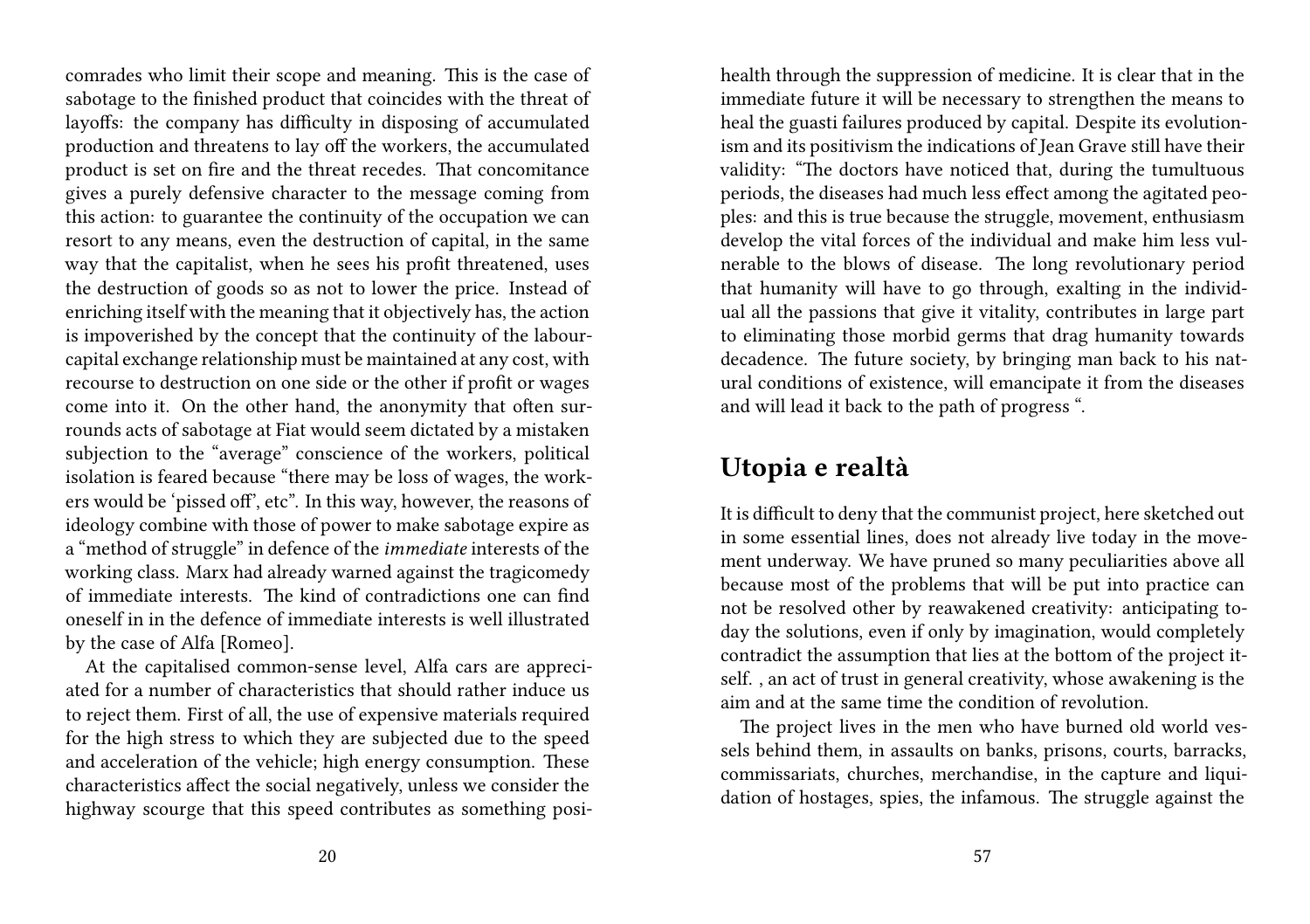bunals nor "red" prisons; rejection of the concept of re-education itself, of an obvious pedagogical derivation linked to the vision of civil society.

During the civil war there may be necessities that can entail particular forms of compulsion such as the temporary concentration of prisoners and hostages, and a more drastic alternative will be provided: elimination of the infamous of the repression and the most dangerous and ignoble representatives of the counterrevolution in the political, economic and institutional field and immediate disarmament and dispersion of the middle classes, of simple soldiers, sending them to their places of origin. What sense would the maintenance of only one prison as a self-defence means have? And even when this sense was recognized, it would not be less ignoble than ancient shame. Every existing prison will be razed to the ground, both its symbolic status and its memory of a place of oppression, and it is almost always its architectural form volta all'orrore that turns to the horror of punishment and imprisonment does not even allow us to think of a different use. The same will be true for police headquarters, courts, prefectures and in most cases for administrative buildings. In communism there are no kindergartens, nor schools nor universities, because the continuous creation of one's own conditions of existence accompanies the learning of a non-separate and constantly changing reality. Communism does not pose the problem of the education of children because the conduction along the road of generations is a path of inhuman perversion of which we will lose the traces.

The priests will do well to eclipse themselves as soon as possible: their reappearance would lead to "deplorable" excesses that no historiographer could record. Therefore, let the Catholic centres and parishes stay away, evacuated or burnt according to places or situations. San Pietro or the Duomo of Milan could make a great cascatone cascade. With regard to hospitals, communism tends to

tive; in turn high consumption takes away energy from other uses and pollutes the environment irreversibly. If these considerations were not enough reason to reject this commodity, we look at who it is destined to, essentially the middle class who often confirm their status through their possessions, not to mention the most loyal customers, police and carabinieri who use these assets to kill proletarians. Not only that, Alfa's accounts are always in the red and we come to the absurd case of the State taking resources from other sectors to sustain the losses.

The Alfa workers have remained the only ones propping up a production that is diverting enormous resources in means, materials and men from social use, nailing a not-inconsiderable part of the proletariat to unemployment and hunger. Anything but homogeneity of immediate interests between one side and the other of the proletariat! These interests, of course, could be reconstructed by refusing the production of commodities at the root. A large part of the workers, on the other hand, closed up in defence of their own corporate interests, are even asking for more investment in the sector and have made themselves available to work on Saturdays as well. In response to the block of order that has been created in the factory and the most flagrant collaboration, the autonomous guerrilla has supported the non-collaborationist minority with several attacks on branches and the finished product that practically nullified the production increases achieved by Saturday work. In this case sabotage exemplifies how it can become the specific form of resistance of non-collaborating minorities and, freed from the defence of immediate interests, acquires the meaning of radical opposition to the production of merchandise.

Its recovery derives directly from the conditions of capitalist production in its "mature" phase, which seem to be reproducing the same conditions of marginalization that characterized the appearance of the machine in its phase of ascent.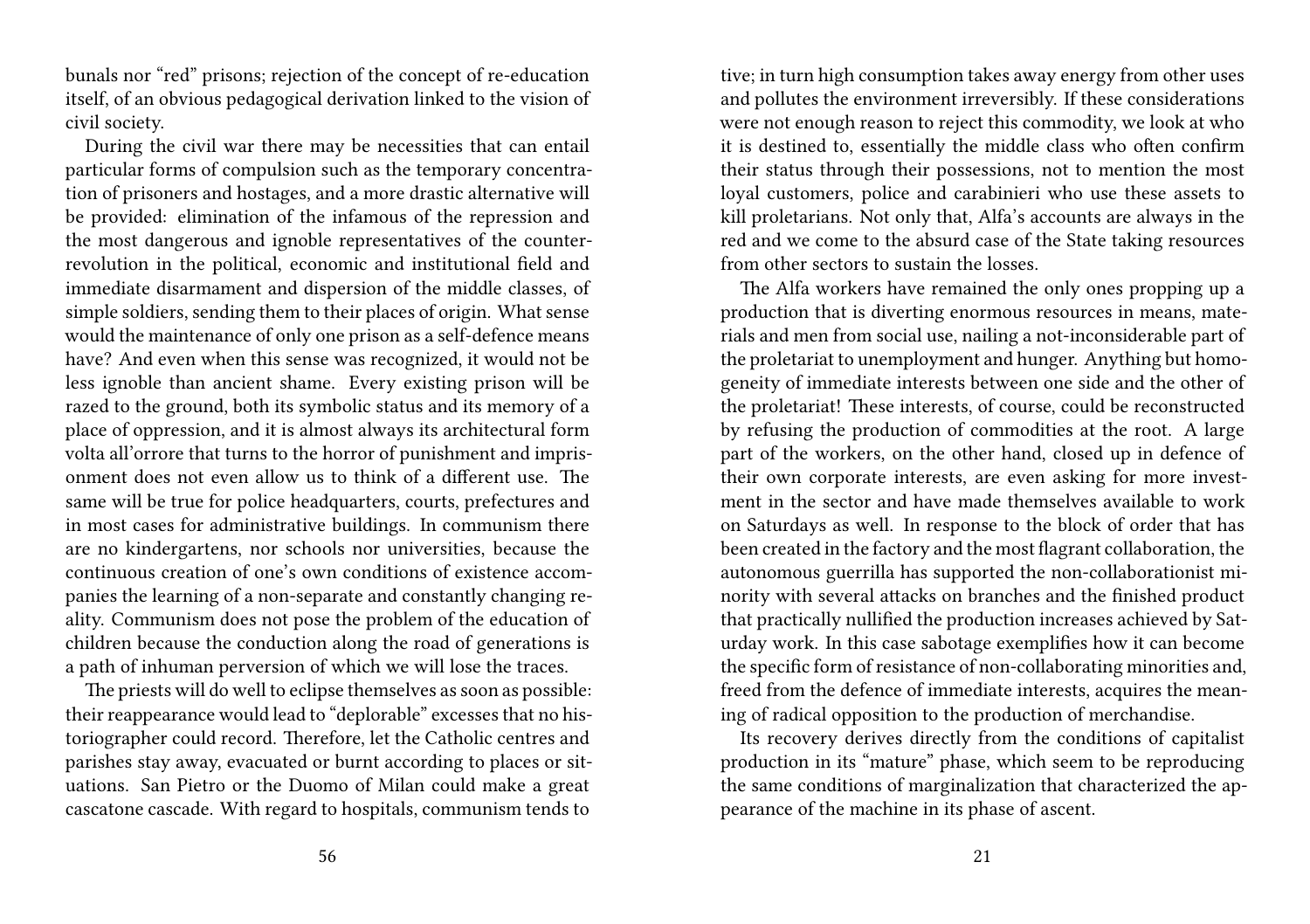Since living labour is always more marginal than fixed capital, it is relatively easy for the boss to buy the collaboration of a few who set in motion a huge mass of dead labour. Revolutionary workers cannot objectively be a majority, democracy does not make sense for the disproportion of forces: on the one hand capital has millions of workers whose work has been objectified in machines or been replaced by them, on the other, a few thousand workers to put them in motion, a disproportion that allows capital to corrupt a more or less conspicuous part at any moment. In this situation revolutionary workers find themselves submerged in a sea of "scabs", not vice versa, but precisely the concentration and intensity of capital exalts the role of these minorities, because they can redeem their marginalization by "hitting in the heart" not only the vigilantes of the new or old political class, but above all dead labour. If this moloch is not jammed, the past accumulated work extorted from entire generations of exploited, will bury us.

#### **On the clandestine organisation**

Establishing bridgeheads in the factory to strike the heart of capital and the nascent "Party-State" is the primary task facing combatant organizations at this stage, if they want to finally operate that welding between the struggle against exploitation and the anti-institutional struggle. The guerrilla in the factory can only be grafted on by the clandestine organizations. The objections that reach this approach from many parts of workers autonomy are still hovering on an abstract level; it is said: we do not want to become professional guerrillas, separate from the movement, we want to make the self-organization of the struggles grow, foster more violent forms of struggle at the real level, that of the base, and this is only possible by living the life of all the others and arrelationships to be enriched. The alarm clocks no longer ring, there is nothing that crucifies the freedom to set one's own time. In communism, time will all be available for this reconquest of time.

"Il sistema mercantile impone le sue rappresentazioni, le sue immagini, il suo senso, il suo linguaggio ogni volta che si lavora per esso, cioè la maggior parte del tempo. Questo insieme di idee, di immagini, di identificazioni, di condotte determinate dalla necessità di accumulazione e di rinnovamento della merce forma lo Spettacolo, in cui ciascuno gioca ciò che non vive realmente e vive falsamente ciò che non è. È per questo che il ruolo è una menzogna vivente e la sopravvivenza un malessere senza fine… I giornali, la radio, la televisione sono i veicoli più grossolani della menzogna. Le immagini che ci dominano sono il trionfo di ciò che non siamo e di ciò che ci scaccia da noi stessi…". Il comunismo, essendo la realizzazione dei sogni e dei desideri, non saprà che farsene dell'industria dei sogni e dei desideri, così come realizzando il significato finora compiuto dall'espressione artistica renderà priva di significato la riproposizione della stessa, ma chi intenderà realizzare in questo modo le sue fantasie potrà disporre di tutto l'equipaggiamento necessario: "Ciascuno ha il diritto di fare conoscere le proprie critiche, le proprie rivendicazioni, le proprie opinioni, creazioni, desideri, analisi, fantasie, problemi… allo scopo che la più grande varietà possa determinare le migliori possibilità di scontro, di accordi, di armonizzazione. Le tipografie, litografie, telex, radio, televisioni passeranno nelle mani delle assemblee e saranno messe, a questo scopo, a disposizione di ogni individuo… Nessuno si batterà senza riserve se non apprenderà dapprima a vivere senza tempi morti".

Communism is the abolition of all kinds of jails: prisons, mental hospitals, orphanages, convents, hospices, and every institution capable of judging and condemning: there must be neither tri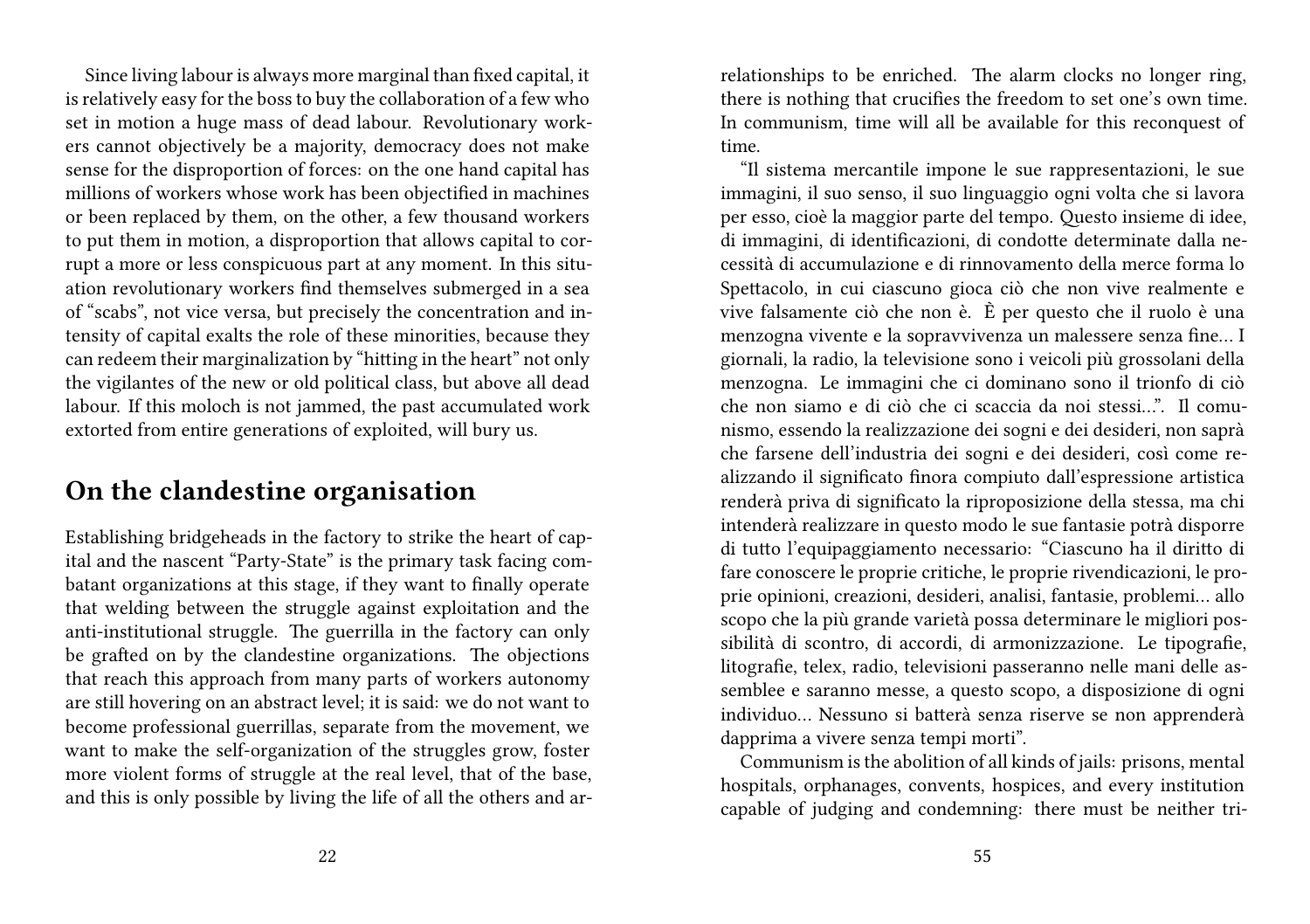circulatory flows in its metropolis according to its rhythms; urban traffic, for example, is not a problem of the life of the cities but a realization of capital, which manages to make appear what is one of the most obvious and monstrous manifestations of its existence as a normal thing, a problem of municipalities.

"Non c'è che il presente che possa essere totale. Un punto di una densità incredibile. Bisogna imparare a rallentare il tempo, a vivere la passione permanente dell'esperienza immediata. Un campione di tennis ha raccontato che nel corso di una gara aspramente combattuta ricevette una palla molto difficile da prendere. All'improvviso egli la vide avvicinarsi al rallentatore, così lentamente che egli ebbe il tempo di giudicare la situazione, di prendere una decisione e di effettuare un colpo da grande maestro. Nello spazio della situazione il tempo si dilata. Nell'autenticità il tempo si accelera. A chi possiederà la poetica del presente capiterà l'avventura del Piccolo Cinese innamorato della Regina dei Mari. Egli partì alla ricerca di lei verso il fondo degli oceani. Quando tornò a terra, un uomo vecchissimo che tagliava le rose gli disse: 'Mio nonno mi parlò di un ragazzino scomparso in mare che aveva precisamente il vostro stesso nome'". (Vaneigem, *Trattato*).

Everyone suffers daily the absurd contradictions imposed by the dictatorship of the stopwatch: a hitch, a delay raises anger and protests, is a stretch of rope that must be added to the punishment of the mind and body imposed by this invisible judge. The rhythms of dead time (appointments, commitments, deadlines, etc.) are such as to exacerbate exasperation. Trains, urban and suburban transport, nothing must stop the anxiety of not arriving in time. But what would being late matter to me if the whole complex of social existence did not require me not to give it to me? If everything is free, if you can be lazy, if you can go slowly, if nothing cries "faster", those glimpses of life that escapes, that lost knowledge will become a real opportunity for riving at the armed struggle along with them, so that the elevation of the clash is not a fictitious spectacular fact, but a mass, real one. This is a serious objection that says a lot about our own goal, that of organizing many revolutionary cells, "a counterpower of small nuclei that work independently in different situations, struggle, intervene, defend, are part of the mass political work" but ignores the fact that the comrades inserted in the supporting structures of capital are still moving in very dirty water, exposed to the repression not only of the factory hierarchies, their internal and external police, but also the union and parties' entire spy network: engaged in factory work they have little chance of procuring means and structures and in the absence of an adequate organizational structure they are led to forms of self-limitation. The growth, spreading, development of nuclei of counter-power can only be promoted by the clandestine organization. In this, they knit together theoretically and practically the nuclei that will develop in the factory and those active in the territory, against the essential services of capital, the banks, real estate, mass-media, barracks, prisons.

If this is a fundamental part of the activity of the clandestine organization, only to this can equally important tasks make reference, such as the liberation of imprisoned comrades, the least fictitious possible attack on the structures and personnel of the political, technical, military personnel involved in the key ministries for economic restructuring, psychological warfare and repression. The sabotage of the central brain of motorization exemplifies this sector of activity. These central structures are the most delicate and therefore the most protected, thus require real "military" actions, necessary whenever an armed and attentive enemy is faced, supported by a network rich in information, means, etc. It is clear that the central structures cannot seriously be attacked until the social war has greatly strengthened the guerrilla, but this must not prevent the opening up of contradictions, the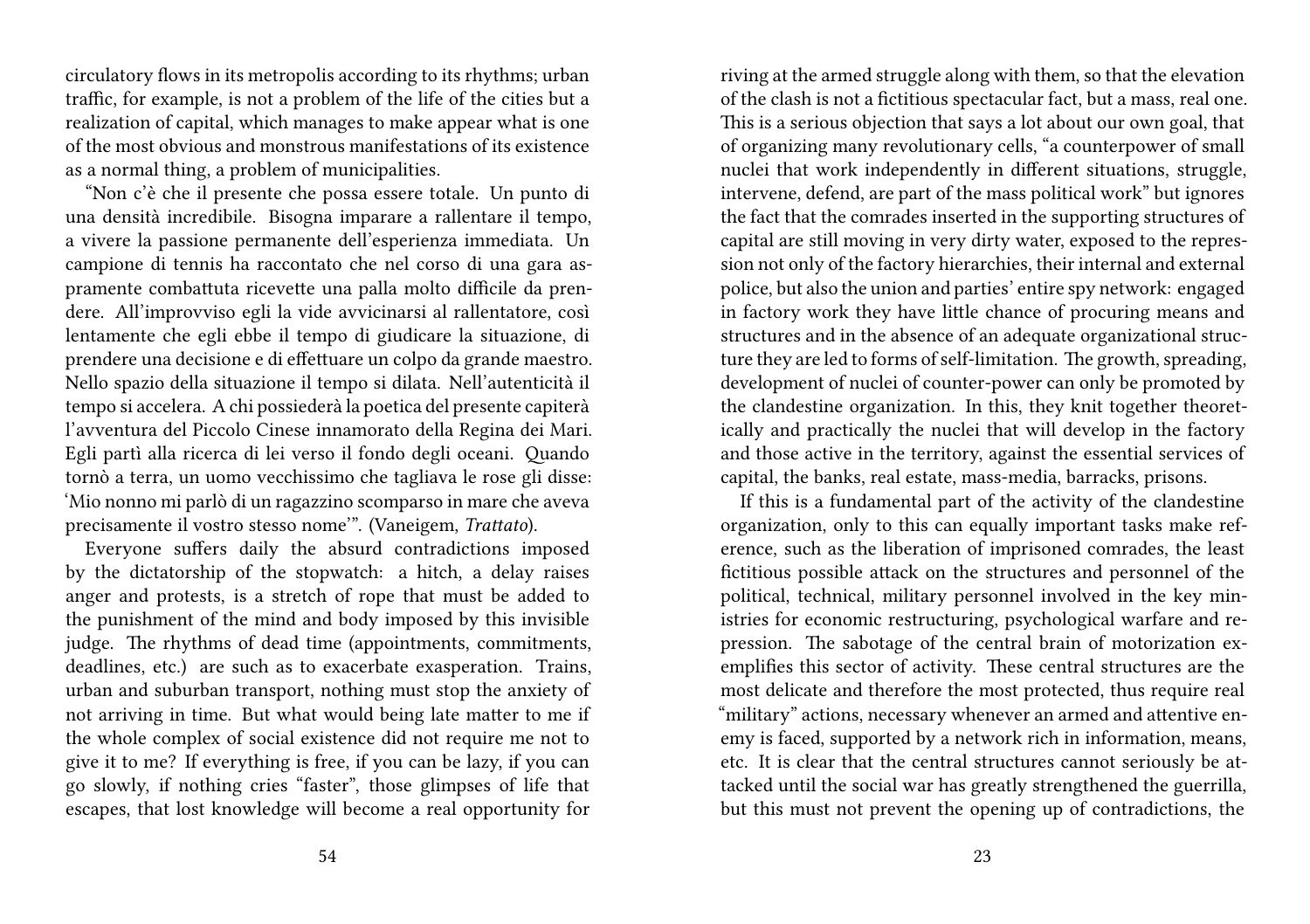continuous wear and tear of these apparatuses also with direct actions aimed at the centre. The Moro operation has been criticized in various ways, but none of the effects attributed to it by its critics have come to pass. It was said that it would be the end of the guerrilla and instead this has further generalized, it was said that it would not destabilize anything, while in reality the political framework became somewhat more shaky and the operation had the undoubted merit of revealing in all its danger the block of power that was forming, the features of the so-called party of death. We do not agree with the ideological trappings of the operation, the "people's prison", the "trial", the "sentence", "the execution", an unnecessary and macabre imitation of the State and its violence, but these are frills, not the substance that lies in the ability-maturity of the revolutionary movement as a whole (and the Red Brigades recognize themselves as part of this movement) to strike a blow at the centre. Who doesn't remember, moreover, the criticisms that the same movement was making of the BR before the Moro kidnapping? And it was not only the voice of the critics, it was a popular voice: they hit low, those that don't count, the real murderers remain in Rome in peace. Of course, the blow to the centre has woken up the Roman politicians locked in their bunker Montecitorio to blather on justice and freedom with tanks outside the door; perhaps, some ask, if we had let them sleep a little longer … It is a serious objection but it does not come from the critique-critiques, the clandestine movement paid the price for the psychological war that was unleashed, the suspicions, the hunt for the brigatista, reawakened police vocations, but on closer inspection it was a price that had to be paid in the short term because there is no doubt that in Moro's presence, the cotton wool accumulated around the association of the PCists would have led to the regime of historic compromise without the lacerations that it

Communism will open these doors, open the windows, tear down the dividing walls. The house as a nest of the autonomy of passions, the plurality of talents or of the emotional dispositions. The house big and luminous as the house of the gods that Marx claimed for the proletarians and against the "proletariat", never followed on this path of freedom. — "And what kind of life will you establish?  $-$  The same for everyone. I will make the city one house, knocking down all the partitions so that one can move freely from one to the other ". (Aristophanes).

At besieged Munster, the doors of the houses were open night and day, by imposition the writers of history write and there is no evidence to state the contrary, since the history of communist attempts was almost always written by its enemies and that in the case specific the extermination was almost total. So it has already happened that the asserters of the abolition of "mine" and "yours", the subjects of the new-found community, the proletarians who were looking for a new life and not better working conditions or pieces of ownership in the social order, made a city into one house. In almost all cases of proletarian or peasant communities, not yet bent by capital, the house of one was the home of all (and the signs are still read in the permanence of certain traditions). The communists will present this simple libertarian truth without slaves to lean on, without religious or secular ideologies with which to mutilate it.

Communism is reconquering time to a human dimension.

Time is now the time of capital: "time is everything, man is nothing, it is only a carcass of time". (K. Marx). The "large" motorway and railway buildings, i.e. the shortening of travel times, depend on the value production cycle. It is no coincidence that the myth of speed and dynamism, together with the glorification of mechanism, expresses a need for a reduction in the turnover time of capital. Capital deflates and inflates like an accordion the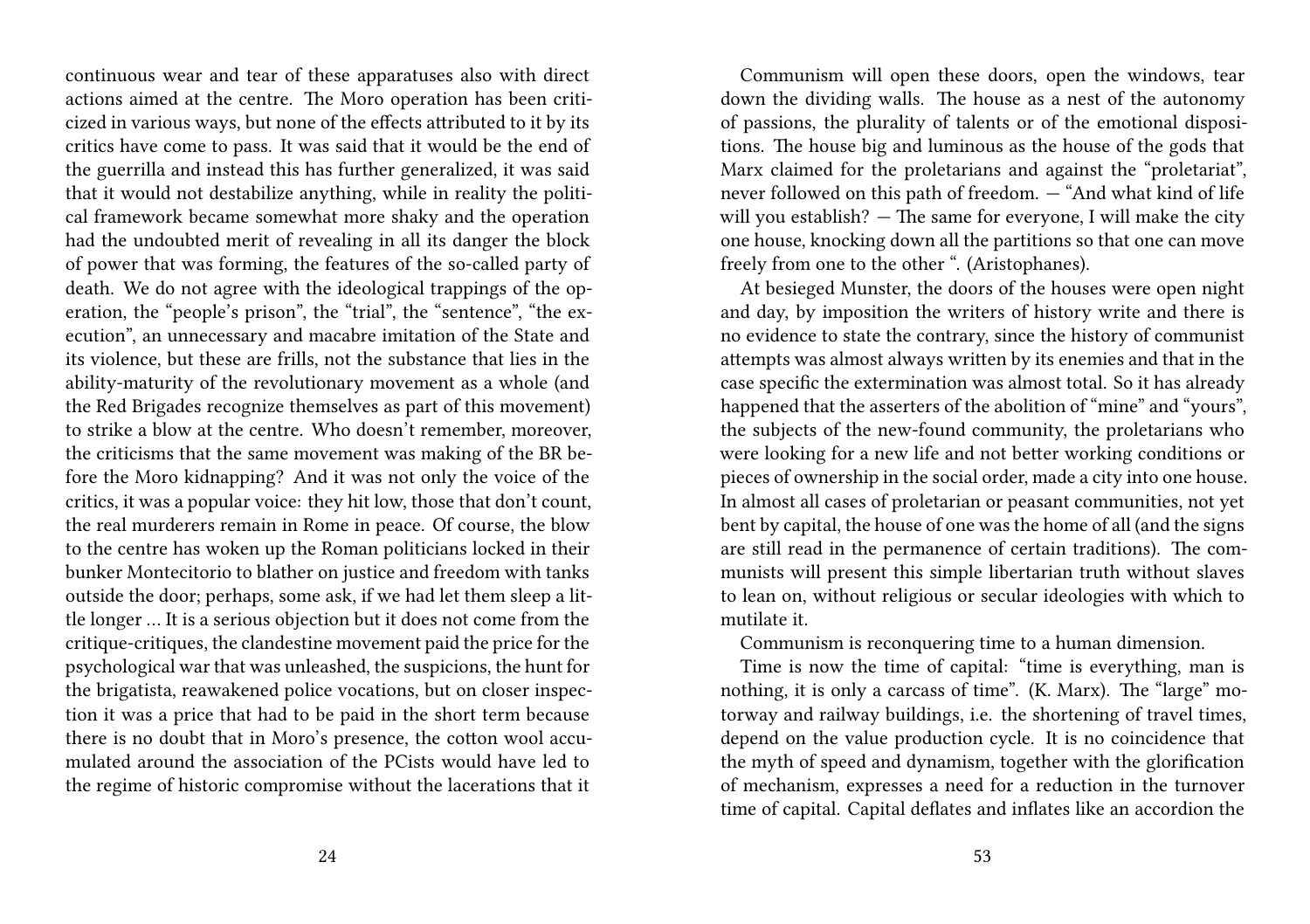"frightful practicality": "Il Direttorio insurrezionale, considerando che il popolo venne sempre lusingato con vane promesse e che è tempo di provvedere alla sua felicità, decreta quanto segue: Art. 1. Ad insurrezione finita, i cittadini poveri che sono attualmente male alloggiati non rientreranno nelle loro case, ma saranno immediatamente installati in quelle dei pubblici nemici. Art. 2. Si prenderanno nelle case dei ricchi tutti i mobili necessari per arredare convenientemente le dimore dei sansculottes".

The choice will be free but you will have to put seals at the doors of the non assegnati unlicensed "popular" apartments and the population of "popular" homes will be invited to move. Institutions such as the IACP will be erased as a shame from the past like the very concept of a popular home. The business centre will be razed to the ground immediately. When most of the inhabitants have abandoned the casoni of the ghettos, their destruction will be begun. The provisional nature of the same occupationreappropriation movement must be clear from the first moment. The logic of the "neighbourhood" and particularly of the workers' district must be fought tirelessly. It configures a reactionary and mystified view of the movement space of the revolutionary struggle and sanctions the perpetuation of the current territorial structure.

Capitalist architecture does the work of urbanism in further breaking down the community so that it is hard to believe that behind the thousands of windows, of doors, the miles of walls live little more than ghosts. The architecture (and this characteristic is accentuated with the intensification of the class war) makes visible the separateness, the shattering of the community into many separate existences, without the possibility of meeting other than the great blackmail of the social contract, the gymnasium of the rooms ambienti, associations, classes, classes, school falansteri phalansies, factory, office.

carries today and the great counterinsurgency operation would have been unleashed.

#### **The guerrilla of everyday life**

Critics of daily life rebuke armed struggle as having reiterated politics, extremizing it; denying the sociality of the movement in order to distort it and secure its political representation, re-proposing the old Bolshevik model of political revolution that entrusts the revolution of the economy, society, daily life to a phase of proletarian dictatorship, in reality dictatorship of the party, this time a combatant party, with results that are plain to see, the daily life of the young man of Rome certainly has nothing to envy of that of the young Muscovite, indeed … It is clear that the more strictly Leninist forces, the BR, have marked this tendency to "freeze" the movement in the separate dimension of the political. Generally the extension of armed struggle and its social objectives, the dispersion of forces on to secondary contradictions rather than their concentration on the attack on the State, is not approved by the comrades of the BR for tactical reasons, but capital is not only economy, politics, repression, it is also ideology, mystification, lies, drugs, spectacle, every aspect of its domination must be struck. So for this reason the forces of total subversion must come into play and the social war acquire depth and breadth, only in this way will the revolutionary movement be able to create a situation of irreversible non-return, making all the old instruments of domination, its structures, its apparatus, useless, cutting deep into the old body of dominion. If the wound is superficial, the old body will start functioning again. If the political class is eliminated but the old structures of domination are left intact, who can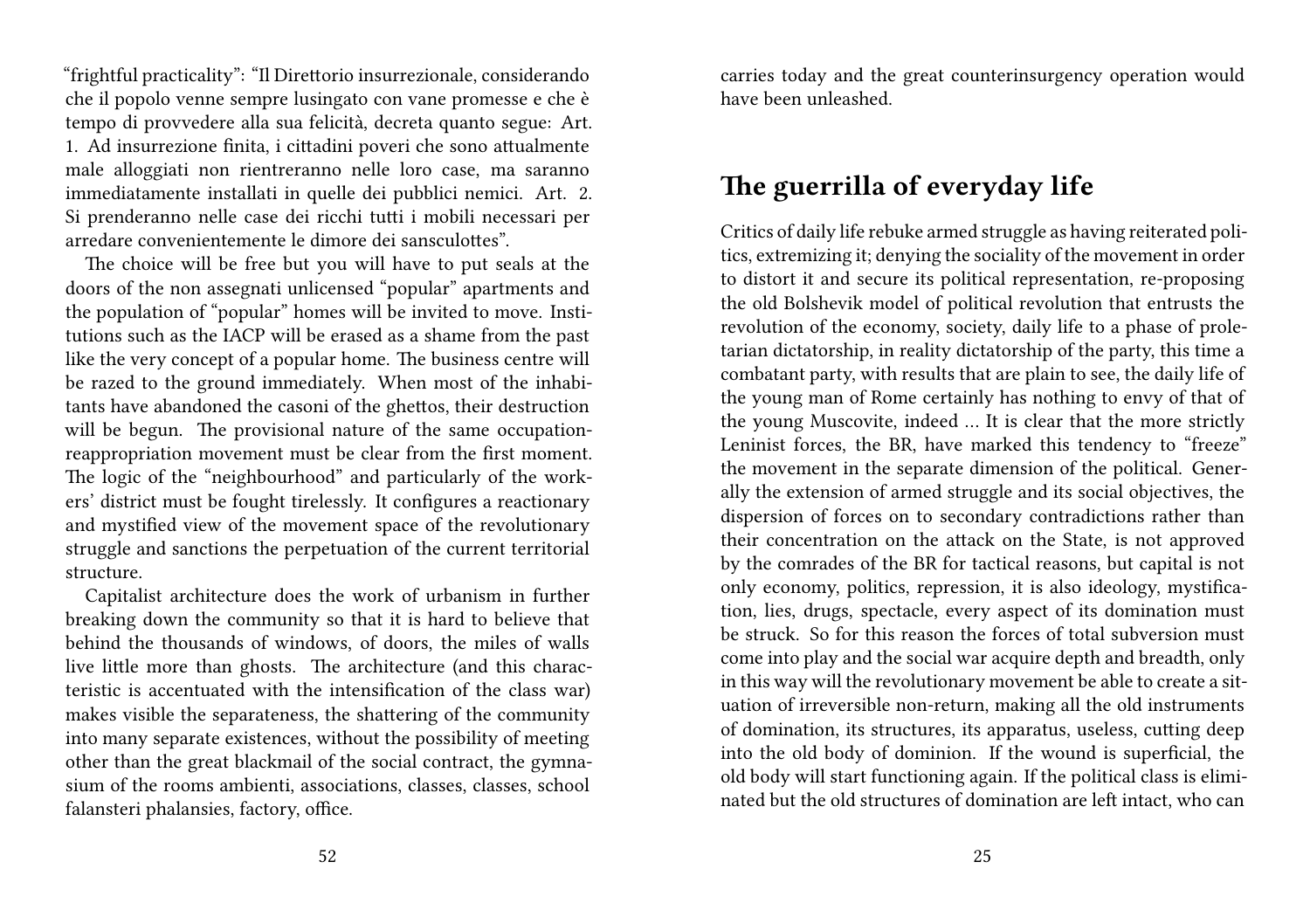guarantee that another political class will not be tempted to appropriate them? If the banks, money and all the rest are not abolished, who will guarantee the disappearance of the profit economy? Certainly it is necessary to arm spirits as well, "to purge oneself of introjected values and ideologies, conquer remotion, affirm desire, refuse the alienations that turn us into things, vibrate with passions", but the subject who is better armed spiritually always ends up worse off against the world of things and officials of things that dominate us with their rhythms, roles, ghettos and will be rejected in everyday life. The community rediscovered for a moment, a day, a month in the struggle is soon dispersed and the subject finds himself alone again, with the usual problems and moreover the anguished sense of what has been lost; the ideology of highs and the molotov alienation are born on the same terrain. Whoever was waiting for the second wave after May was disappointed: the here now never turns up twice.

"*Insurrezione*" is proposing once again the uninterrupted flow of the critique of everyday life to the practice of its subversion. There is no detectable leap in the middle, no before, no after. The germs of recuperation that can be seen operating in the action of the armed formations, are not equally identified in the ideology of the trip, in the reduction of radical criticism to a cultural exercise. We know that commodity production and ideological production proceed hand in hand. A practical, immediate destruction of goods is possible, because they are an objective fact, objectified labour to be precise. On the contrary, ideology is part of the human material base, a real infiltration into subjectivity, its narcotic. In the face of it only the old Maoist adage "advancing wave upon wave", seems to work, in the sense that a continuous adaptation of critique to the multiplicity and reproduction of situations in relatively new forms is necessary. We cannot then fail to glimpse the specific attempt of capital to separate the two terms of the prob-

is passive consensus (the active one unfortunately does not lack but is less total and mined with contradictions), inertial confluence in a "forum" where the ghosts of the community of capital touch with dismay without being able to know each other or be able to meet o fingono di incontrarsi in a collective recital whose only mediation is the commodity. The grandeur (if we want the "height") of these megaedifici is not only a function of greater exploitation, higher profits. It is a threatening message, a constant invitation to surrender that the daily experience of permanence and passage in these centres of command of capital allows you to listen in all its terroristic resonance: "I am your God, you will have no other god other than me".

But it is the city as a whole that directly recites, in the conformation assumed starting from the bourgeois assumption of the management of its development, the verb of submission, of dehumanization. Cities are therefore to be destroyed radically, not as a possibility of socialization of human relations, but as a total denial of this possibility. And that capital has long since destroyed the countryside, both in terms of the dissolution of the peasant communities and as erosion and contamination of a properly natural area, is a truth acquired for some time.

Communism will therefore be re-humanisation of the territory, its remodelling on the needs and desires of the realized human community, not the simple integration of irreversibly colonized entities. There will no longer be a city or countryside but a widespread distribution on the territory whose la cui scansione scansion in urban areas or freer areas will be determined by the free choices of the community and individuals.

Communism will turn the present reality of the capitalized territory like a glove. In the immediate future it will proceed with generalized expropriation. The insurrectional manifestos prepared by Babeuf during the conspiracy of equals were of a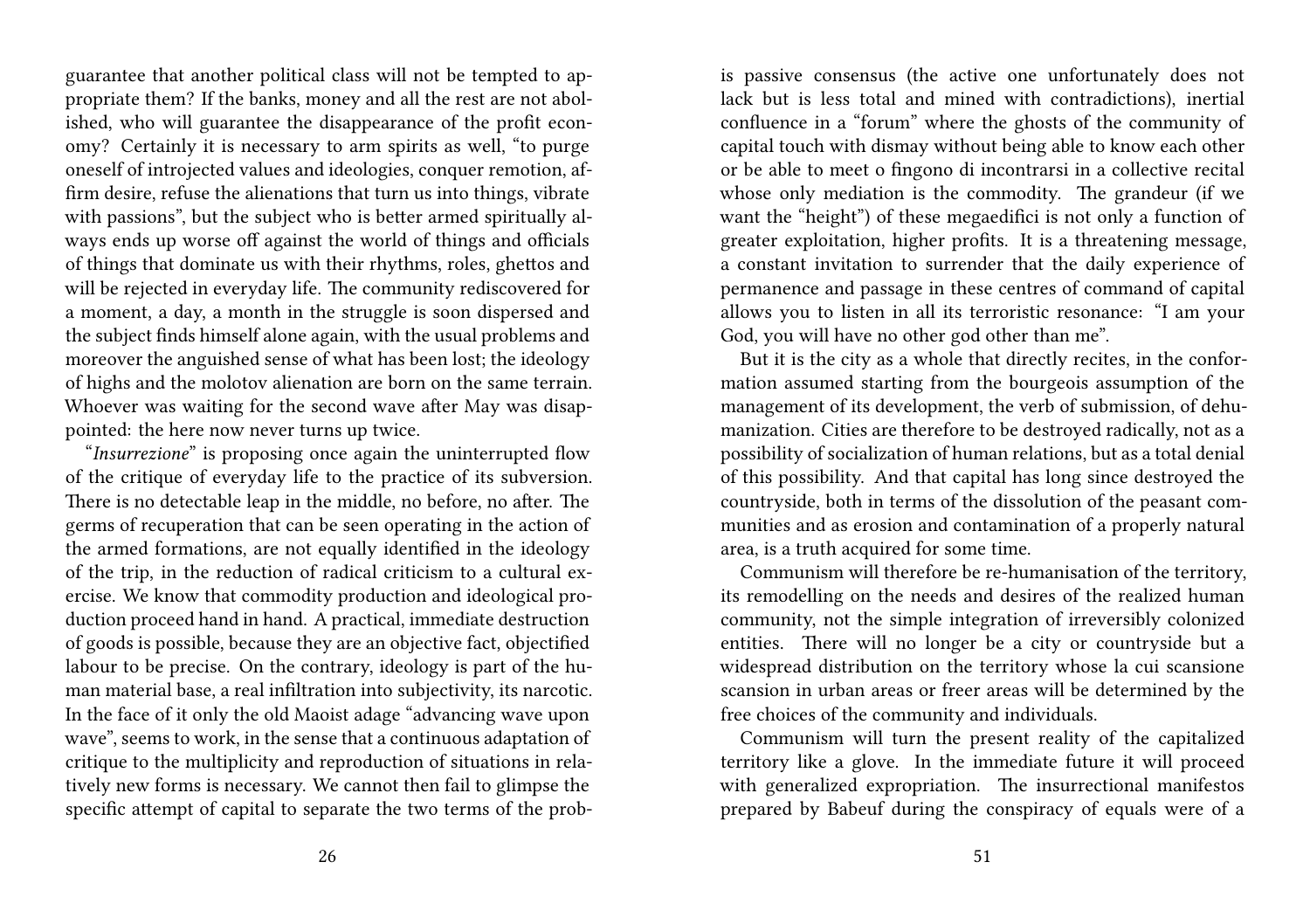The disappearance of the mercantile economy will bring with it the abolition of all those fictitious activities that are today a large part of the "new" occupation, the so-called tertiary, and will return millions of individuals to idleness and sensitive activity (whose need returns not by chance in the diffusion in the "tertiary" of the most disparate hobbies). In this light the contradictions of a classical self-management perspective are clearly shown, namely the contrast between the unbearable fictitious that permeates the tasks related to the increasingly integrated sphere of production and circulation of capital and the idea that these accountants, these manovali difigures, forced to a repetitiveness of senseless gestures, no less alienating than assembly line work riscontro nell'ambito familiare, or their daily feedback in the family, can be limited to "occupying" these places as if there was something to save in them, to be reconverted, to be managed "autonomously". If the May had the merit of breaking the myth of the blue coveralls with the extension of the movement of the occupations to the "tertiary" workers, it also demonstrated that the unification of the occupied proletariat had established itself on a line of common will to participate and of power within the enterprise, insufficient to question work and its content.

Modern metropolises are the expression of a hyperdevelopment, capital in its urban concentration; agglomeration of skyscrapers (headquarters of business centres, banks, insurance, etc.) of supermarkets, luxury shops, trendy meeting places, can well be considered centres of mercantile consumption, not only by virtue of the transformations that have taken place in the modalities of domination, but above all for how these citadels impose with their progressive extension the seal of an ostentatious and irreversible power, of a malevolent magnetism that conveys in different times and with different functions a socially diversified mass but united in a forced presence that

lem: on the one hand a critique of arms increasingly projected into the universe of the political indifferent to the human condition, on the other the arm of critique diluted in the cultural exercise that is not only abstract, but worse has the defect of being the monopoly of the new professionals of culture, the passionless cynics. Is it not true then that the machine gun is missing from the guerrilla fighter of daily life? The here now, the forcing that is operative starting from today.

#### **Fictitious autonomy and real autonomy**

What is most criticized in the area of autonomy is the inability to grasp one's everyday life as substantially organic to the capitalist way of life, of which it reproduces the normality of the rhythms, cycles and situations of the ghetto. It is precisely this normality that represents the most serious pitfall for the capacity for resistance and rebellion of individuals, that most delays the effective secession, autonomy achieved as subversion operating in every moment of daily life. What appears to be movement is a circle that is continually closing in on itself, stagnation, weakening the capacity for emotion and revolt. We will not be the ones to discover boredom, frustration, the sense of powerlessness, the coldness of stupidity and the fictitious. An assembly, a meeting are often an offence to intelligence, but one remains due to the false opinion that underneath there is ground to be rediscovered, something to save, that in any case political matches are being played there. It's false. Everything has already been decided by daily inertia, the tiring duties of militancy, the ideology of accumulation, the commitment to struggle as a guarantee of the revolutionary outlet. The false antinomy between work and leisure is reproduced with the division between the time of militancy and alternative life, but the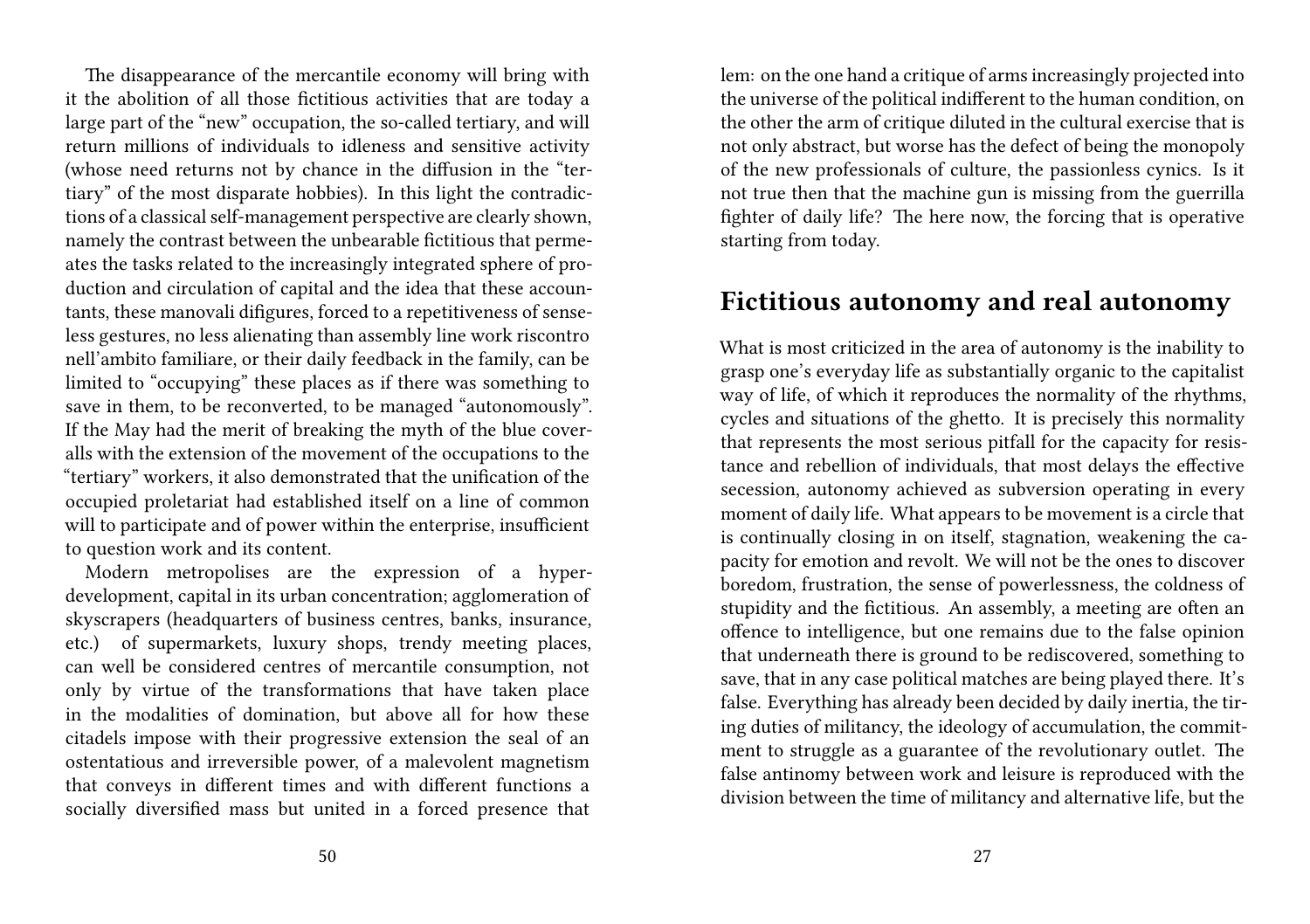misery of this alternative is all measured on Saturday night in the piazza, the discontent, the recreation of private life for couples, families and tribes. Autonomy's ambition to be an alternative to the project of combatant forces is legitimate but dubious: this will perhaps exist in some of its groups and members, for us it is above all a way of being, a swamp of contradictions. More than a political line, it is a phenomenology that it is a matter of fighting, this logic of the Marxist mole that one wants to imagine working away because nothing can be seen around one or at least nothing that one would like to see develop. A logic and a method, that of the assemblage of the most heterogeneous personal dispositions but all generally attested on the other side of a decisive choice of total struggle and a definitive rejection of ideology and politics understood as a context of incessant mediation as an end in itself: acting on the comrades' psychology, their feelings of guilt, the need to make themselves useful, feeling militants committed to escaping the void of separate liberatory practices (hippyism, individualistic tavern philosophers, "desiring" whims), on being able to consider themselves supporters of the "terrorists" without running the risks and feeling a bit inside history with the alibi of the most advanced discourse.

Only (and excuse our critique-critique of this primacy) real autonomy as an armed project against all the aspects of social life, the constitution of a network of resistance and attack on the vital centres of the system of exploitation and death, living with fullness in the awareness of already being partially outside the tentacles of capital can permit the beginning of this journey of liberation. But also here, at the level of the operating subject as at the social level, it is necessary to cut the bridges with everyday normality, create a situation of non-return, clandestinise oneself. And here we must also dismantle the images of convenience that have been created around the clandestine organizations, it is thought

many still forced to work in semiautomatic production would all ask to be assisted, an unsustainable situation would be created. Capitalism practices the abolition of labour only as a controlled increase in unemployment. The enormous capital accumulated in mass production, in the face of this block, has continued to wander and penetrate all the interstices of the social and private sectors to make a profit. If the revolution breaks at a point this spiral it could turn this huge mass of means, materials and men today invested in the domain of social and private to the *social* liberation of work (which is quite another thing to the automation of the production of goods). It is a perfectly immanent possibility for the ongoing technological processes. Of course, at the beginning, only some processes can be automated, others will have to be reconverted and deconcentrated. Deconcentration, as well as allowing the use of local energy forms, etc., as well as encouraging automation, allows a drastic reduction in working hours and a collective involvement in it. Thinking, for example, of drastically reducing working hours in a highly concentrated company is unimaginable; let's say that two hours of work shifts are carried out and everyone must be involved in the production to prevent the "pleasures" of this activity always falling on the shoulders of a part. Thinking of a change every two hours is absolutely ridiculous, the dislocation of masses of people every two hours would cause a paralysis in the factory while the city would fall into total chaos and the means of transportation of these people would soon become a general damnation. All that is inconceivable at the level of great urban concentration becomes perfectly possible at the level of mediumsmall concentrations on the territory. People live near production and the two-hour shift is perfectly conceivable. The collective involvement will be the decisive spring in the automation of these units because the whole community will want to free itself from the slavery of work, *not just one part*.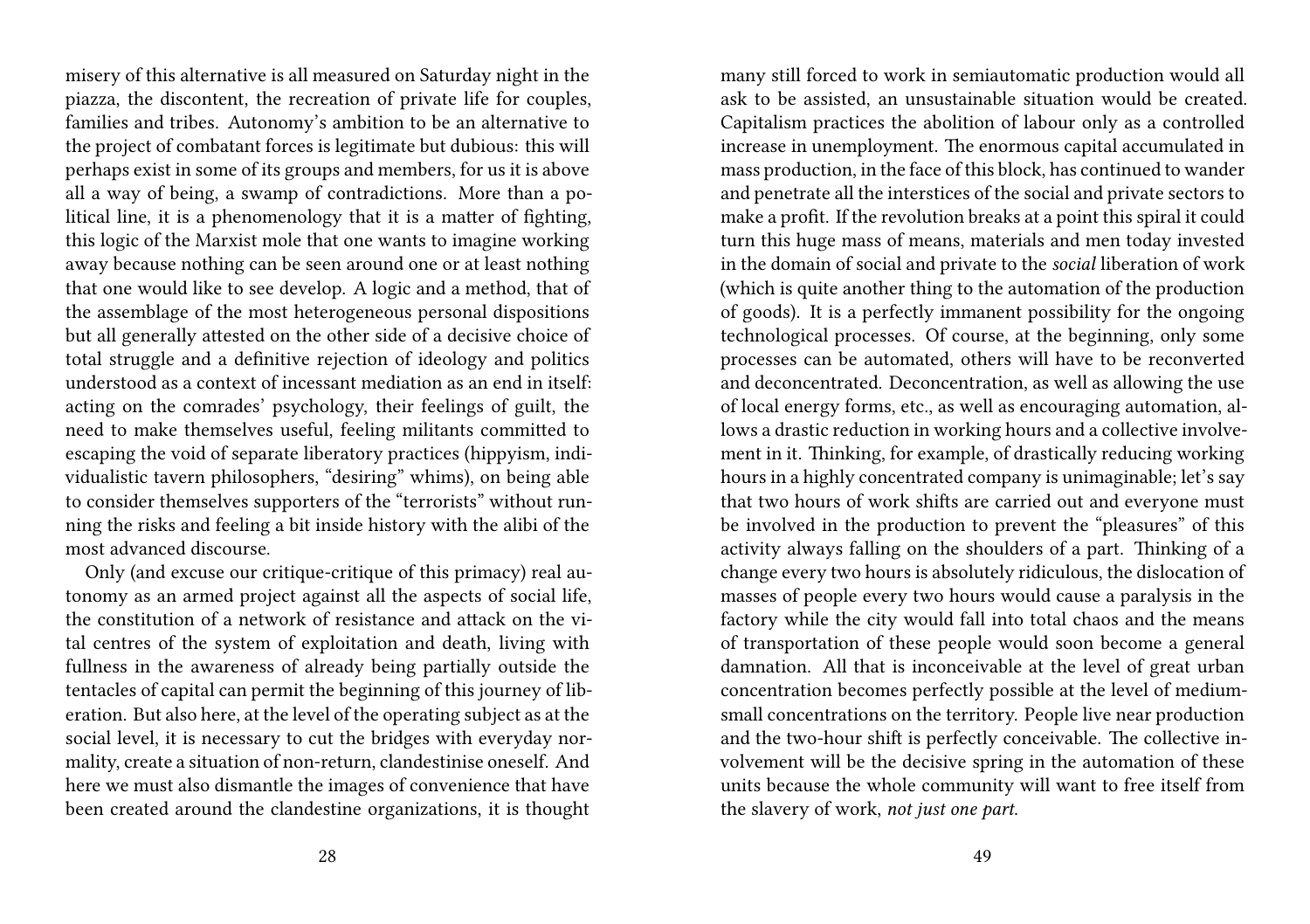Once this barrier has also been overcome, another one immediately arrives: our industry is largely a transformation industry, but what will we be able to transform if raw materials are lacking? Here we really need to fund dare fondo a all our resources, reactivating a whole series of mining activities that capitalism has abandoned because they are "uneconomical", that is, unproductive profit, especially in Sardinia, Tuscany, Valle d'Aosta, not to mention the South, stripped of armsdi braccia but not yet of the treasures of the subsoil. By reactivating the extractive industry, eliminating huge waste and using the dismantled production facilities to the bone, both as materials and as means of production, we would also have a good autonomy here that would allow us to resist.

"Il lavoro forzato – scrive Ratgeb – produce soltanto merci. Ogni merce è inseparabile dalla menzogna che la rappresenta. Il lavoro forzato produce dunque menzogna, esso produce un mondo di rappresentazioni menzognere, un mondo capovolto in cui l'immagine tiene il posto della realtà. In questo sistema spettacolare e mercantile, il lavoro forzato produce su se stesso due importanti menzogne:

"– primo, che il lavoro è utile e necessario, e che è interesse di tutti di lavorare;

"– secondo, far credere che i lavoratori sono incapaci di emanciparsi dal lavoro e dal salario".

Communism is finally the abolition of work. But this will not be possible at the beginning of the revolution other than partially. The obstacles that capitalism faces in the automation of entire production processes are not of a technical or economic nature, they are rather of a social nature: it should free masses of workers and, in order not to be overwhelmed by their protest, should assist them in such a way that would spread such disaffection to work throughout the social fabric that could be lethal to him; how

that the work of the guerrilla can only be conducted so as to undergo pressure, instrumentalism of oneself and others. But the motivations pushing many comrades towards armed struggle are the motivations of their own liberation. As the German comrades of the Revolutionary Cells pointed out: "We believe that the total war against the system of domination of man over man encompasses simultaneously and in equal measure the struggle against the capitalist system that is within us. The urban guerrilla, armed in the best and most militarily organized way, is destined to fail if it has not undertaken this total struggle …". The guerrilla group that undertakes this total struggle takes on all the characteristics of a common army, an underground society that fights hierarchical divisions, labourers and bosses daily, not only for theoretical but essentially practical reasons: a guerrilla formation resists if it adapts to \*\*\*its very definition, an idea to which new heads always grow, to the principle that each of its members is "capable of and wanting to direct it — that each one can come to act alone, that each one is the group  $-$  possibility and will that in turn is a collective, not an individual process — the guerrilla is the group, which means that each individual learns in the collective process that is the practice and in general we learn that way, in the clash, since this forces us to learn and change ourselves to achieve this: the guerrilla is the group".

If "revolution is abandonment of the spectacle that passivizes, which makes one object, it is multiplication of critical subjects able to recognize themselves more and more (and less and less the avant-gardes of the show) the ability to act creatively". \*\*\*\*"Nothing is better than the guerrilla that lives only if there is a multiplication of critical subjects (and the jails are full of these subjects) and lives despite those who only consume it as a spectacle, victims of the mass media. If violence is a show "that is consumed in the shadow of survival" every village, every city has its stage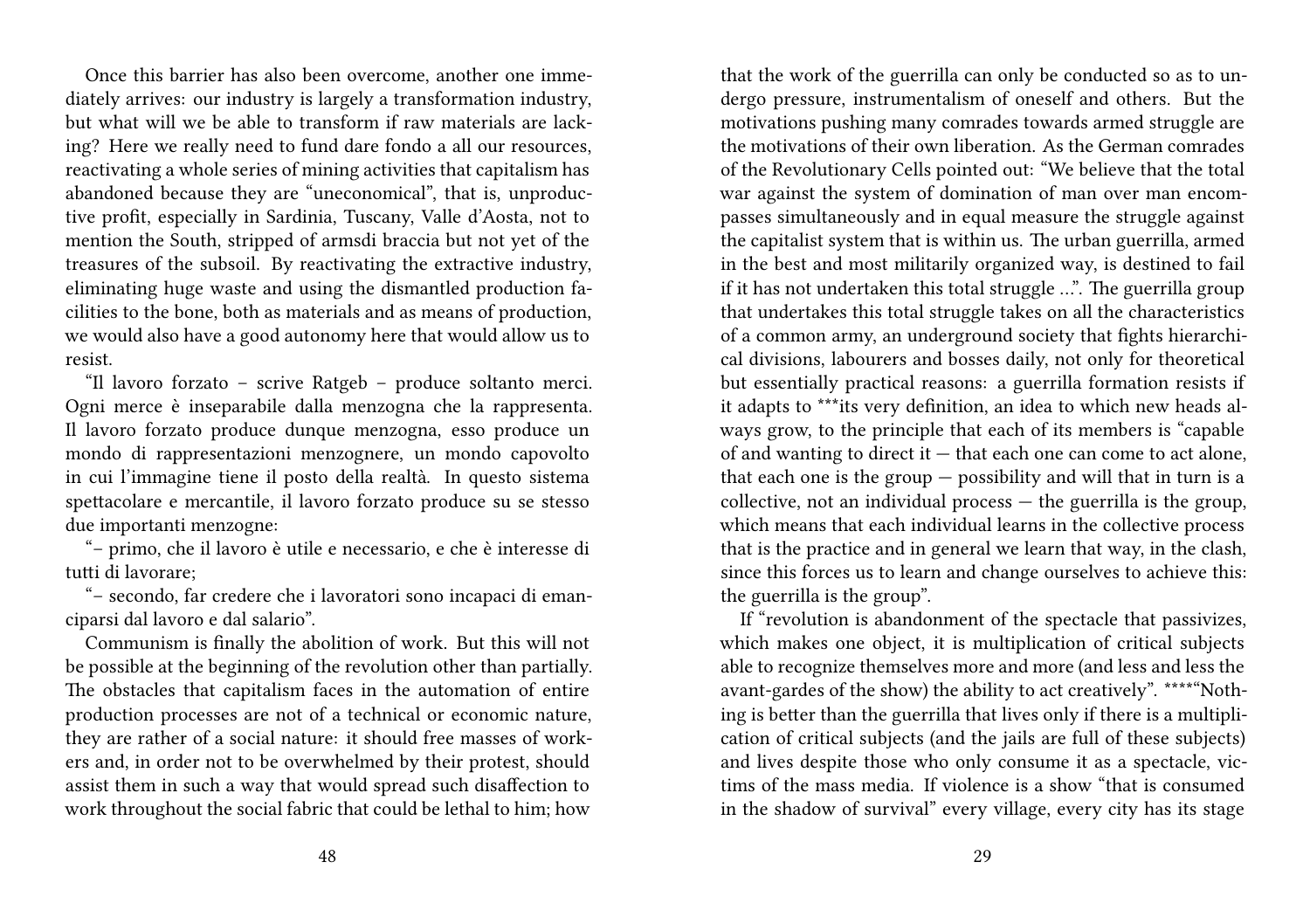and its actors; violence is a spectacle for everyone, provided they have the will.

#### **The movement of '77 and the guerilla**

The difficulties in which the movement finds itself after the great wave of '77 are in some analyses imputed to the guerrilla that would have expropriated mass violence, increasing the consumers of the spectacle of violence, distorting the movement by giving it only political content. First of all, the same movement of '77 did not come from nothing, it has its own history, which, and it is hard to deny it, the actions of the guerrillas also influenced. If we had limited ourselves to irony, in Rome Lama would have held his rally at the University and what became a historical event, the expulsion of Lama from the University, would just have been a disturbed rally, perhaps intelligently, but still a rally, so a victory for Lama and his acolytes. It is difficult to separate the movement of '77 from all that has been said and done over these years, especially by the armed groups and the autonomous guerrilla.

Since then the movement has progressively lost the streets; the repressive apparatus, born and developed against the street demonstrations, has come out in full force. This was predictable. The attempt by the autonomia to reconquer the streets at the military level was immediately revealed to be unworkable. After eroding the streets, power closed meeting places, newspapers, radios, began the systematic hunt for autonomy. That was also predictable. The critique critique of Milan (we are referring to the authors of "*Insurrezione*") highlights the movement of '77, rightly, but contradictorily, hides its consequences. One wants the expulsion of Lama, the siege of Bologna, but does not want the repressive consequences. These, if there are any, should

a short time by a movement that, being largely of urban origin, will be in serious difficulty if it has not already acquired the basic notions of agricultural technique and transformation, notions that, however, together with those of alternative nutrition, are spreading. All that, in its partiality is today recovered and controlled, will reveal tomorrow its possibilities of liberation, even at the alimentary level.

Once this first barrier has been overcome, others will immediately replace it. Concentrated ass production, requires enormous amounts of energy. It is true that capitalism itself is tending to deconcentrate and build medium-sized units, it is true that many socially harmful productions will cease, it is true that energy waste, especially the motorway, will cease, but the productive structures that will need to be converted and automated, even medium and distributed throughout the territory, and therefore in the possibility of using all the energy resources of the territory, will in any case always need an enormous amount of energy. The revolutionary movement is opposed, and rightly so, to nuclear projects to avoid the definitive contamination of the biosphere and its complete militarization as the fulfilment of the rationally and monstrously totalitarian project of capital. A maggior ragione, nuclear energy is inconceivable in communism. Italy has become the dustbin of Europe, a huge amount of oil is transformed into finished products, at the beginning the revolution can use these enormous reserves, but it will certainly be facilitated if it will inherit structures that exploit other forms of energy clean, the wind, the sun, as clean as it is intrinsically communist and of which we fortunately abound, which will eventually lead to a regulation on the whole territory of the water regime, devastated by capitalism with the known consequences of water scarcity and floods at will

.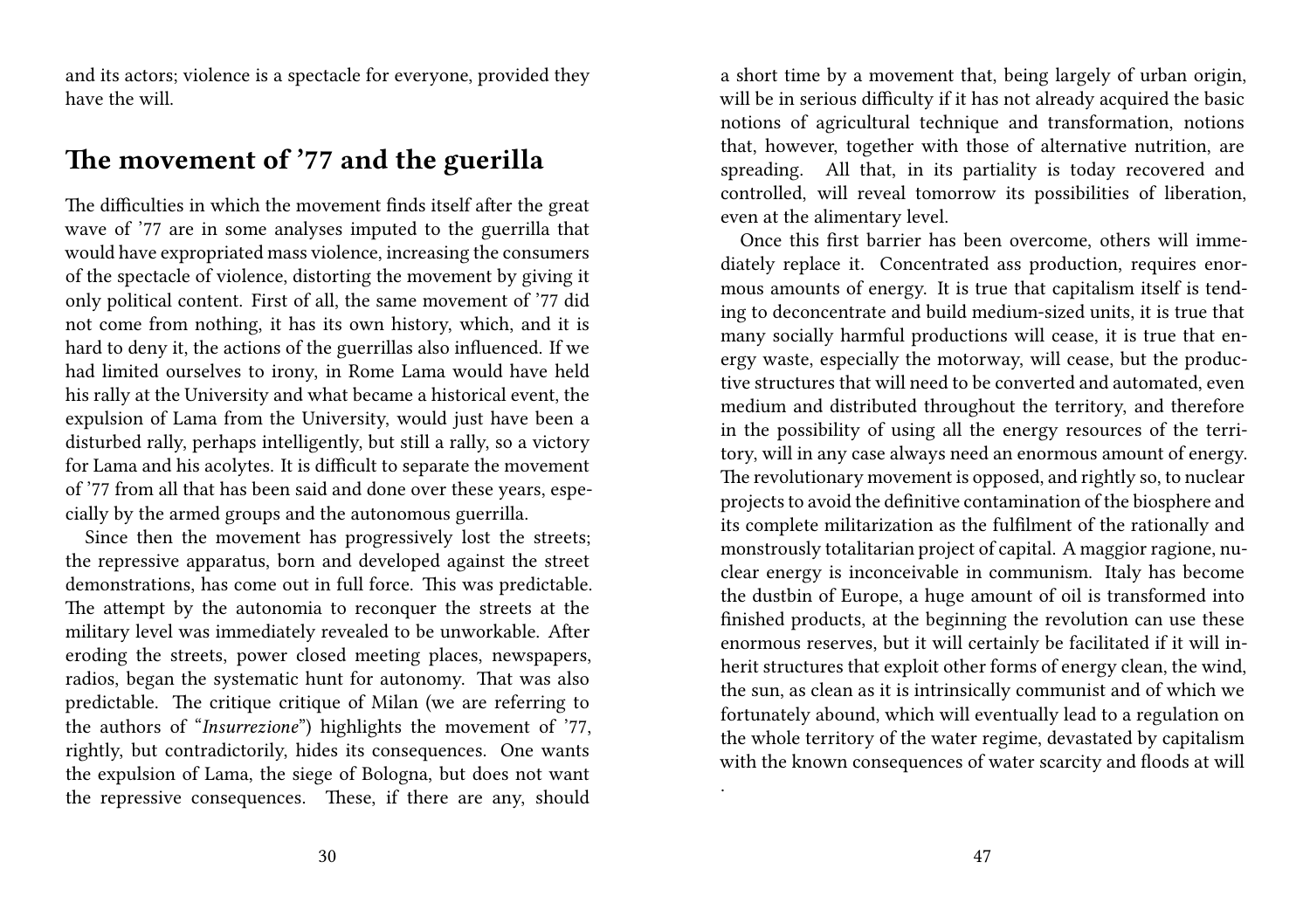some breach in the international front of the counter-revolution, the glitter of gold works wonders in the eyes of reactionaries.

Italy is largely dependent on the international economy in some basic sectors, the food sector above all, that is decisive in the revolutionary process. In order to guarantee the victory of the insurrection, control of the agricultural sources of supply is fundamental: in the whole central-northern area the political social organization of the agricultural producers (from farms to small owners) is functional to the existing system and is interested in its maintenance. The production-distribution integration of the agricultural cooperatives, especially those in Emilia (freed from the grip, not only ideological, of the PCists) can favour the revolution if it does not abandon itself to boomerang acts. As Ratgeb rightly notes: "Senza la coscienza dell'autogestione generalizzata, il saccheggio nel migliore dei casi è una forma incoerente di distribuzione. È un atto separato delle condizioni rivoluzionarie in cui la collettività, che crea i beni, li distribuisce direttamente ai suoi membri. Per altro, rischia, causando carestia e mancanza di prodotti utili, di ingenerare confusione negli spiriti e provocare un ritorno ai meccanismi della distribuzione mercantile".

However, we must expect a not very favourable reaction of the average owners who will have to be replaced at the head of their farms but it will probably not be possible to survive without a great migratory movement towards the countryside, which coincides with the process, also essential, of re-humanizationcommunistisation of the territory. This movement, already existing today especially among the young people and variously hindered, will find some structures already ready, using what the middle class have built on the liquidation of the countryside, in particular "second" houses empty for almost the whole year, in addition to the older structures, largely abandoned but still habitable. A good part of the campaign can then be revived in

be attributed to the guerrilla. A nice inversion! Like the other, that the guerrilla takes away legal space from the movement, it accelerates its criminalization.

We have already said that the exceptional laws were enforced after '68, against the movement, and at a time when commodities were still a solid vehicle towards consensus. Today, power needs to ideologize, to convey messages concordant and converging towards consensus to people. The dominion of the fictitious can only be totalitarian, just as it takes just one note off key to break the spell in a symphony, at a nice meeting of Tronti on the working class becoming State, one almighty raspberry is enough. The opposite hypothesis can then be made: the movement would have already been routed, its offices, its newspapers, its radios, if the guerrilla had not acted as a lightning rod, drawing all the repressive apparatus on to itself. Power's aim in this phase is to isolate the guerrilla, eradicate it from the movement and distort its contents and social and cultural roots, and to do this it cannot criminalize the movement because today it would find welcoming it a developing underground society. The movement has the space of the guerrilla, if this collapses, it will swallow it. Imagine General Dalla Chiesa's men freed of their "institutional" duties. The critique-critique that tends to isolate the guerrilla from the movement is perfectly functional to the plan of repression that uses violence against the guerrilla and uses critique (from Asor Rosa to cynics without passion) to isolate it. Critique-critique, who knows everything, does not know that by isolating the guerrilla, he is also preparing the conditions of his own precipitation into clandestinity, unless capital, in its great ingenuity, as today it cannot recognize its friends and tortures, kills, pursues the terrorists, tomorrow will not be able to recognize critique-critique as its only enemy, and guarantees it chairs and stages.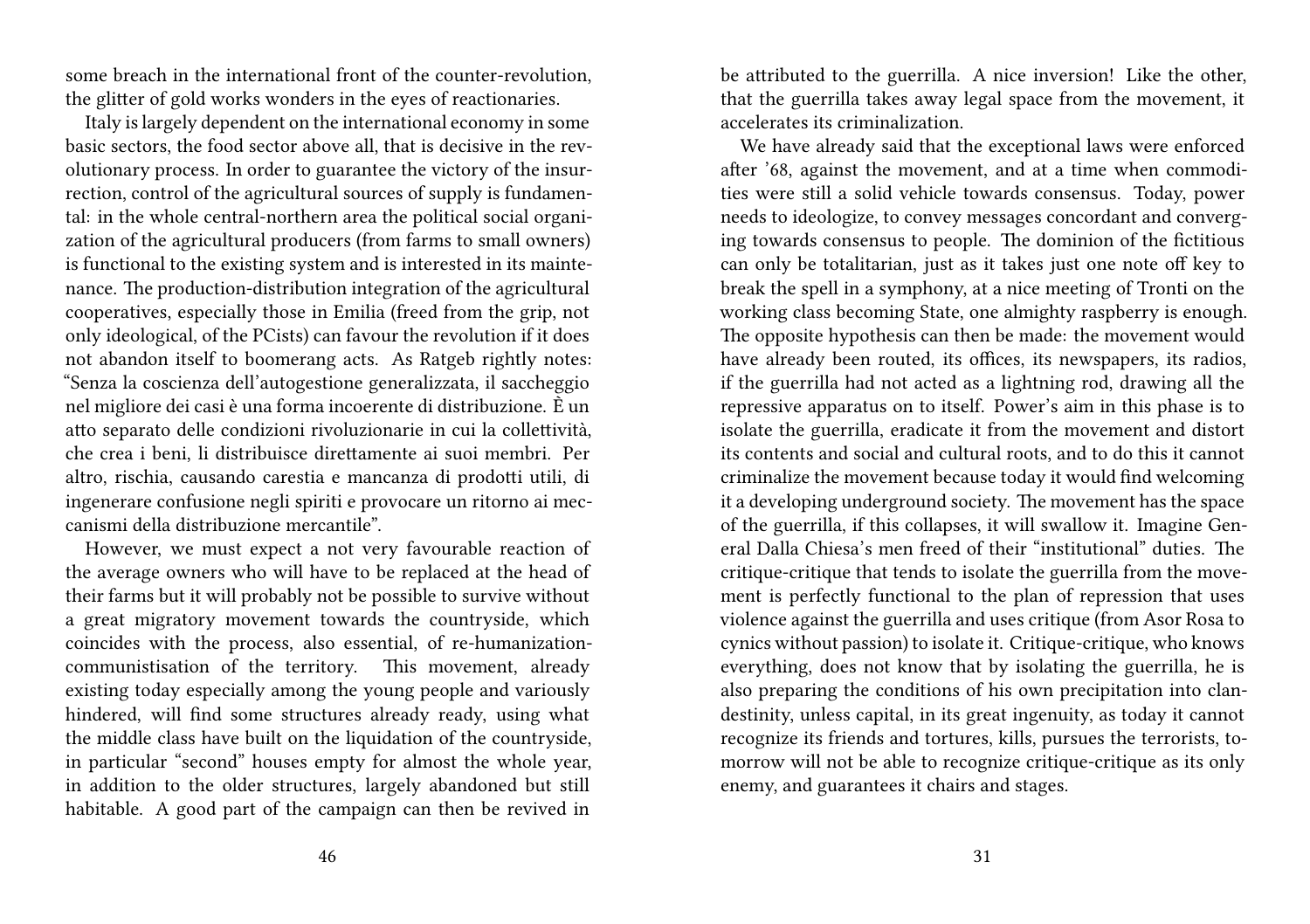The critique-critique of Milan is not the only flaw in the panorama of the authentic, there is also critique-critique of Catania who, unlike the first, has decided to occupy "the editorial" area of armed propaganda: we refer to the article that appeared in n. 21 of "Anarchismo" that after having established the generalization of illegal behaviour and the pre-revolutionary character of the current phase, at last wants to say a clear word on what the revolutionary tasks of the anarchists should be. Given the premises one would have expected an answer like this: the anarchists must start to rebel. None of this: anarchists must *push* the exploited to rebel. In the malevolent interpretation this might mean: it is the same old thing, the Leninists, the Stalinists, the workerists rebelling, why should the anarchists have to limit themselves to pushing others? who will push the anarchists? Won't they find themselves outside history yet again? In the benevolent interpretation: pushing the exploited to rebel in the only way possible, i.e. by rebelling, not with rivers of ink. Let's take this interpretation as good and carry on. Unless a return to old forms of individualism (respectable if practised, but questionable) rebelling means organizing oneself if you do not want to expose yourself to massacre and if you want to give a minimum of continuity and light to action. Critique-critique leaps over this trifle with a flight into nothingness: he writes: "Anarchists must understand that the only alternative to the BR is not an anarchist organization (AR or whoever) but generalized armed struggle, pushed to the insurrectional level, a much more significant fact than the highest achievements of the historical organizations". What does it mean? Nothing, or something worse, shit or thereabouts. On the one hand rivers of ink are consumed, to pay "cautious attention" to the "Stalinist" organizations to highlight the counter-revolutionary potentialities, then it turns out that the problem is not that of organizing the non-Leninist forces but

numero e della ripartizione delle richieste, della localizzazione e del movimento delle forze produttive… Le fabbriche saranno riconvertite e automatizzate o, nel caso dei settori parassitari, distrutte. Un poco dovunque officine di libera creazione saranno messe a disposizione di tutti i talenti… Le costruzioni inutili (uffici, scuole, caserme, chiese… ) saranno, su decisione delle assemblee di autogestione generalizzata, distrutte o preferibilmente trasformate in grandi collettivi, depositi, alloggi di passaggio, labirinti e terreni di gioco… Trasformare i supermercati e i grandi magazzini in centri di distribuzione

Therefore, abolition of the economy, in Ratgeb's project, destruction of the banks and gold reserves. Immediate destruction of the power that is based on money and gold, we must expect a very violent reaction of the middle class which has put all this power in the safes and strongboxes of the banks, the proletarians on the contrary can only look favourably at this measure, in the bank they usually go there to pay bills to the middle class. If the revolution resists this violent reaction, it will have passed the first barrier. On the other hand, let's ask ourselves: what alternative is there? Alternatively there is only the control of the banks and the whole economic apparatus to "guarantee the final victory of the revolution". But we know that this defines the birth of a State, the beginning of the compromise, a dynamic that starts from the taking of the Winter palace and arrives at the prestige games of the Nep, the commercial treaties with the "capitalist" States and all the rest. The revolution will bring about such a devaluation of the currency that its possession will mean very little, different is the situation for the prized currencies and the gold with which the possessing classes abundantly adorn themselves, it will be a question of raking it and destroying it or preferably keeping it from somewhere *in such a way* that it can be quickly destroyed in the case of defeat. Its custody could prove useful for opening up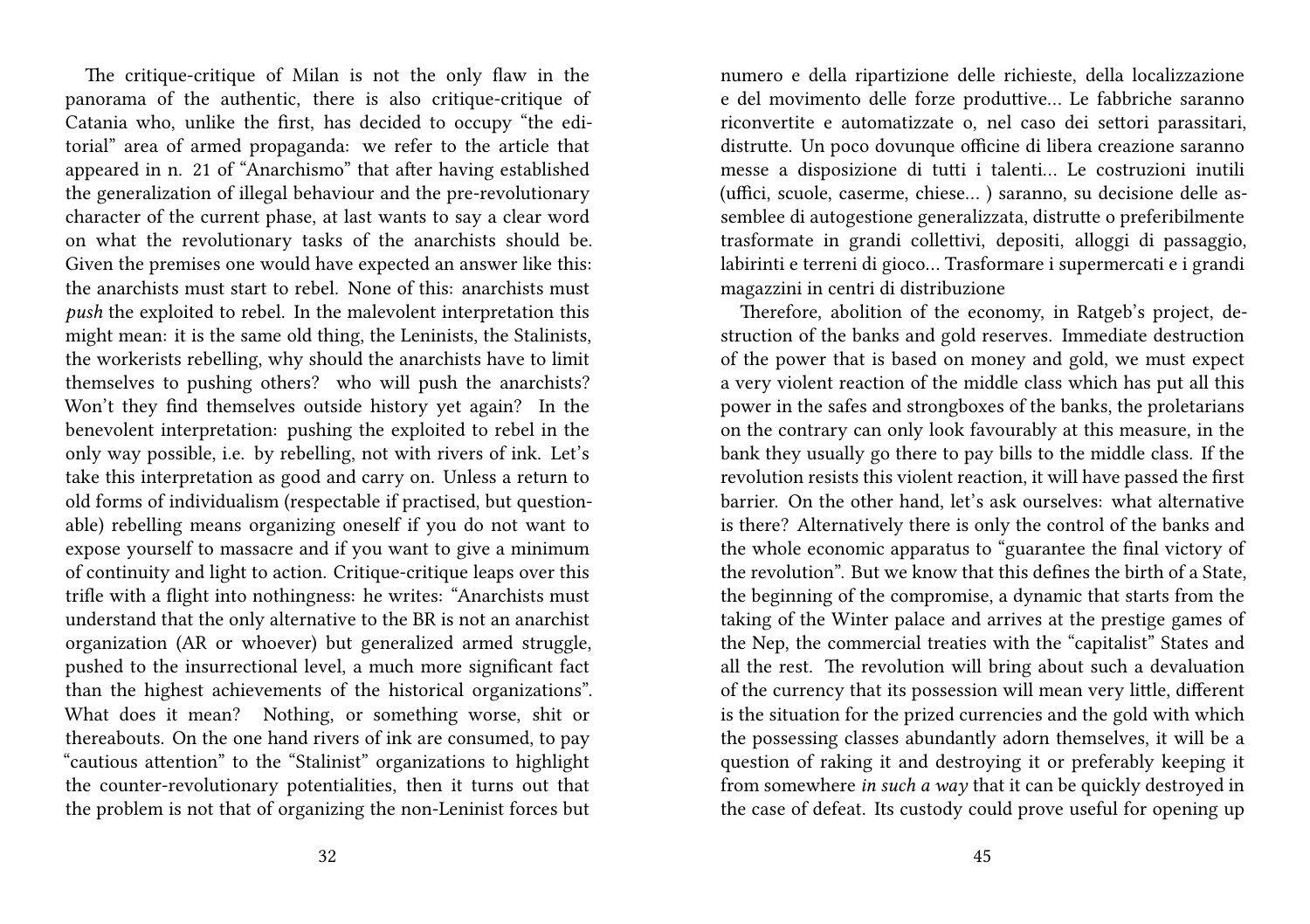#### **A project**

Ratgeb (Vaneigem) puts at the base of his project general selfmanagement by the assemblies of the revolutionary workers who will occupy the factories during a general wild strike destined to spread over the entire capitalized territory and transform itself into insurrection. This is not a pure re-edition of the old council projects because Ratgeb does not entrust decision-making to the self-organized class but to subjectively revolutionary workers and does not theorize the self-management of mercantile production. He means by general self-management the radical reorganization in the anti-commercial and libertarian sense of society. It is clear at this point what divides us from him: first of all, his is an all-French view that does not consider the specificity of the clash in act in Italy; secondly, he is completely extraneous to those analyzes which, even from different angles, have repudiated the factory as a pole of aggregation of social insubordination and a place of organization of the forces of revolt; thirdly, he refuses to such an extent the idea of worker integration in the logic of capital and that of the perversion of the productive forces to attribute to the factory producer the role of historical revolutionary subject and to re-establish the myth of the general strike May's experience revealed in its inadequacy. Much is however what unites us to Ratgeb and to all those who try to see in order to change. The minimum condition is the acceptance of the war, the basic discriminant the verification of its communist content.

"La fine della merce significa la nascita del dono in tutte le sue forme. Le assemblee di autogestione generalizzata organizzeranno dunque la produzione e la distribuzione dei beni prioritari. Esse registreranno le offerte di creazione e di produzione da un lato, le domande individuali dall'altro. Dai prospetti aggiornati ciascuno potrà prendere conoscenza degli stock disponibili, del

of "generalizing" the struggle. Given that the anarchists have not yet taken a position, is not organizing the non-Leninist forces part of that generalization? Apart from this, what is the point of saying that generalization is an alternative? From what is known most of this "generalization" has been conveyed and promoted by Leninist organizations who rightfully hold the hegemony, or does "Anarchismo" think that all these people who are rebelling are pure fruit of nothingness or of reading the magazine? or do they think, like critique-critique of Milan, that the insurrectional fire will burn all the forces that started the fire to leave free expression to critique-critique? The anarchists who thought seriously about the Russian revolution had far less optimism. Berneri, reflecting on popular insurrectional action, saw more anarchist "effects" than anarchist "intentions": "I do not think, he wrote, that the function of the anarchists in the revolution should be limited to "suppressing" the obstacles to the manifestation of the will of the masses : I see serious dangers and not a few difficulties in municipal and corporate selfishness. It should be added that the popular initiative does not always maintain its momentum beyond the insurrectionary period, so much so that there is little to fear of 'letting go' on the administrative political terrain. Being with the people is easy if it comes to shouting: Viva! Down with! Or if it's simply a question of fighting. But the time comes when everyone asks: what do we do? We need to give an answer. Not in order to be leaders but so that the crowd does not create them". Critique-critique should know that it is no longer a question of shouting Long live armed struggle, long live armed joy: armed struggle does its own propaganda, it does not need cultural rackets, nor is it just about fighting any old way, in any group as unfortunately happened for many anarchist militants of the past. Getting organized is more than just taking up arms, giving yourself a more or less clandestine structure and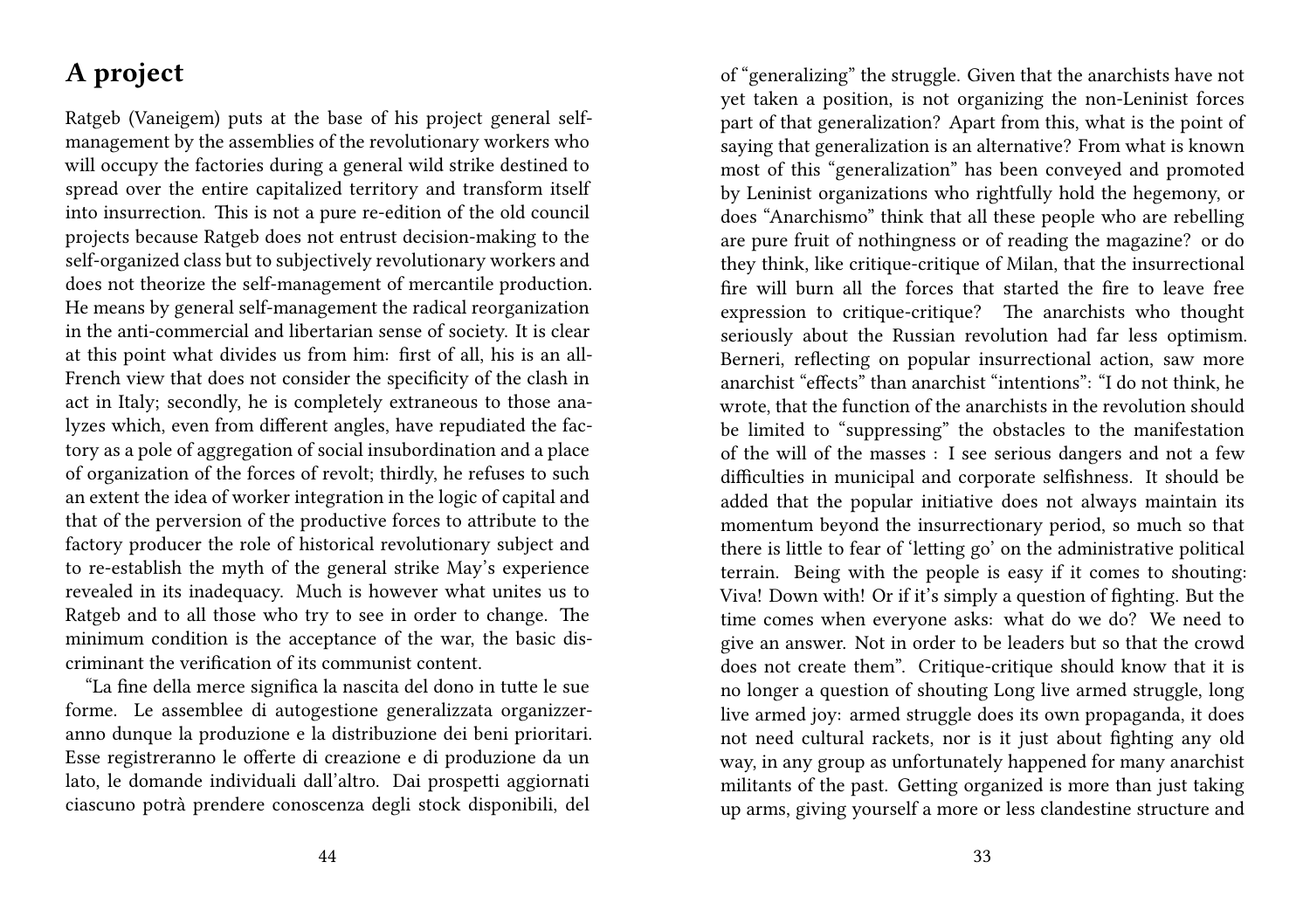starting to fight. It also means giving an answer to the decisive questions of the revolution.

Makhno never blamed the failure of the anarchist movement in Russia on the Bolshevik repression. Let's listen to him: "Anarchism had no clear and concrete opinion on the main problems of the social revolution … On the occupation of the factories it had no clear and precise conception regarding the new production and its structure. Regarding the communist principle 'from each according to his abilities, to each according to his needs' the anarchists never tried to apply this in reality. They did not know what forms the revolutionary activity of the workers should take and what relationship should exist between the masses and their ideological centre. To shake off the yoke of the authorities is right but we must also know with what means to consolidate and defend the conquests of the revolution. It is precisely these shortcomings that distance the anarchists from the activity of the masses and relegate them to social and historical impotence".

#### **Towards a revolution without a model**

On the walls of Bologna the words: USSR, China, Cuba, Vietnam, appeared with four crosses above them. Models have seen their day and are collapsing one after the other and not only political models, but also models of thinking and predicting political events. After so many ideological acrobatics to bring unexpected events to within their models of intelligibility (and the many fallen) everyone has become more cautious. To the extent that the idea of the model is nothing other than the ideological form of power, there is nothing to do but rejoice in its liquidation, because this means it is possible that a new form of thought will be born. The death of models and thinking up models frees up

"The revolution of everyday life will blot out ideas of justice, punishment and torture, which are notions dependent on exchange and fragmentation. We don't want to be judges, but, by destroying slavery, masters without slaves recovering a new innocence and gracefulness in living. We have to destroy the enemy, not judge him. Whenever Durruti's column freed a village, they would assemble the peasants, ask which were the Fascists and shoot them on the spot. The next revolution will do the same. With perfect composure. We know there'll be no-one to judge us, nor will there ever be judges again, because we will have gobbled them up."

La rivoluzione, all'inizio, avrà comunque bisogno di molti ostaggi per neutralizzare soprattutto le rappresaglie esterne. Le strutture centrali dello Stato saranno fatte saltare immediatamente decapitando il corpo della repressione-amministrazione e impedendo così non solo una possibile riorganizzazione della controrivoluzione ma anche le tentazioni autoritarie. ") Provision should be made for the destruction of buildings and hostages in the event of a threat of repression. Whatever cannot be readapted for the advantage of all may be destroyed: in the event of our succeeding, we can always rebuild—in the event of our being defeated we shall hasten the ruination of the commodity system.". ) From the very outset our endeavour must be to prevent any backsliding, and to burn behind us the bridges of the old world, by helping to eliminate banks, prisons, asylums, courts, police stations, administrative buildings, barracks, churches and oppressive symbols. Not forgetting dossiers, files, identity papers, hire purchase agreements and payments records, tax forms, financiers' paper-mills and the like."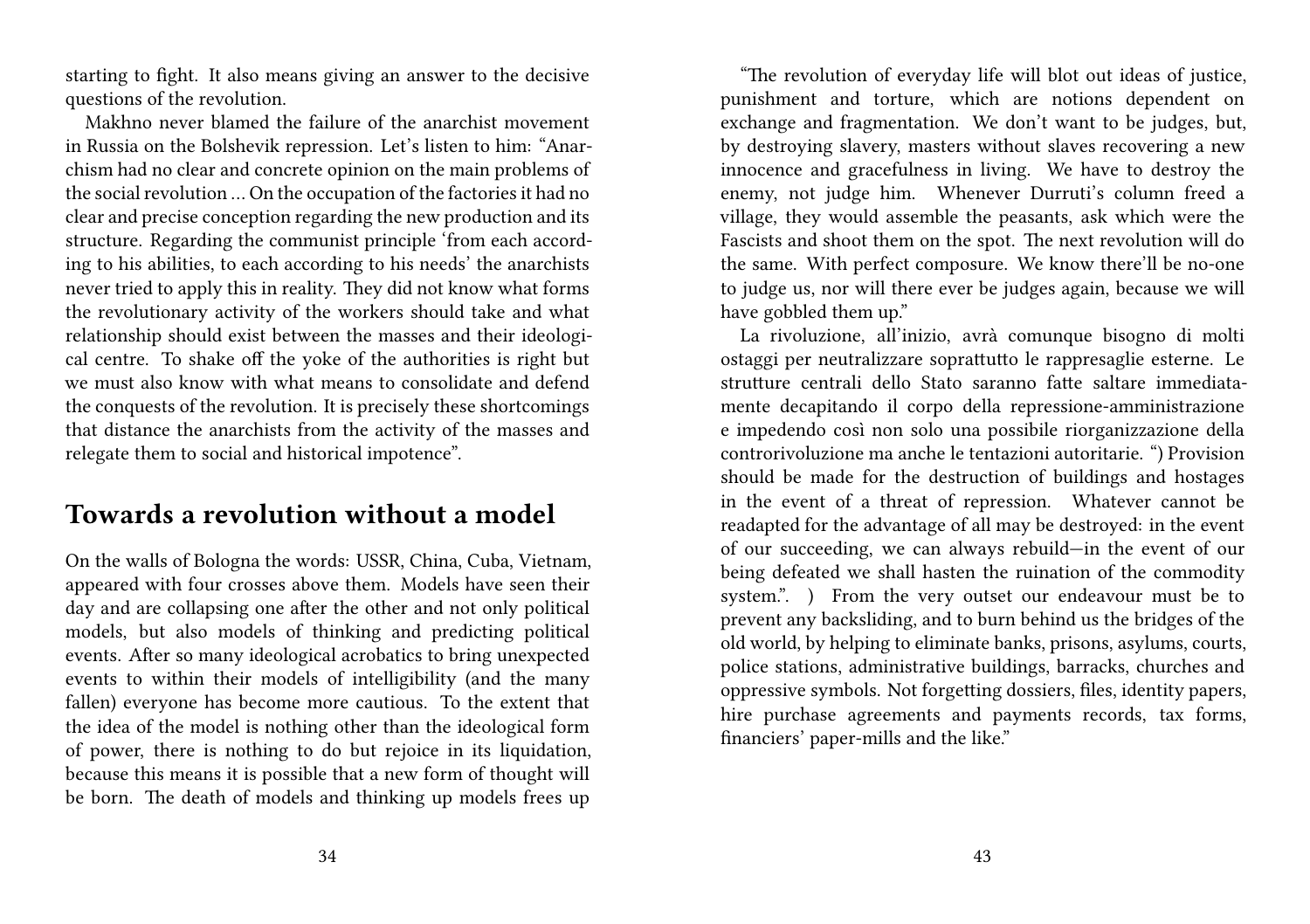light the diversity of situations or their importance, we would rather not hear this singsong logic any more: "and the years pass, the children grow up, the mothers whiten\*\*\* …" on the other hand it is historically demonstrable that The action of armed and / or illegal groups favoured both the revolutionary outlet and victory in the final squeeze.

#### **Striking the heart of dominion: banks and State**

The forces of total subversion will then have to fully hit the heart of the State, before it can rise again in another guise. "The more our action is resolute and rapid, the less blood will flow". So first, then, the more determination and absence of democratic scruples, the vital elements of social organization will be eradicated, the less the problem of an authority that regulates, directs and arbitrarily reorganizes itself. The resolute action of the revolutionaries, their initiative also unilateral is the only one that can allow the self-organization of wider layers of proletarians and then of the population as a whole. " The defection of some of those who would be initially hostile, into the camp of universal selfmanagement is the touchstone which will enable us to reckon the success of the first measures we adopt and of their advantages to all….Nevertheless, one must take into account those conditioned by hierarchy whom the habits of slavery and self-disgust, deeprooted suppression and the taste for sacrifice push to their own destruction and to that of all the advances in the realm of actual freedom. It is for that reason that it is a good idea if, from the outset of the insurrection, internal enemies (trade union chiefs, party men, workerists, scabs) and external enemies (bosses, managers, cops, soldiers) can be neutralised."

thought. Models are both instruments and forms of the exercise of power, as the French gauchistes say models are "little bosses" that we have in the brain. "Whenever a human being, a new group contests power and tries to imagine a different life, models see their social base reduced: they resist only because they have not lost their economic base, which is the concentration and pseudo-rationality of the productive forces. The liquidation of models passes through the deepening and acceleration of this conflict, that is, of the \*\*\*concentration between what individuals are forced to do and what they could do without being forced". " *Controinformazione*", as was "predictable", has gratified us as a singular, utopian phenomenon in the panorama of realism and apodicticity. There are two types of thinking and two types of individual, on the one hand the professionals of politics who think and act according to models and concepts, on the other those who strive to think without models, utopians and sweet poets. We would belong to the second category but we would be a singular phenomenon, relegated to the margins of the polis, as Plato proposed. "*Controinformazione*" still reasons according to models and, moreover, idealistic ones because it presupposes that ways of thinking can exist independently of the historical and social conditions of their emergence. One should know how to say \*\*\*why and where realistic and where utopian thought is formed in society. The realists, as we know, cut a very thin figure in May, they limited themselves to giving voice to the claim of one thousand francs a month; May belonged to the utopians, those who said: what matters is being realistic, demanding the impossible. Not accepting the split between the "real" and the dream without a model, but wiping out the former in the name of the rights of the latter. The change for which the real is opposed is not another real or another model, but a utopia that is taking place before our eyes. What prevents us from seeing it are our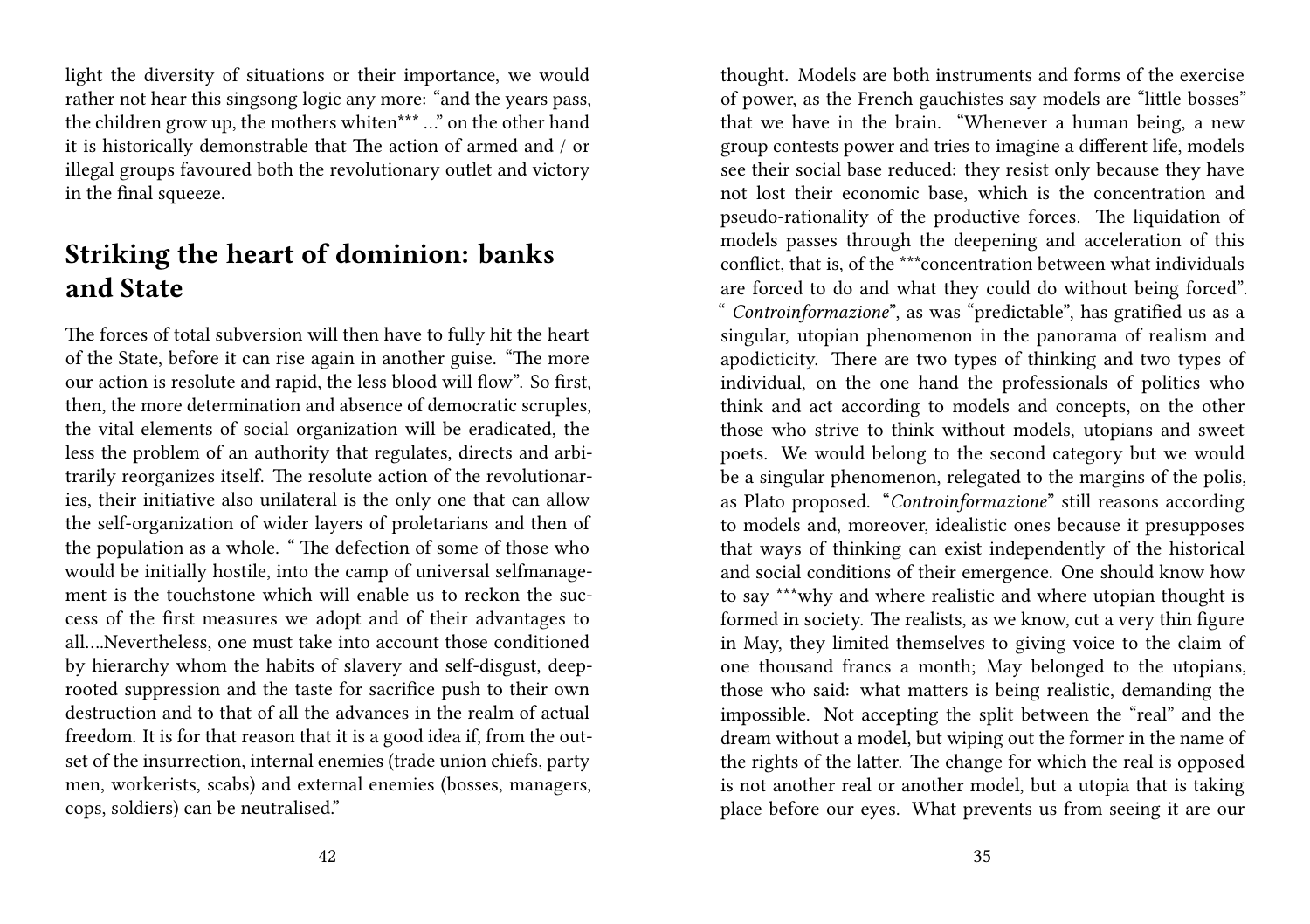intellectual habits. To see it, moreover, we must contribute concretely to doing it.

\*\*\*\*A model is something that exists: from whose contemplation the form of a thought or an action is born, but today there are no models. What we are looking for is not a model but a project, an anticipated reality, something that does not exist; it is said that utopian thought is inefficient, but the arguments in terms of efficiency are in essence arguments that have come out of capitalism and which must disappear along with it. It's a sort of cop in the brain. After all, every topic of this kind comes out after a remotion: would I do or say this or that, but it would be useless, unrealistic, inoperative, so I shut up. The revolutionary project is precisely this initial remotion, it is what capital silences. And as always in such situations, when what has been removed is made explicit, one notices that instead of being an enormity or a scandal or something inconceivable it is quite the contrary, obvious, simple, accessible, achievable.

It has already happened in history that "decadence" and rotting were such that new relations of oppression appeared as liberators only because they proposed something else. But capitalism has made oppression penetrate all areas of existence and this has made it possible for the first time in history to question the global and universal fact of domination, which certainly does not mean that new relations of oppression cannot appear liberators but that the battle between revolution and counterrevolution has a wholly new stance in history, the disappearance of oppression itself. The utopians are asking for the impossible?

it into a mere counterposition of an apparatus for the conquest of power. After all, the margins of this possibility are shrinking more and more; if someone has decided to involve sections of the labour movement and the PCI through the destabilization of the political system, starting a civil war process with obvious and very undesirable international alliances, he had to change his mind for two reasons, first because the PCI is essentially "Berlinguerian", second because the international alliances are no longer there, China is really close! Ideology, as we know, is slower than practice but sooner or later "revisions" will not be lacking.

It is therefore appropriate to ask oneself who determines the timing of the precipitation of the crisis. Only when the social war has spread its full potential and all the ideologies of the transition to socialism have fallen under the hammer of criticism, only then will the phrase "bring the attack to the heart of the State" finally acquire its full meaning.

We cannot predict what the winning outlet could be. A classic insurrection? Some are theorizing this and this certainly cannot scare libertarian communists. Of course, it will be an "insurgency" which, precisely because it has begun to manifest itself, must be encouraged with continuity of initiative that the legal or semi-legal struggle no longer allows, it must be brought alive, a project of incessant shaking up of daily normality determined in conditions adapt at participation, what is unacceptable is the counterposition between the guerrilla and insurrection, the idea for example that the former can negatively affect the second. We also think that precisely in the unlikely hypothesis of a sudden insurrectionary participation or of a "great stoppage" like the French May, the absence of militarily and theoretically prepared active groups may be fatal to the event leading to defeat or selfextinction. Detroit, Paris, Gdansk, Bologna! spell out the authors of "Insurrezione". Let's leave aside the analysis that would high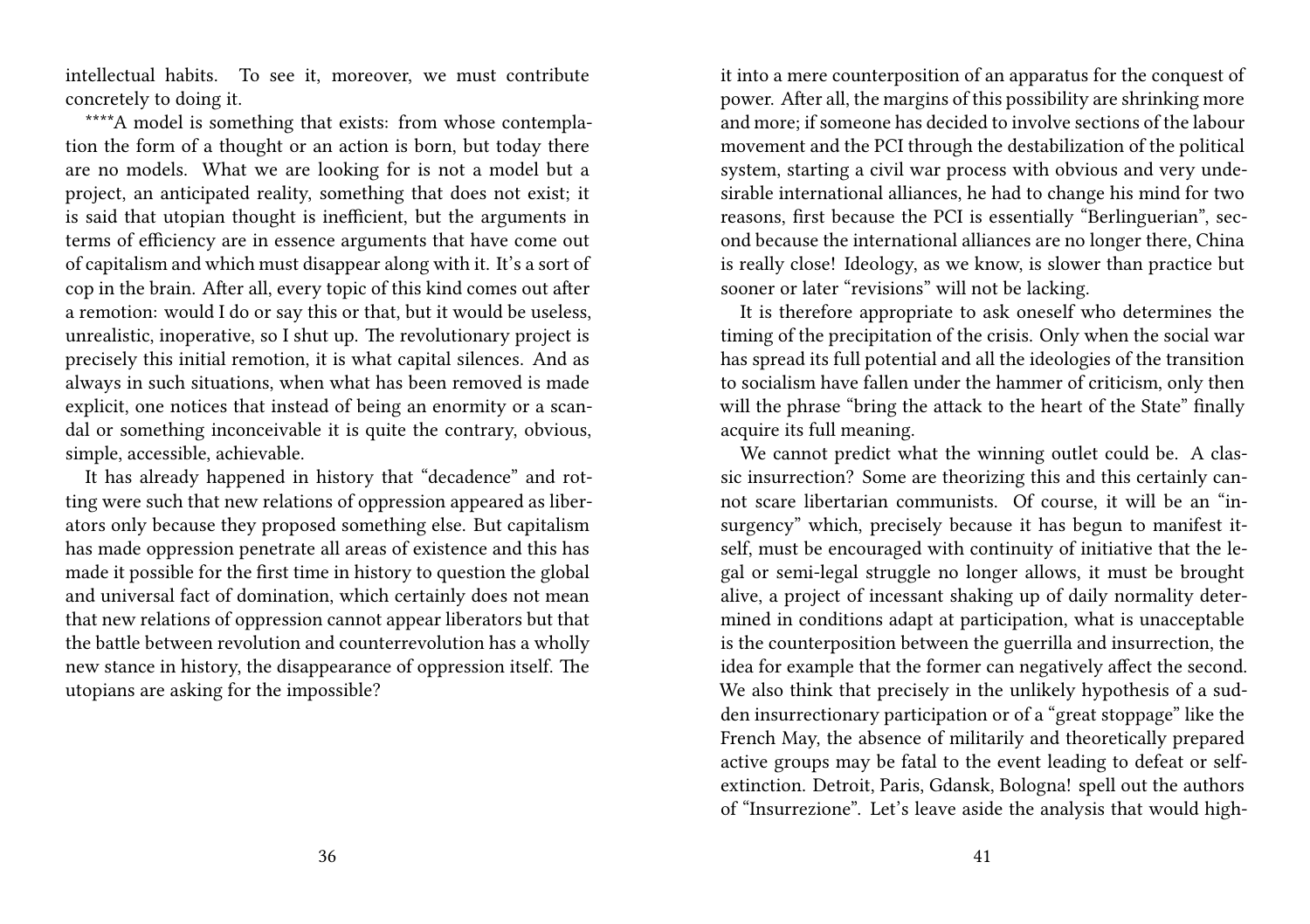ity to understand and want more from the will than the interests of power and its officials. Marxism distorted in the guise of determinism can no longer represent a real rupture and theoretical alternative to this logic of capital: the idea seems to adhere totally to reality, the conception of the future community that arises from needs and desires no more than from\*\*\* the possibilities of their realization that often reduces itself to the enunciation of a slogan.

Certainly the idea of the future communist society implies such destruction of perverted forces, such a total overthrow as to instill dismay and disbelief, more than fear and distrust of those who suggest it superficially. Yet capitalism itself has accustomed us to continuous, inhuman, profound destruction: its wars have destroyed entire cities, immense productive forces, but it has rebuilt them in greater numbers and has increasingly bent them to its dominion. A sign that the level of generalized social knowledge is such as to allow the immense task of eliminating the horrors of capitalist industrialization and commercialization, the total reconstruction of cities and the restoration of nature. Perhaps the need for profit is stronger than the new vital need for liberation?

#### **Guerrilla and/or insurrection**

From the beginning the armed struggle in which we recognize ourselves has not presented the characteristics attributed to it from a certain theoretical side. It is instead a social war, the opening up and development of a clash between the forces of a communist movement that has manifested itself in Italy since '68 / '69 and the new dominion that capital is preparing, a confrontation necessarily conducted in the forms of guerrilla; this, taking root in the "movement", will find forces and motives that do not distort it in the separate dimension of the political and do not transform

#### **Socialism and communism**

Communism is the advent of the realm of gratuitousness, the disappearance of money, of exchange value, the end of the mercantile plague that has pervaded every turn of human existence. Abolition of the economy with all its categories: wages, price, profit. "Stasis of economy" the economic operators of the fictitious would say or "alternative management of the economy" but the economy is no longer there, the laws of having are no longer recognized, credits and debits can no longer be collected or paid.

The objections cannot be counted, worse they do not even stand! "Without money what would we do?". The whole economic universe appears to us as natural as air and water. If capital materializes in the flow of goods, cheques and banknotes, forests of TV antennas, anti-guerrilla helicopters, the megalopolis, it is also representation: by acquiring all the physicality of men, becoming blood and thoughts, it remains and reproduces itself because it is such in the head of each one, because it imposes self-representation mediated by the inorganic forms in which it manifests itself. That this colonization is not total, that indeed the containment is often followed by an inversion of tendency, a dissolution of its power to subjugate consciences is only the sign of resistance opposed by human subjectivity in revolt. As proof of this there is a whole series of acts and behaviours that the revolutionary movement has begun to practice in a widespread manner, looting, self-reduction, house occupations, rent strikes, all aimed at depreciating the function of money, to create a "really different thing" not starting from a pure and simple rejection of the current world, but using, transforming what this world produces, wastes.

Precisely because the dominion of the economist is the dominion of the fictitious and capitalist representation, it is necessary